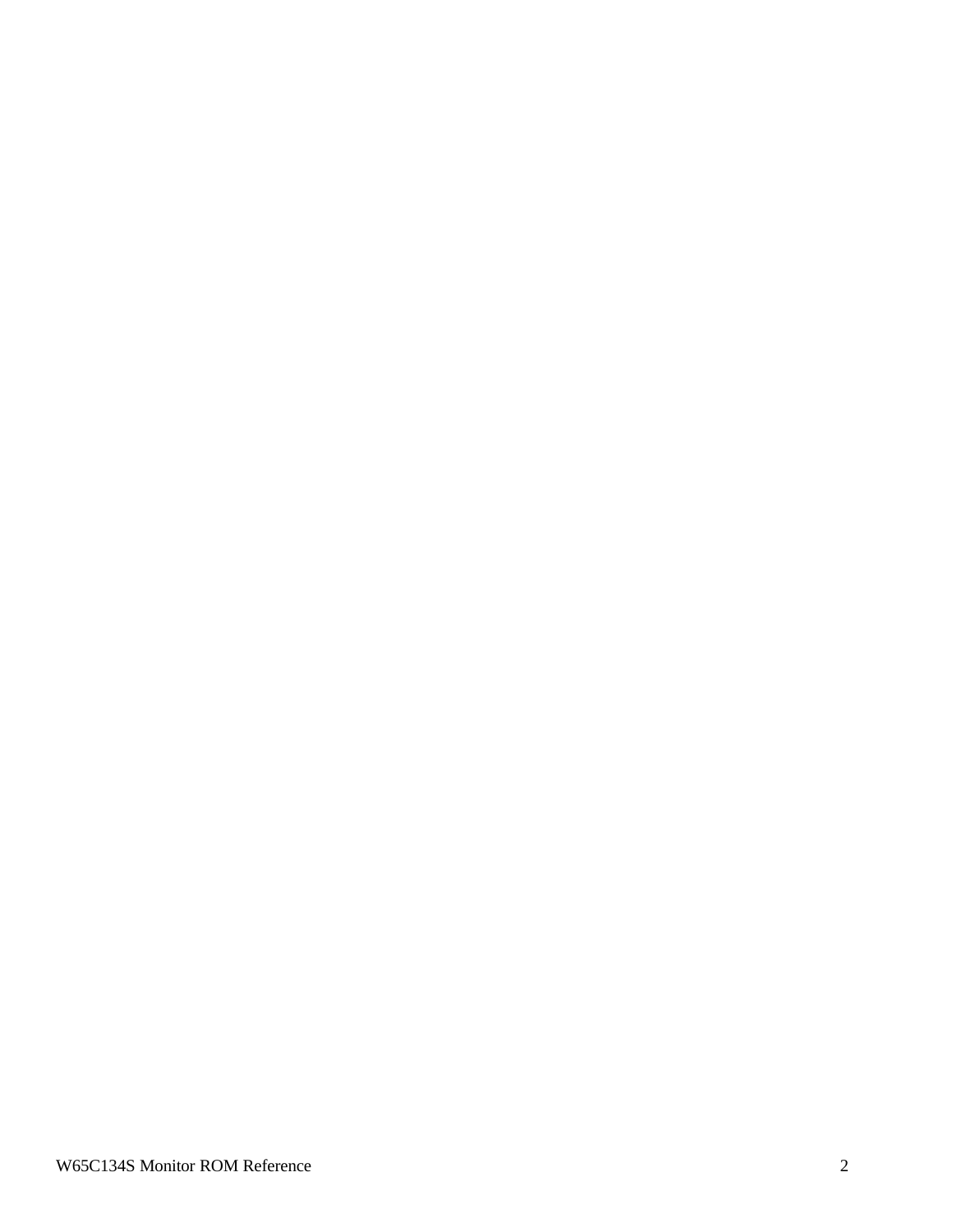All rights reserved. Reproduction in any manner, in whole or in part, is strictly prohibited without the written permission of The Western Design Center, Inc.

W65C134 is a trademark of The Western Design Center, Inc.

Com Log is a trademark of Com Log Company, Inc.

Information in this document is subject to change without notice and does not represent a commitment on the part of The Com Log Company, Inc. or The Western Design Center, Inc.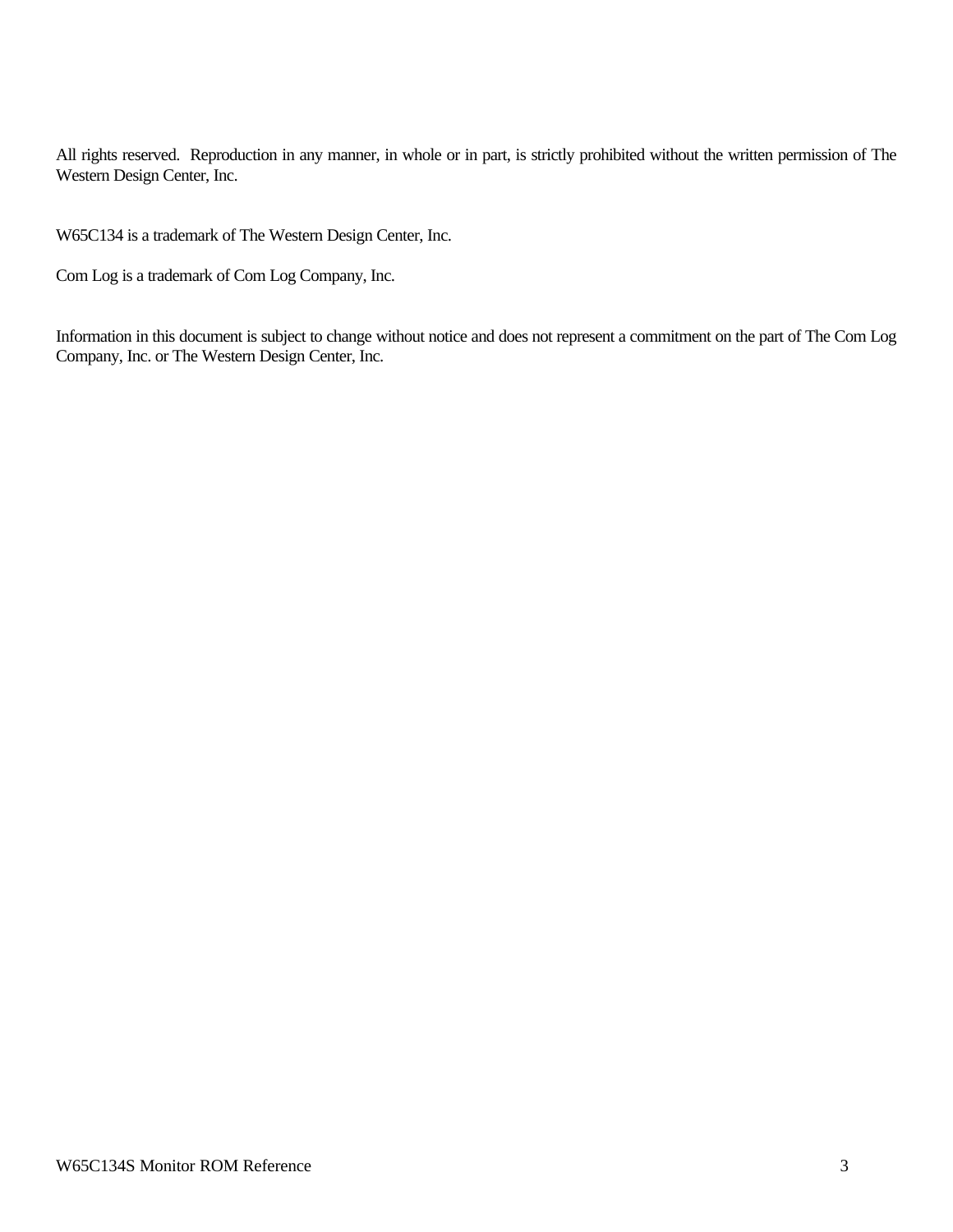# **W65C134 Monitor ROM (\$F000) Reference Manual**

Thank you for choosing the state-of-the-art features of the W65C134 microprocessor from Western Design Center. This manual describes the internal ROM monitor developed by the Com Log Company, Inc. for the W65C134 microprocessor.

For best results, we recommend that you please carefully read this manual completely before you attempt to use the W65C134 monitor. This manual contains important information on the proper operation of the monitor and it's library of subroutines.

| <b>MONITOR PRE-REQUISITES</b> |                                                                                                                                                                                                                                                                                                                                                                                                                                                                                                                                                                   |  |  |
|-------------------------------|-------------------------------------------------------------------------------------------------------------------------------------------------------------------------------------------------------------------------------------------------------------------------------------------------------------------------------------------------------------------------------------------------------------------------------------------------------------------------------------------------------------------------------------------------------------------|--|--|
| 1.                            | A W65C134 microprocessor from Western Design Center. Configuration:<br>The default clock (CLK) for the W65C134 must operate at<br>$\circ$<br>32,768 Hz.<br>$\Omega$<br>No external RAM or EPROM or I/O is necessary.                                                                                                                                                                                                                                                                                                                                              |  |  |
| 2.                            | This monitor expects a terminal (or computer emulator) to be connected to the<br>serial UART port. The terminal/interface must be configured as follows:<br>All signals must be converted to TTL levels.<br>$\circ$<br>$\bigcirc$<br>Hardware handshaking.<br>$\Omega$<br>8 bit data.<br>$\circ$<br>No parity.<br>$\Omega$<br>9600 Baud (Unless otherwise noted).                                                                                                                                                                                                 |  |  |
| 3.                            | External elements must not conflict with the W65C134 monitor memory mapping:<br>O<br>Address range \$0100-\$01FF is reserved for stack space in<br>external RAM.<br>$\Omega$<br>Address range \$0200-\$7FFF is available for user memory.<br>(Monitor assumes RAM.)<br>Address range \$8000-\$9FFF is available for user memory.<br>$\Omega$<br>(Monitor assumes EPROM.)<br>$\Omega$<br>Address range \$A000-\$EFFF has been used by Com Log BASIC<br>and other products in external EPROM. It is available for user<br>programs in non-conflicting applications. |  |  |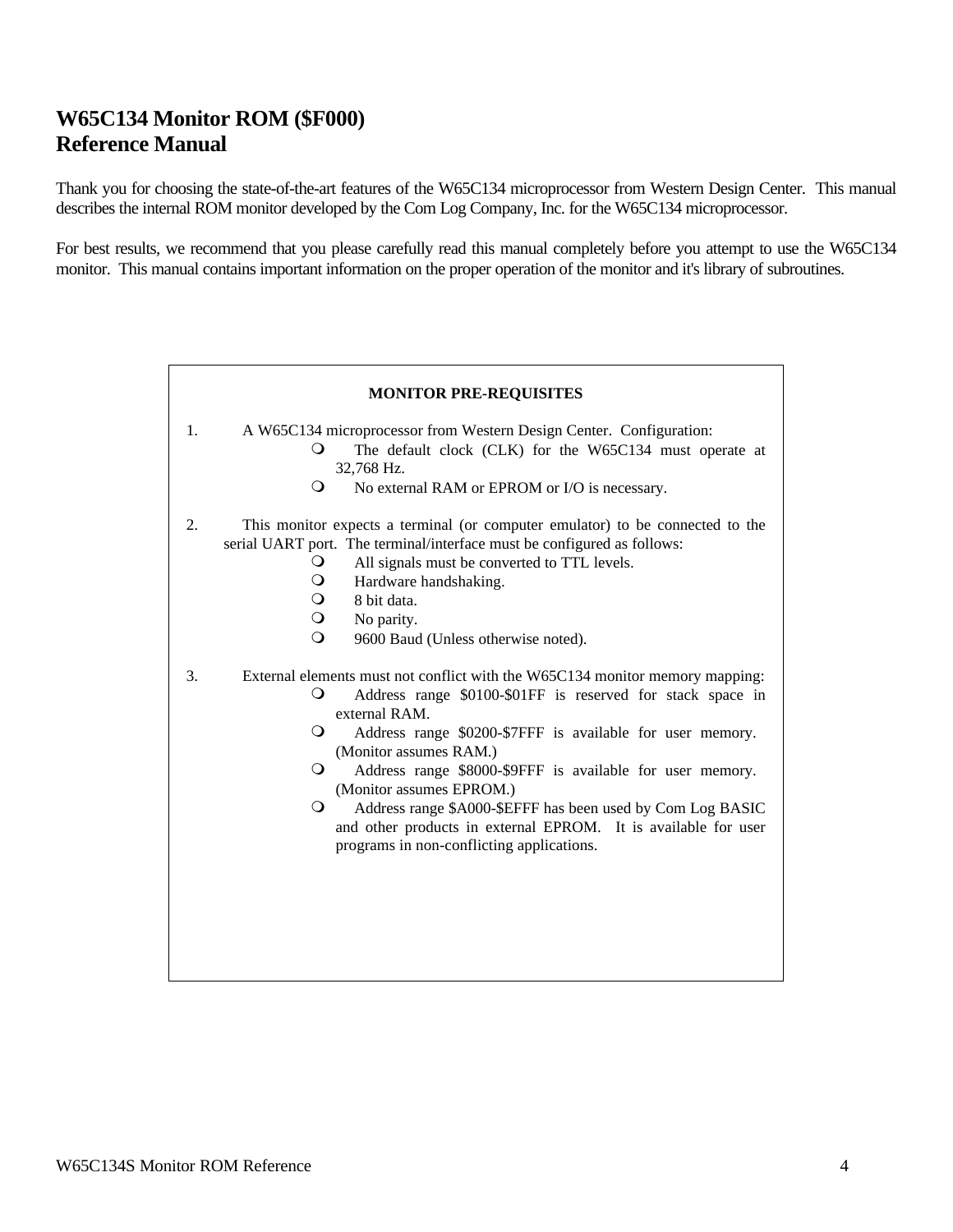# **NOTICE**

The Western Design Center, Inc. has made every attempt to ensure that the information in this manual is complete and accurate. However, WDC assumes no liability for errors, or for any damages that result from the use of this document or the W65C134 microprocessor.

Users of the W65C134 Monitor firmware should note that it is both possible and relatively simple to connect *any* microcomputer equipment to external devices, and then to harm or destroy those devices (or anything that they may control). WDC assumes no liability for any connections or use of the W65C134 microprocessor and associated firmware.

Nothing herein shall be construed as a recommendation to use the W65C134 in violation of existing patents or other rights of third parties.

Information in this document is subject to change without notice and does not represent a commitment on the part of The Western Design Center, Inc. or The Com Log Company, Inc. for future products.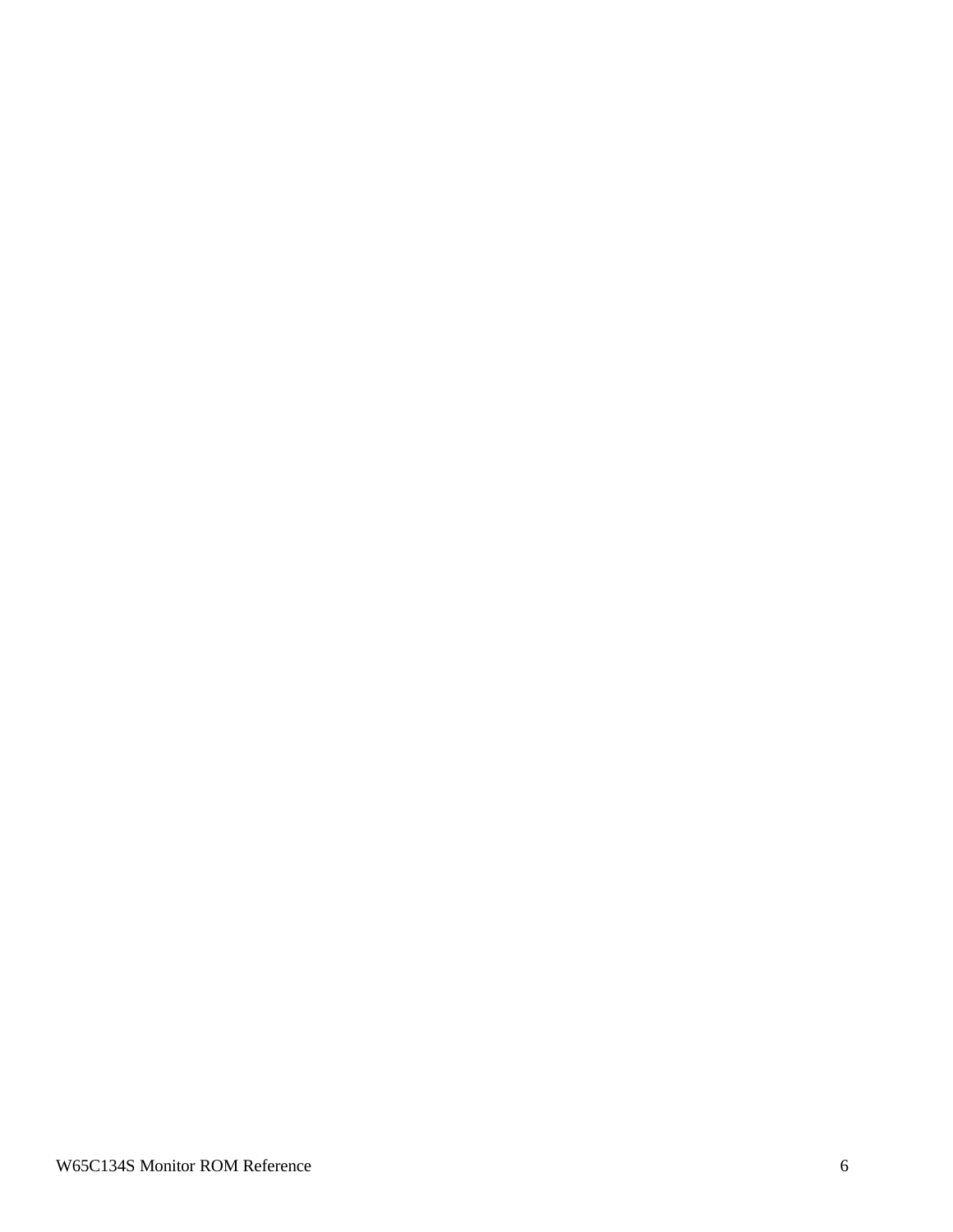# **Table Of Contents**

| <b>Introduction</b>                                          |    |
|--------------------------------------------------------------|----|
|                                                              |    |
|                                                              |    |
|                                                              |    |
|                                                              |    |
|                                                              |    |
|                                                              |    |
|                                                              |    |
| Serial Universal Asynchronous Receiver-Transmitter (UART) 13 |    |
|                                                              |    |
|                                                              |    |
|                                                              |    |
|                                                              |    |
|                                                              |    |
|                                                              |    |
|                                                              |    |
|                                                              |    |
|                                                              |    |
|                                                              |    |
|                                                              |    |
|                                                              |    |
|                                                              |    |
|                                                              |    |
|                                                              |    |
|                                                              |    |
|                                                              |    |
|                                                              |    |
|                                                              |    |
|                                                              |    |
|                                                              |    |
|                                                              | 29 |
|                                                              |    |
|                                                              | 30 |
|                                                              | 30 |
|                                                              | 31 |
|                                                              | 32 |
|                                                              | 32 |
|                                                              | 33 |
| W, S19 output                                                | 33 |
|                                                              | 34 |
|                                                              | 34 |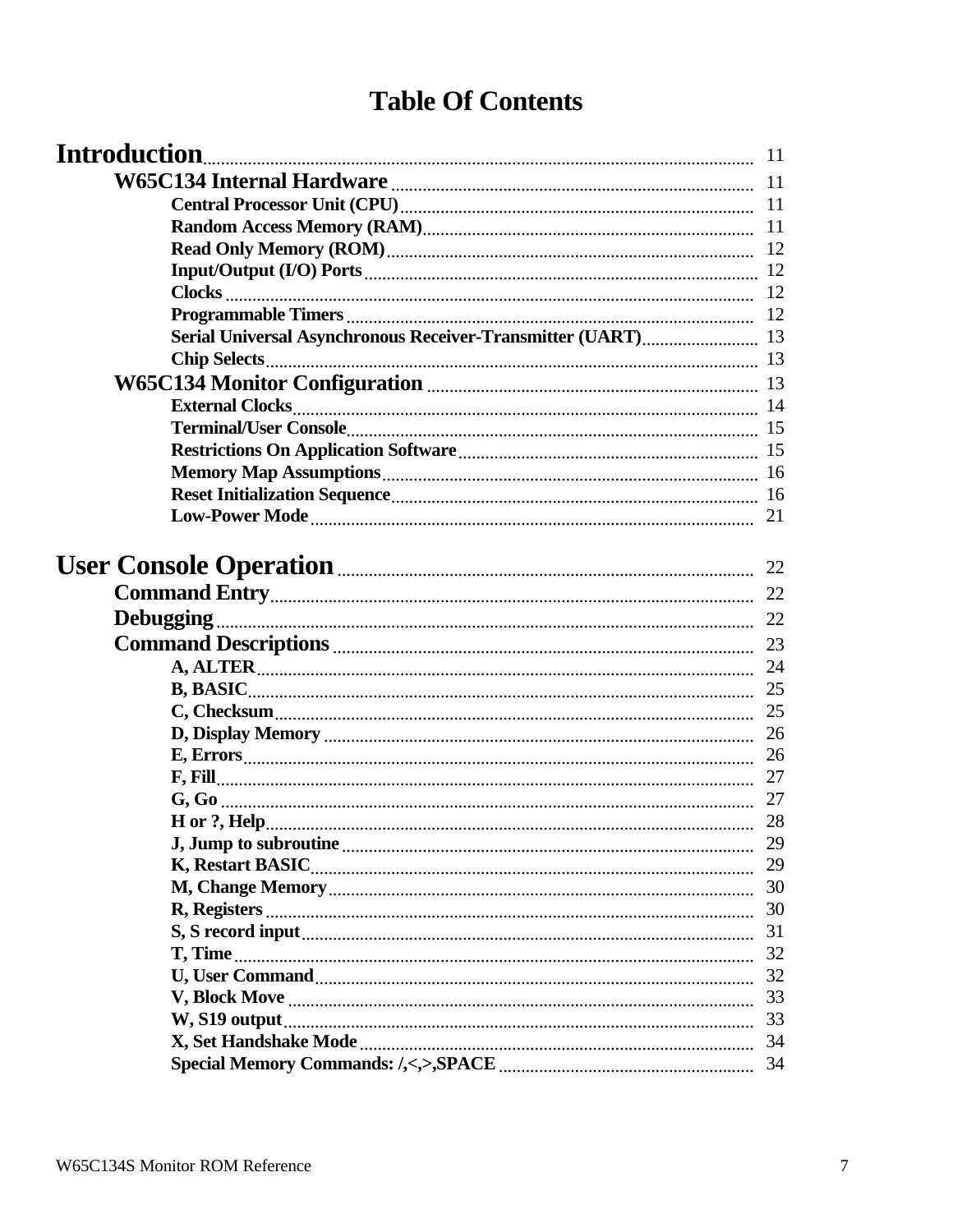| <b>Programming</b>                                                                                                                                                                                                                   | 35 |
|--------------------------------------------------------------------------------------------------------------------------------------------------------------------------------------------------------------------------------------|----|
|                                                                                                                                                                                                                                      | 36 |
|                                                                                                                                                                                                                                      | 37 |
|                                                                                                                                                                                                                                      | 40 |
|                                                                                                                                                                                                                                      | 41 |
|                                                                                                                                                                                                                                      | 41 |
|                                                                                                                                                                                                                                      | 41 |
|                                                                                                                                                                                                                                      | 43 |
|                                                                                                                                                                                                                                      | 44 |
|                                                                                                                                                                                                                                      | 44 |
|                                                                                                                                                                                                                                      | 47 |
|                                                                                                                                                                                                                                      | 48 |
|                                                                                                                                                                                                                                      | 49 |
|                                                                                                                                                                                                                                      | 49 |
|                                                                                                                                                                                                                                      | 50 |
|                                                                                                                                                                                                                                      | 50 |
| <b>CRLF</b>                                                                                                                                                                                                                          |    |
|                                                                                                                                                                                                                                      |    |
|                                                                                                                                                                                                                                      | 52 |
|                                                                                                                                                                                                                                      |    |
|                                                                                                                                                                                                                                      |    |
|                                                                                                                                                                                                                                      | 56 |
|                                                                                                                                                                                                                                      |    |
|                                                                                                                                                                                                                                      | 58 |
| OUTCH <b>with the contract of the contract of the contract of the contract of the contract of the contract of the contract of the contract of the contract of the contract of the contract of the contract of the contract of th</b> | 59 |
| PRTSTR                                                                                                                                                                                                                               | 60 |
|                                                                                                                                                                                                                                      | 61 |
|                                                                                                                                                                                                                                      | 62 |
|                                                                                                                                                                                                                                      | 63 |
| <b>RDOB</b>                                                                                                                                                                                                                          | 64 |
|                                                                                                                                                                                                                                      | 65 |
| <b>SPAC</b>                                                                                                                                                                                                                          | 66 |
|                                                                                                                                                                                                                                      | 67 |
|                                                                                                                                                                                                                                      | 68 |
|                                                                                                                                                                                                                                      | 68 |
| WAI                                                                                                                                                                                                                                  | 69 |
|                                                                                                                                                                                                                                      | 70 |
|                                                                                                                                                                                                                                      | 71 |
|                                                                                                                                                                                                                                      | 72 |
|                                                                                                                                                                                                                                      | 73 |
|                                                                                                                                                                                                                                      | 74 |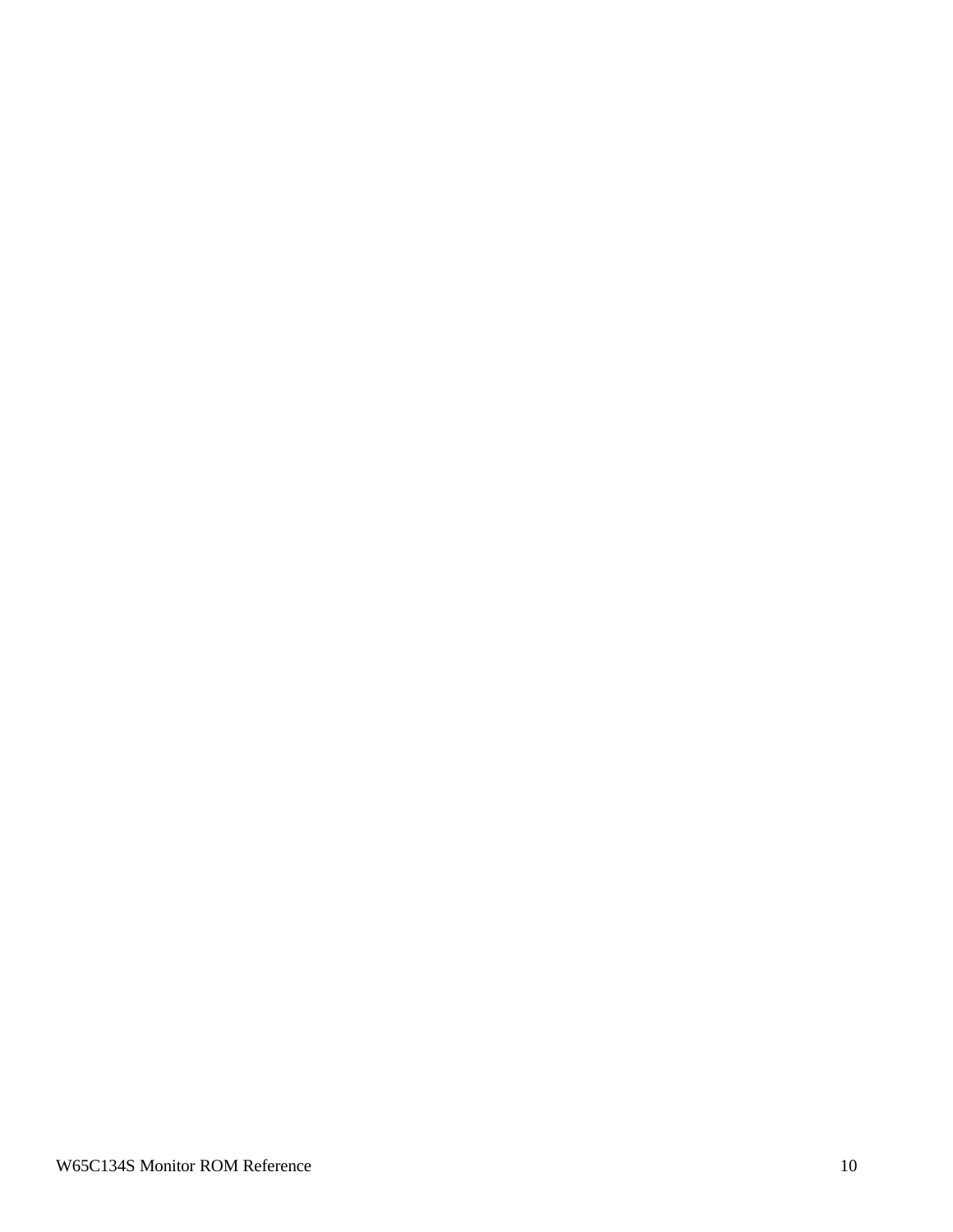# **Introduction**

The W65C134 chip has firmware to handle interrupts, serial buffering, the real time clock, and the power down mode. It also has a serial port user interface program, called the *monitor*. The monitor acts as a simple operating system, allowing the user to examine registers and memory, load and save programs, and debug applications in RAM.

The monitor is screened into the mask ROM onboard the W65C134 microprocessor chip. It will run on the W65C134 alone, and needs no ROM or RAM outside the W65C134 chip. It may be used with a variety of different circuits which use the W65C134.

# **W65C134 Internal Hardware**

The W65C134 microprocessor chip comprises a W65C02 CPU surrounded by RAM, ROM, several I/O ports and timers, and a serial UART. There are also built-in special controls for external elements such as chip selects and clocks. All hardware features of the W65C134 chip are described in detail by Western Design Center.<sup>1</sup> This section will merely review the main components.

# **Central Processor Unit (CPU**

**Development Tools** The Com Log Company, Inc. offers a variety of hardware and software development tools for WDC products. These include: **THE PROJECT COMPUTER**, a low-cost prototyping platform for the W65C134. Several "ROMable" software products are also available.

The CPU on the W65C134 chip is essentially the W65C02 microprocessor from Western Design Center.<sup>2</sup> It's instruction set is compatible with most "65C02" microprocessors available from other sources. Numerous programming instruction books have been published on this subject. Many software tools (i.e. compilers, assemblers, operating systems, etc.) are available to developers from third party sources.

# **Random Access Memory (RAM)**

The W65C134 has 196 bytes of internal RAM. This RAM can appear in several places. The W65C02 CPU uses the area from \$0100 to \$01FF as a stack, and the area from 0000-\$00FF as special page zero memory. (Page 0 memory can be used for short addressing and for indirect addressing modes.)

If CS6 is active, then the internal RAM appears from \$0040 to \$00FF. If CS6 is not active, then the internal RAM appears in two places - \$0040 to \$00FF, and \$0140-\$01FF. The selection allows systems with external RAM to separate the stack from page 0, and users without external RAM some memory in both the stack area and page 0.

 $\frac{1}{1}$ Refer to WDC literature: W65C134 INFORMATION, SPECIFICATION AND DATA SHEET for details  $\overline{2}$ 

A detailed description may be found in: W65C02 INFORMATION, SPECIFICATION AND DATA SHEET from WDC.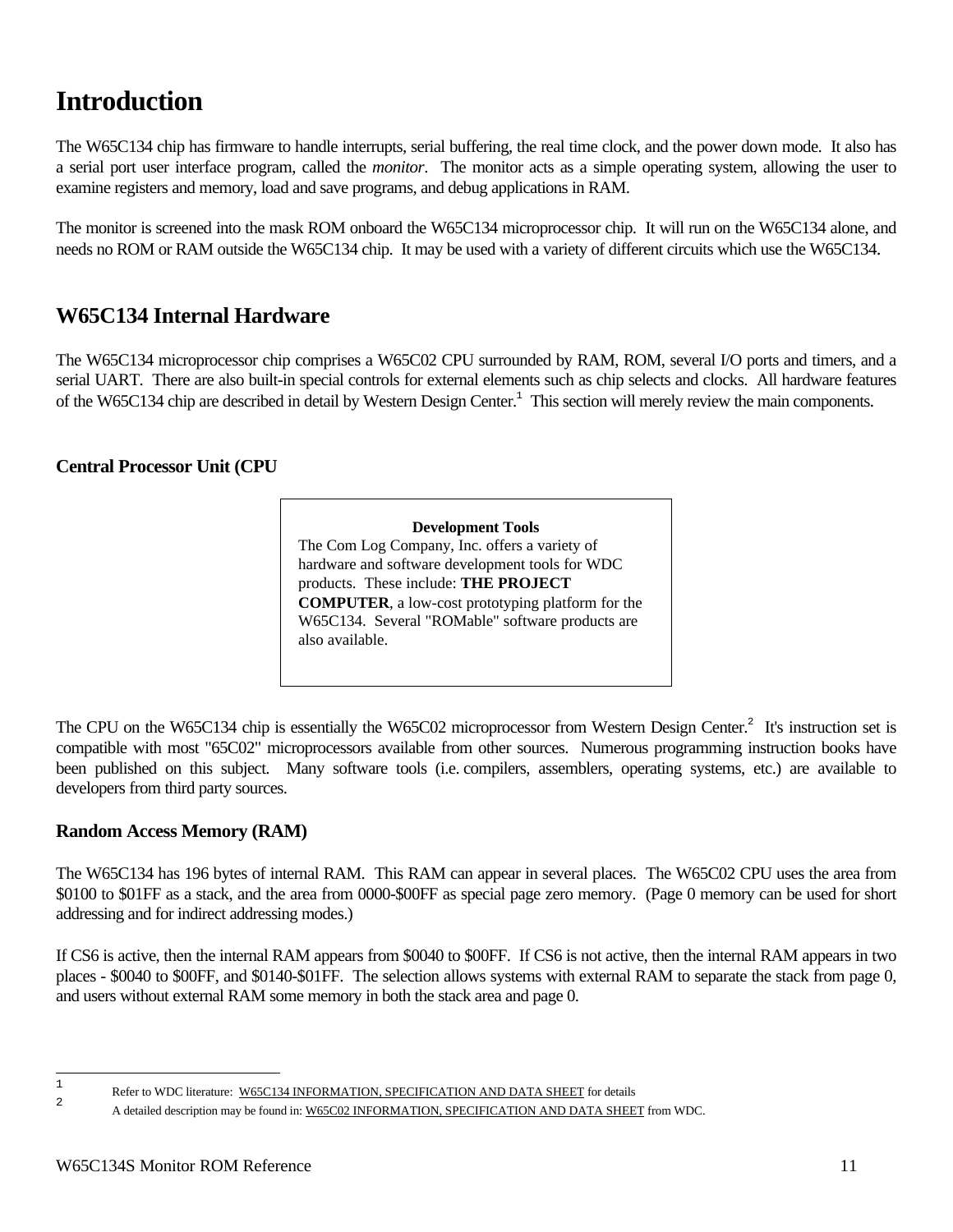# **Read Only Memory (ROM)**

The W65C134 has a 4K byte mask ROM from \$F000 to \$FFFF. This may be enabled or disabled by hardware. The mask ROM is added to the chip as part of the manufacturing process. It cannot be changed by the user. On power-up or reset, the internal mask ROM may be enabled by bringing up the BE line before the RESET line goes TRUE, and disabled by bringing up the BE line after RESET line goes TRUE. If the internal ROM is enabled, I/O ports 0,1, and 2 initialize as usable I/O ports. If the internal mask ROM is disabled, I/O ports 0, 1 and 2 initialize to control the address and data bus.

# **Input/Output (I/O) Ports**

The W65C134 has a large number of bi-directional I/O ports. Each port has a data register and a data direction register. The data direction register allows the program to select any bit as an input or an output. The data register allows the program to read inputs or to write outputs. Both the data direction register and the data register can be read or written; the data direction register will read back the last data written to it, and the data register will read the input lines or the data output, depending on the associated data direction register bits.

If an I/O port is selected as an input, the physical input will act as a light pull up or pull down latch. If the input is high, a 5 microamp pull-up is applied to the input. If the input is low, a 5 microamp pull-down is applied to the input. As the input changes from high to low or low to high, the pull up/down will abruptly change, thus 'pulling' the line quickly through the middle, undefined logic state.

Another feature of these devices is that they latch input data. If a device connected to the inputs and set to some value is then tristated, the original value will stay on the inputs due to the pull up/down latching.

I/O ports 0, 1 and 2 can be selected as either general I/O ports, or as the address and data bus for the W65C02 processor. Typical applications use these ports as the microprocessor bus. The only way they may be used as I/O ports is when a program is masked into the ROM, and no external EPROM or RAM is used.

#### **Clocks**

The W65C134 has two clock inputs, called CLK (the default clock) and FCLK (a separate fast clock). On reset, the W65C134 uses the CLK oscillator to run the W65C02 core processor.

The second oscillator, FCLK, is under program control. Software has the option to turn it on or off, and to select it as the input clock for the W65C02. On reset, this oscillator is turned off.

#### **Programmable Timers**

The W65C134 has four timers - timer 1, timer 2, timer A and timer M. Timers 1 and 2 are general purpose, and can select either the FCLK or the CLK input as their reference.

Timers 1 and 2 are usually used to provide a source of regular interrupts, and have several modes available.

Timer A can select either the W65C02's clock (whichever it happens to be) or a separate input from pin 2 of the chip. Timer A is used for the baud rate generator, and therefore can't be used for other purposes if the serial UART is in use. When not in use as a baud rate generator, timer A can be used to output an exact frequency square wave from pin 3 of the chip.

Timer M is the 'Watchdog' timer. If this timer is never started, nothing happens. Once started, it cannot be stopped by software. This timer counts down, and pulls the system RESET line when it hits zero. It may be reloaded under program control to prevent it from reaching zero. The purpose of Timer M is to provide a way to insure that execution won't get caught in an infinite loop or other error path. A macro or subroutine may be used to reload the timer from a variety of places in the normal program flow. If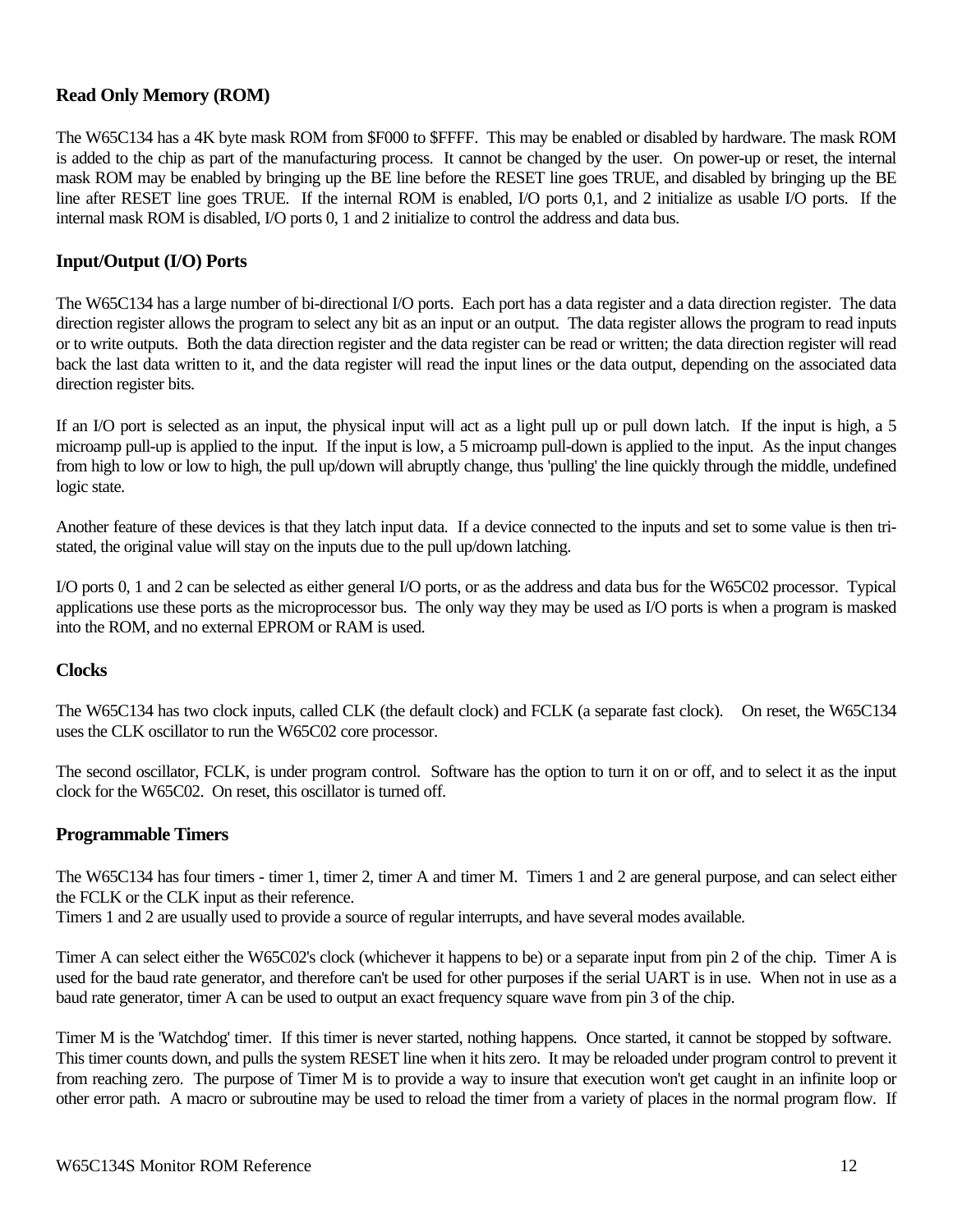an error prevents the software from operating properly, then the timer will eventually reach 0. This will reset the W65C134, hopefully allowing the application to regain control.

# **Serial Universal Asynchronous Receiver-Transmitter (UART)**

The W65C134 has one serial port built into the chip. Enabling the serial port changes pins 2 and 3 on the chip from general purpose I/O to receive and transmit data. The UART uses Timer A as a baud rate generator. The hardware provides one byte buffering in both directions, parity generation and checking, and interrupts on RX full and TX empty. The nature of the operation of the UART requires that the serial routines use an interrupt for service. The W65C134's UART cannot easily be used in a 'Polled' mode of operation.

## **Chip Selects**

The W65C134 has eight outputs which may be selected as simple outputs or as chip selects. The chip select outputs reduce outside logic and provide selects to external devices when particular address ranges are in use. Enabling particular chip selects may change the way internal RAM is accessed. The chip selects are discussed in detail in the W65C134 literature from Western Design Center.

# **W65C134 Monitor Configuration**

| W65C134 MONITOR ROM DESIGN GOALS                                                                                                                                              |
|-------------------------------------------------------------------------------------------------------------------------------------------------------------------------------|
| <b>O</b> The monitor must be able to be 'shut off'<br>that is it must exit to another program<br>immediately after reset if necessary.                                        |
| <b>O</b> The monitor must handle the serial port<br>on the W65C134, and must provide<br>routines such that another program can<br>easily use the serial port via the monitor. |
| <b>Q</b> The monitor must be able to load other<br>programs into RAM, and provide some<br>debugging capabilities.                                                             |
| <b>O</b> The monitor must maintain a time of day<br>clock, and be capable of maintaining that<br>clock on minimum power.                                                      |
| <b>O</b> The monitor must fit in the \$F000 to<br>\$FFFF memory space.                                                                                                        |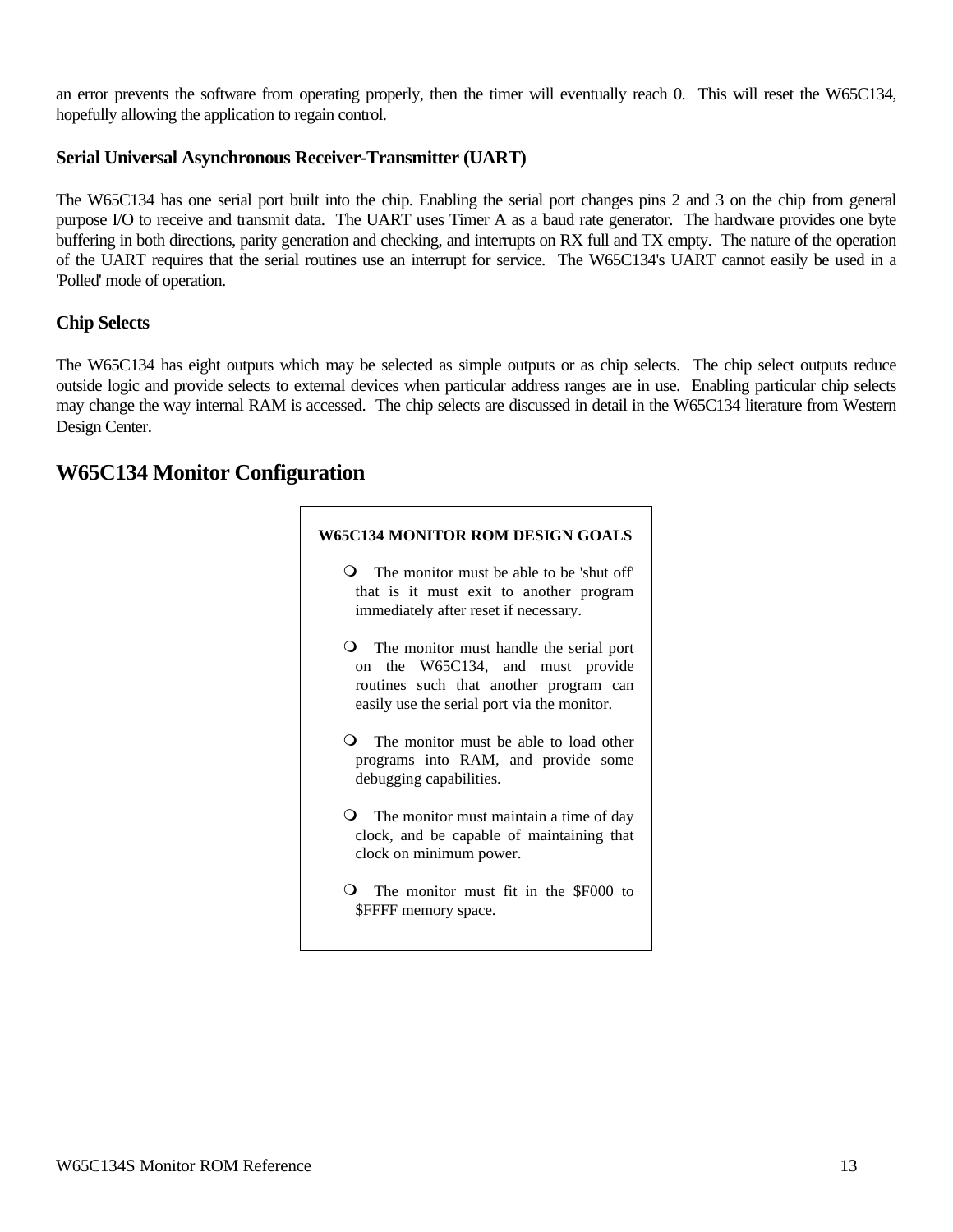The firmware installed from \$F000 to \$FFFF provides several functions and utilities consistent with the prior design goals. These include:

- $\bigcirc$  Power-up & Reset Initialization
- O User Console Interface Logic
- O Real-time Clock Support
- **Q** Library of Utility Subroutines

The W65C134 is a very versatile chip, but this versatility comes at the price of a complex initialization. The monitor firmware will initialize the chip on reset to provide the proper memory mapping of internal and external RAM and registers. The initialization will also set up the interrupts used by the rest of the firmware. The power up sequence is shown in the software listings.

The W65C134 monitor uses the serial port to allow the user/developer to access the hardware and applications software. It allows uploading and downloading of programs, memory and register inspection and modifications, and general debugging. Complete descriptions of monitor functions appear elsewhere in this manual.

The firmware interrupt routine on timer 2 provides a complete real-time clock (RTC) implementation in RAM. The real-time clock updates a set of memory locations which can be read or written by any software. The real-time clock implementation also includes a configurable alarm function. The RTC interrupt handler will set a flag if the alarm time matches the current time.

The W65C134 firmware also contains many useful subroutines. A vector table is used to provide easy access from application software. These library routines include buffered serial functions, real-time clock support, and I/O control. Each of these functions and its operation is discussed later in this manual.

# **External Clocks**

There are two clock inputs on the W65C134 chip. The default clock is called CLK. It must be connected to a 32,768 Hz watch crystal (or comparable oscillator) if the W65C134 monitor ROM is to be used. This frequency makes the CLK oscillator a excellent time base reference  $(32,768 \text{ is } 2^{15})$ , which easily divides to 1 second). The crystal is a very low power oscillator, generally consuming less than 20 microamps. On reset, the W65C134 defaults to this oscillator to run the 65C02 core processor.

#### **Helpful Hint #1**

The Project Computer uses an FCLK oscillator of 2.4576 MHz. This particular frequency was chosen because this clock source (FCLK) is also used for the baud rate generator. The frequency, 2.4576 MHz, just happens to divide down to provide very accurate serial baud rates from 50 baud to 38,400 baud. **- COM LOG**

The second oscillator, FCLK (fast clock), is under program control. This oscillator is turned off upon hardware reset of the W65C134. The FCLK frequency may be selected by the application designer. The W65C134 firmware will check the FCLK speed against the CLK frequency (which is ALWAYS 32 KHz) during initialization. This test allows the firmware to select values for the baud rate and system tick timers.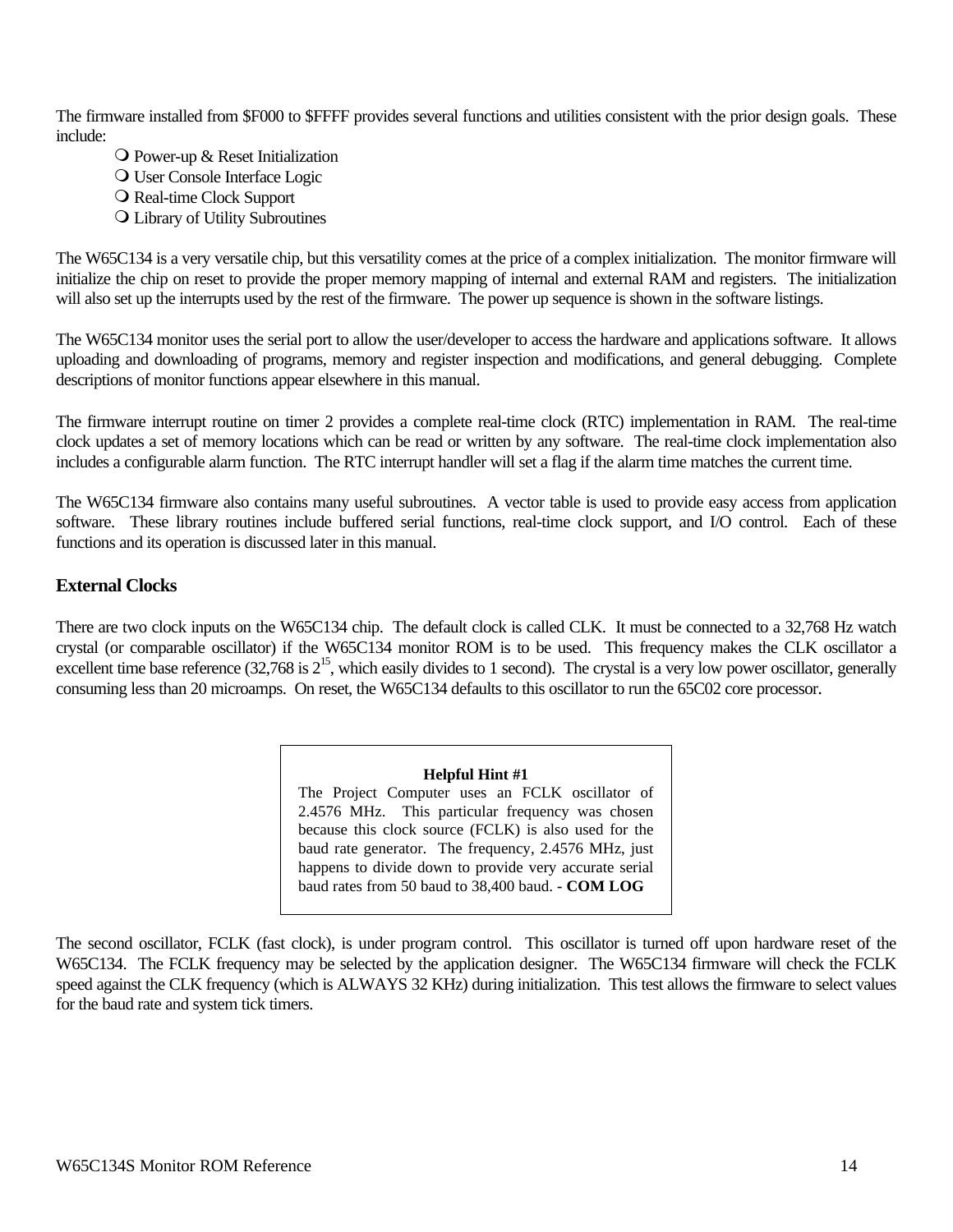Acceptable crystal values<sup>3</sup> for FCLK include: 1.8432 MHz, 2 MHz, 2.4576 MHz, 3.6864 MHz, and 4.00 MHz. The values 2 MHz and 4 MHZ should be avoided if the serial port is used at high baud rates; the baud rate error becomes significant above 2400 baud with those crystals. It should be noted that this processor does not have a clock divider built in. This means that the processor and memory cycle times are the same as a single clock time. Therefore, 2.45 MHz on the Project Computer is roughly as fast as an 8 MHz IBM PC.

The W65C134 monitor firmware turns on the FCLK shortly after reset initialization. The monitor then waits for the FCLK oscillator to stabilize, before selecting the FCLK as the operating frequency for the core 65C02. In most cases, this selection is not changed - the processor always runs from the FCLK. The one exception is power down. In this case, the FCLK is turned off and the 65C02 core is run from the low frequency, low power oscillator.

# **Terminal/User Console**

This monitor expects a terminal (or computer emulator) to be connected to the serial port. The terminal must be configured as follows:

- **O** Hardware handshaking.
- $\bigcirc$  8 bit data.
- **O** No parity.
- **O** 9600 Baud (Unless otherwise noted).

Signal conditioning and conversion to/from TTL levels to/from RS-232 (or other links) must be performed by external circuitry.

The W65C134's firmware provides full interrupt control of the serial port, along with software buffering of transmit and receive data. The user can select the size and placement of the software serial buffers. The W65C134 monitor designates two more I/O pins for hardware handshaking of the serial port. These are pins 4 and 61. Pin 4 is used as an output, indicating the serial receive buffer is ready to accept data. Pin 61 is an interrupt input, and indicates to the monitor that the outside device can or cannot accept data.

# **Restrictions On Application Software**

The W65C134 has four timers - timer 1, timer 2, timer A and timer M. Timer 1 is used by the monitor for a system .001 second interrupt, and timer 2 is used for a 1 second, time of day interrupt. Timer A is used for the baud rate generator, and therefore can't be used for other purposes. Timer M is the 'Watchdog' timer. It is not used by the W65C134 monitor, and is never enabled. Application software may use this timer. (Be careful in power down modes - it's not reset.)

The W65C134 monitor firmware assumes that I/O ports 0, 1 and 2 will be used as the address and data bus for the 65C02 processor. They are used to access external EPROM, RAM and I/O.

 3 Initial versions of the W65C134 did not support clock rates higher than the 2.4576 MHz crystal. This limitation is not a problem with the chips manufactured today.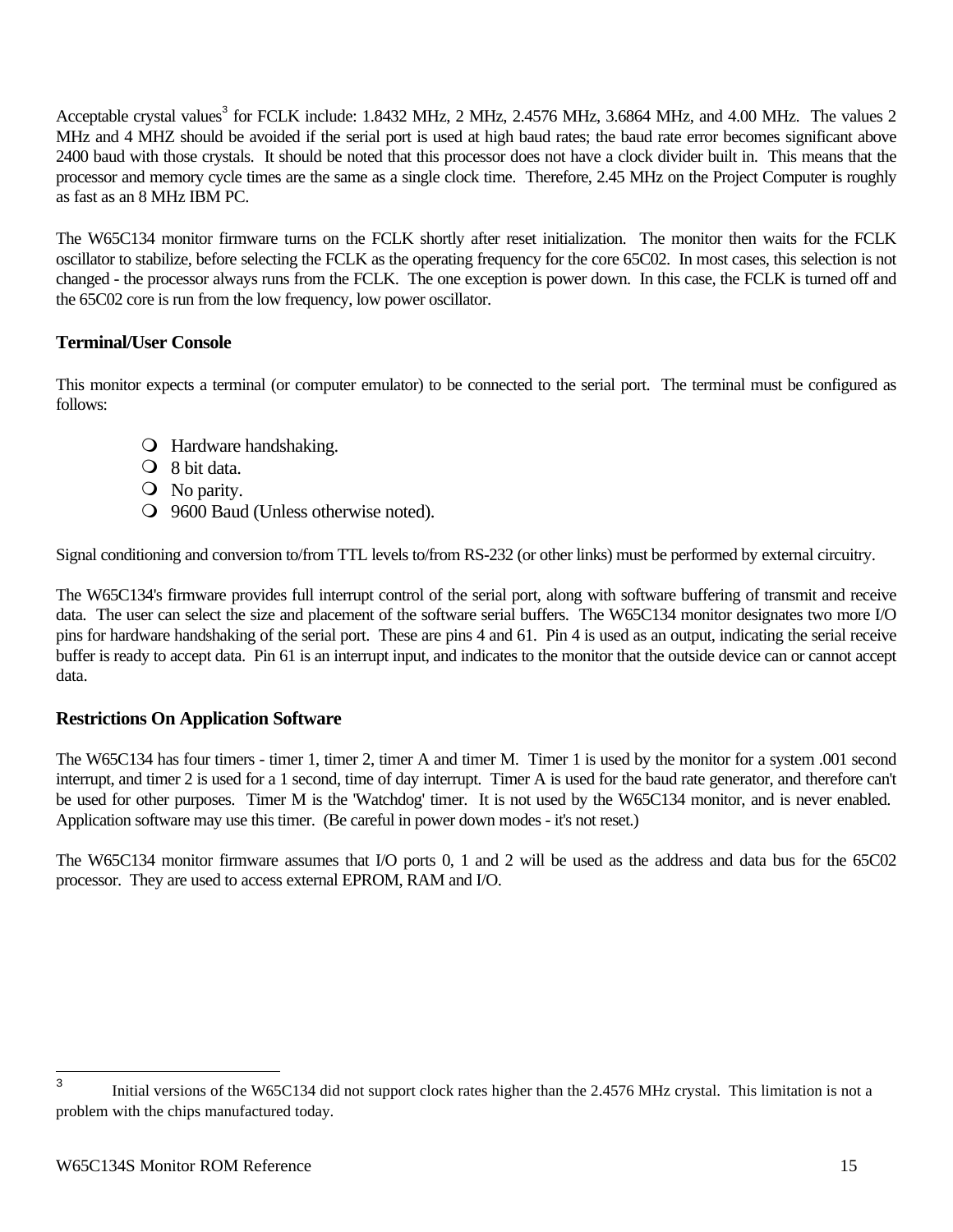| <b>W65C134 Monitor Memory Map</b><br><b>Function</b><br>Address Range |                                                             |  |  |  |
|-----------------------------------------------------------------------|-------------------------------------------------------------|--|--|--|
|                                                                       | \$0000-\$002F W65C134 internal registers.                   |  |  |  |
|                                                                       | \$0040-\$00FF W65C134 internal RAM.                         |  |  |  |
|                                                                       | \$0100-\$01FF W65C134 Stack Space in External<br><b>RAM</b> |  |  |  |
|                                                                       | \$0200-\$7FFF External Static RAM.                          |  |  |  |
|                                                                       | \$8000-\$9FFF EPROM for user programs.                      |  |  |  |
|                                                                       | \$A000-\$DFFF Com Log BASIC interpreter, if<br>installed    |  |  |  |
|                                                                       | \$E000-\$EFFF Com Log external firmware, if<br>installed.   |  |  |  |
|                                                                       | \$F000-\$FFFF W65C134 Internal ROM, monitor<br>firmware     |  |  |  |

# **Memory Map Assumptions**

The W65C134 monitor resides in the 4K byte mask ROM from \$F000 to \$FFFF. This may be disabled if desired. The monitor executes an initialization sequence after reset occurs. It turns on the external bus, checks locations \$8000-\$8002 and jumps to \$8004 if a 'WDC' is found. Using this signaling, a system can be designed to start on the internal ROM, then switch under software control to external ROM or RAM.

An identical set of semaphores ('WDC') can exist in RAM at location \$0200 (with a JMP at \$0204). This is checked immediately *after* the semaphore at \$8000 is checked. Using the \$0200 semaphore, a program in RAM can restart after a reset (but NOT after a power down - external RAM data is lost).

The W65C134 uses \$0140-\$01FF as a stack, and the area from 0000-\$00FF as special page zero memory. (Page 0 memory can be used for short addressing and for indirect addressing modes.) If there is no external RAM in the system, these blocks both actually reference the same page of internal RAM.

# **Reset Initialization Sequence**

The monitor was designed for the internal ROM of the W65C134. It assumes that the RESET vector is entered from an internal ROM reset.<sup>4</sup>

Reset may be either a triggered reset or a power-up reset. There is no simple way for the firmware to differentiate which reset occurred. However, some semaphores (flags) in memory tell the monitor that certain aspects of the system have already been initialized. These should not be changed by the reset initialization sequence.

 $\frac{1}{4}$ 

This means that the code is started with the BCR=00.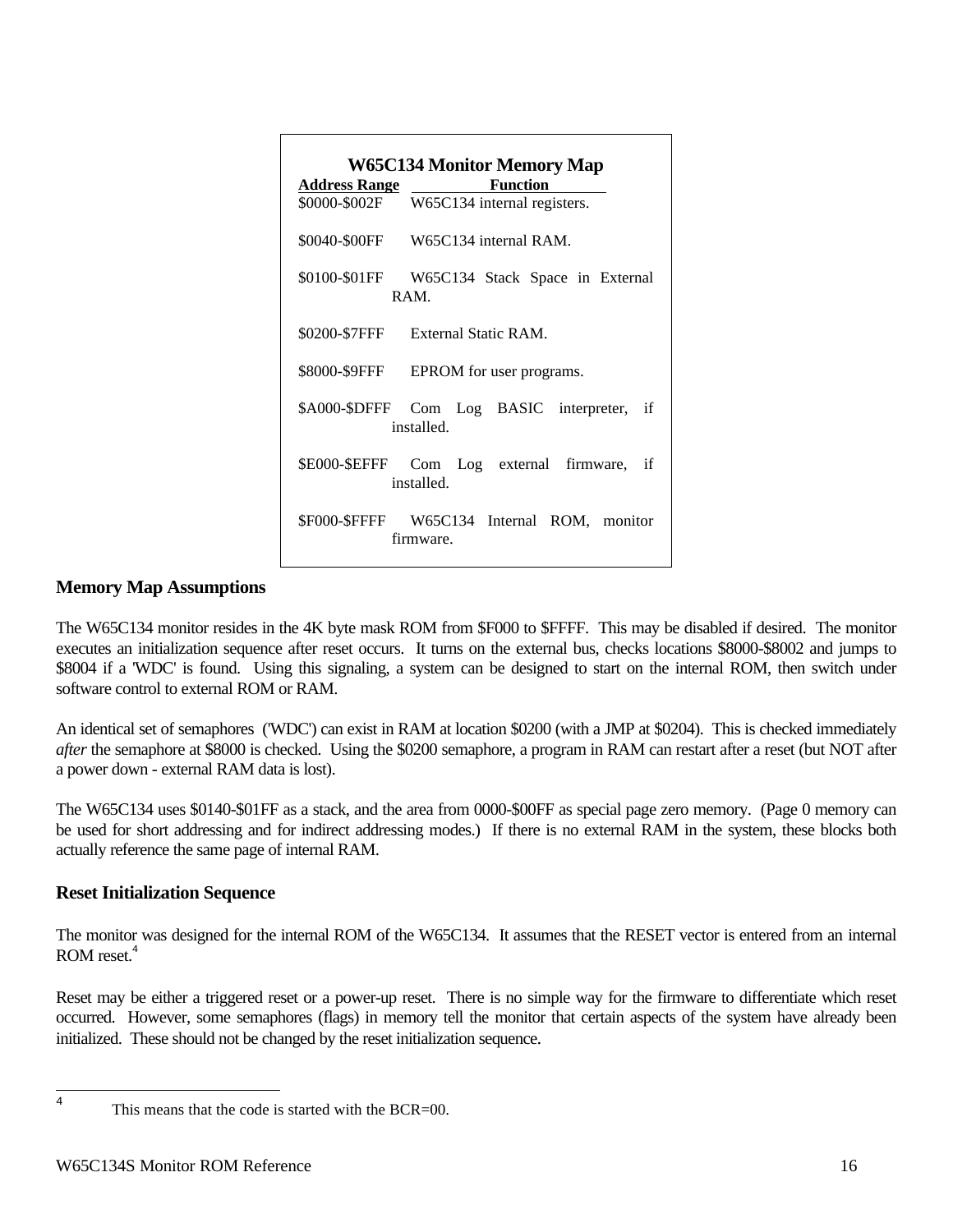There is a checksum associated with the time-of-day clock and baud rate. If the checksum is correct, then the time-of-day clock has been running. If this is the case, the clock value and baud rate will not be re-initialized.

#### **Helpful Hint #2**

There is only way to get the time-of-day (ToD) clock or the baud rate to completely reset under the W65C134 monitor. Completely remove power from the processor long enough for the memory to scramble. (One minute is usually sufficient.) - **Com Log**

The second reset semaphore is a three byte sequence in RAM indicate that the system is operating in low-power mode. If this is indicated, the reset initialization sequence will jump to the "power down" vector (NE46) immediately.

The following pages describe the steps taken by the W65C134 monitor from power-up (or triggered RESET) to a command prompt. This is intended as an overview only; not a specific, line by line analysis of the code.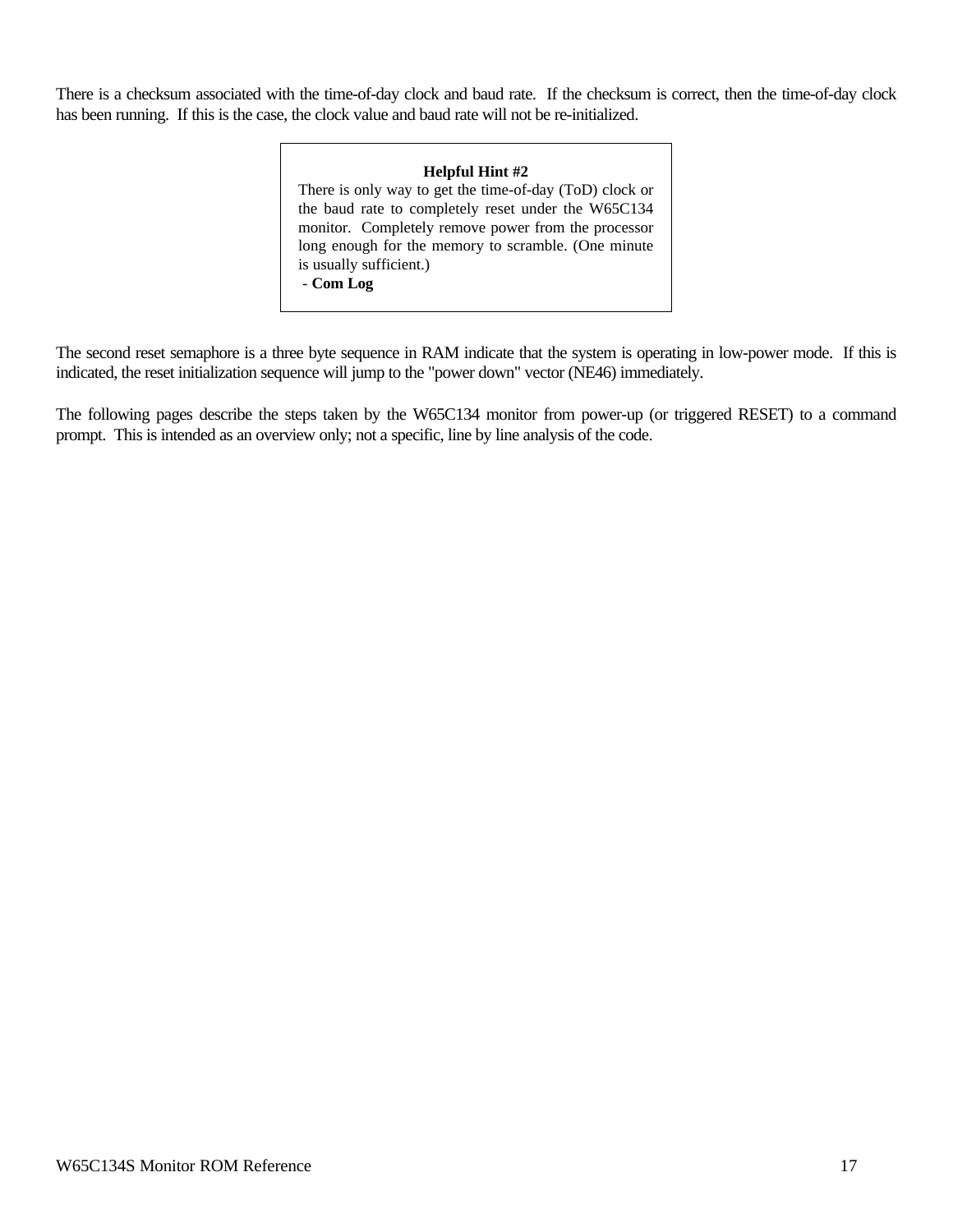#### **STATE #0** - POWER OFF or Any previous powered state, including LOW-POWER MODE. - RESET OCCURS! (This may result from POWER ON or a triggered RESET.)

#### **STATE #1** - "Essential initialization"

- Disable interrupts
- Reset stack
- Clear decimal mode
- Check for low-power semaphore;
	- **If** semaphore is set, go to LOW-POWER MODE. **Else** proceed to STATE #2.

#### **STATE #2** - "Enable External Memory"

- Set BCR to 01 (This turns on external address and data lines.)
- Set PCS3 to \$C0 (This turns on RAM and ROM chip selects from the
- W65C134.)
- Check location \$8000-\$8002 for the string 'WDC'.

**If** the string is there, transfer control to USER program in EPROM. (JMP \$8004) **Else** proceed to STATE #3.

### **STATE #3** - "Check External RAM"

- Check locations \$0200-\$0202 for the string 'WDC'.

**If** the string is there, transfer control to USER program in RAM. (JMP \$0204) **Else** proceed to STATE #4.

## **STATE #4** - "Miscellaneous Initialization"

- Start the fast clock. (Don't use it, just start it.)
- Initialize the RAM interrupt vectors.
- Delay while fast clock becomes stable. (256 \* 5 cycles)
- Switch to fast clock.
- Enable the NE46 interrupt, but not the overall I bit.
- (This interrupt is used to detect power going down.)
- Set Timer 2 for a 1 second interrupt (ToD timer).
- Enable T2 interrupt (but not the I bit yet).
- Set up pointers to the serial buffers in P RAM.
- Calculate the fast crystal frequency by comparing it to the 32 KHz clock
- crystal.
- Finally, check the Time -of-Day clock checksum.
	- **If** the clock checksum is valid, proceed to STATE #6.
	- **Else** perform additional initialization in STATE #5.

#### **STATE #5** - "Initialize Clock/UART"

- Reset the Time-of-Day clock and reset the baud rate counters for the serial port to the default values.
- Set up control port of serial port for Xmit and RX.
- Proceed to STATE #6.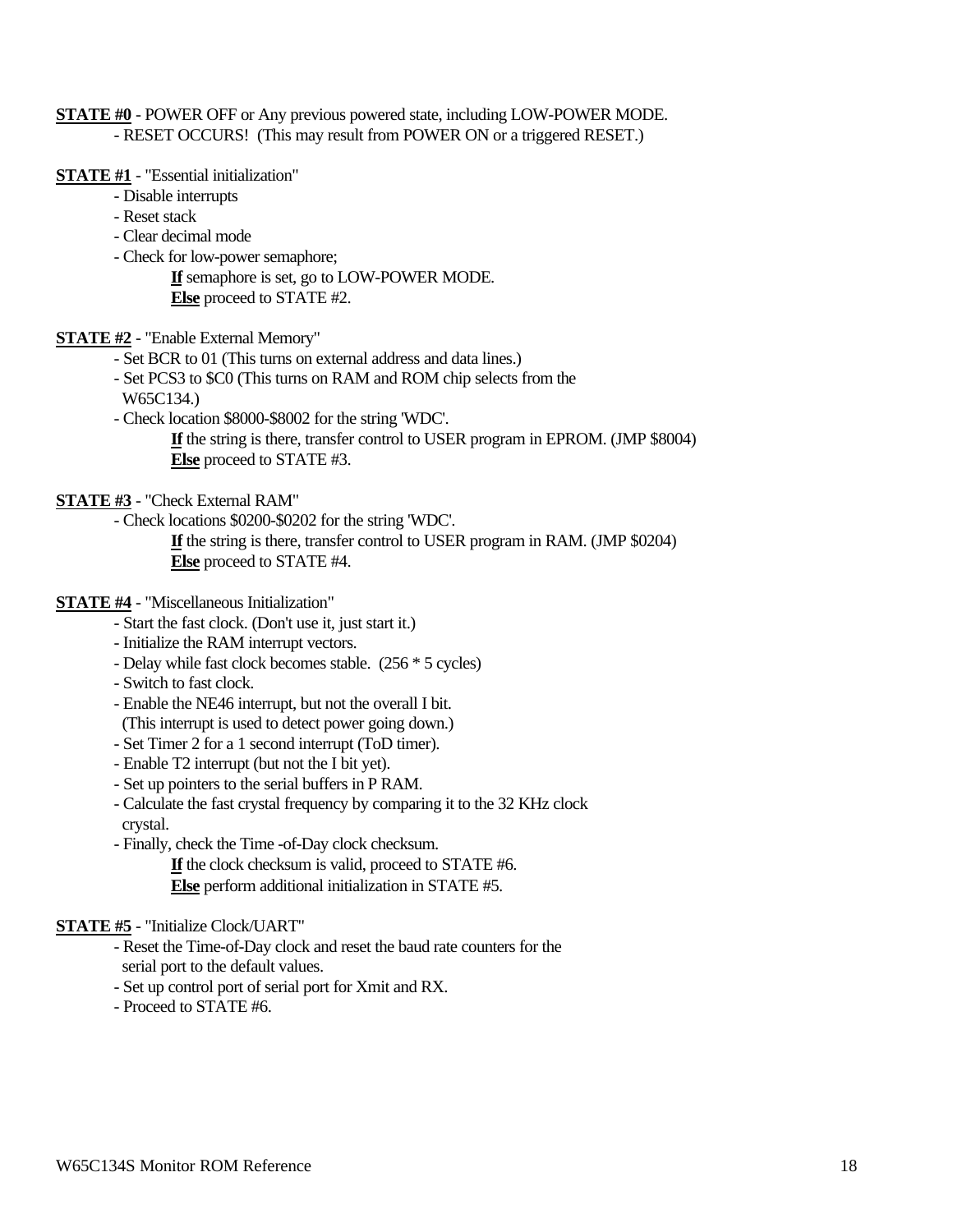## **STATE #6** - "Check for \$E000 EPROM"

- Check location \$E000 for \$4C.

If a \$4C is present, transfer control to the Project Computer<sup>5</sup> program EPROM for additional initialization. (JSR \$E000) **Else** proceed to STATE #7.

**STATE #7** - "Enable interrupts/Output startup message"

- Read the serial port to clear any initial trash data.
- Enable interrupts. (CLEAR THE I BIT)
- Output the initial message to the serial port.<sup>6</sup>
- Execute a BRK instruction, which transfers control to the command interpreter.

 5 Com Log uses the EPROM addresses \$E000-\$EFFF in the Project Computer configuration for code which is specific to this product. Other developers, with different configurations, may use this memory for other purposes. The W65C134 monitor will still test location \$E000 for \$4C, and vector accordingly. 6

Small initial buffers and a handshake line held in the FALSE state may cause the monitor to hang here waiting for buffer space that will not be available until the handshake line goes TRUE. Verify cables and handshake signals are correct.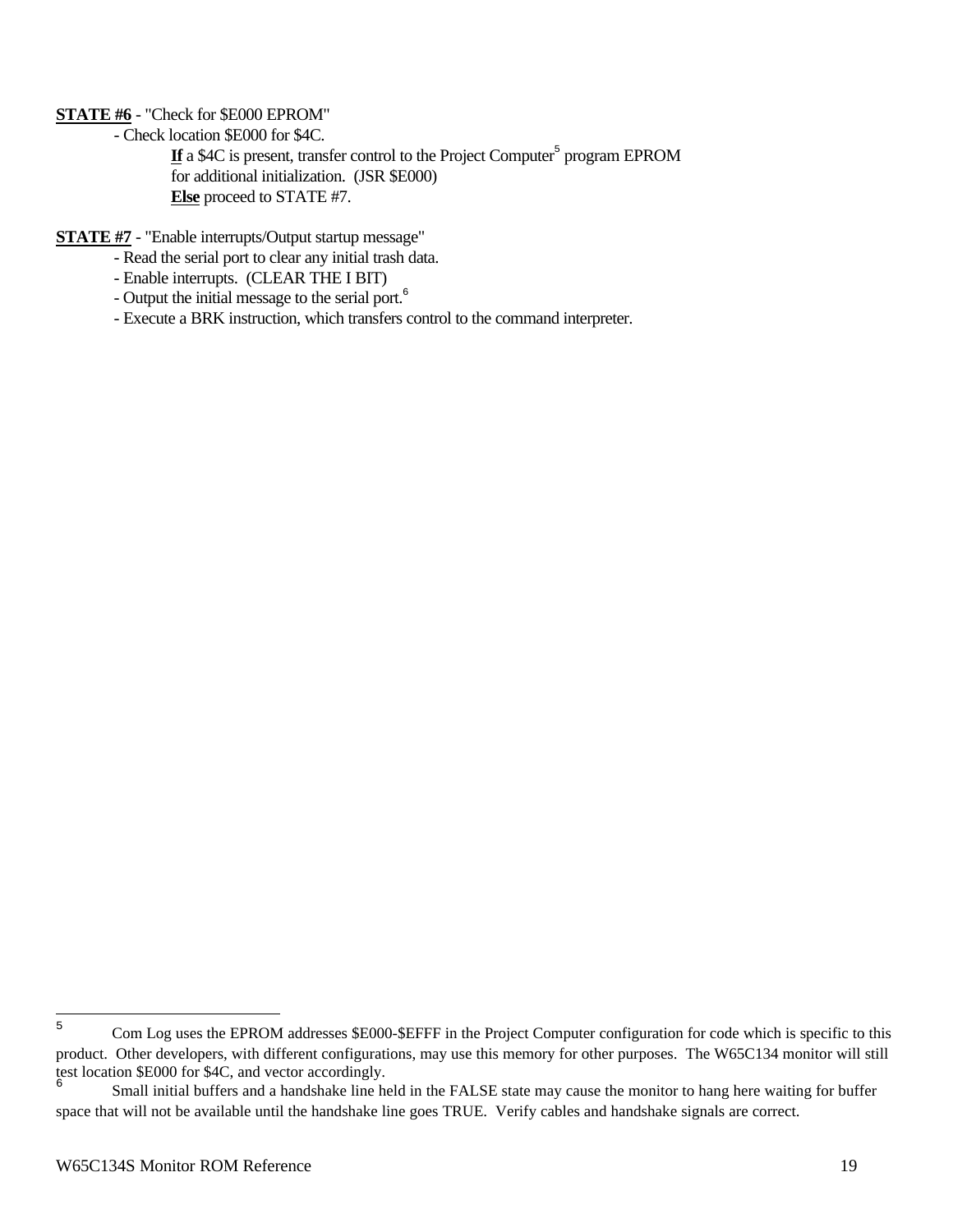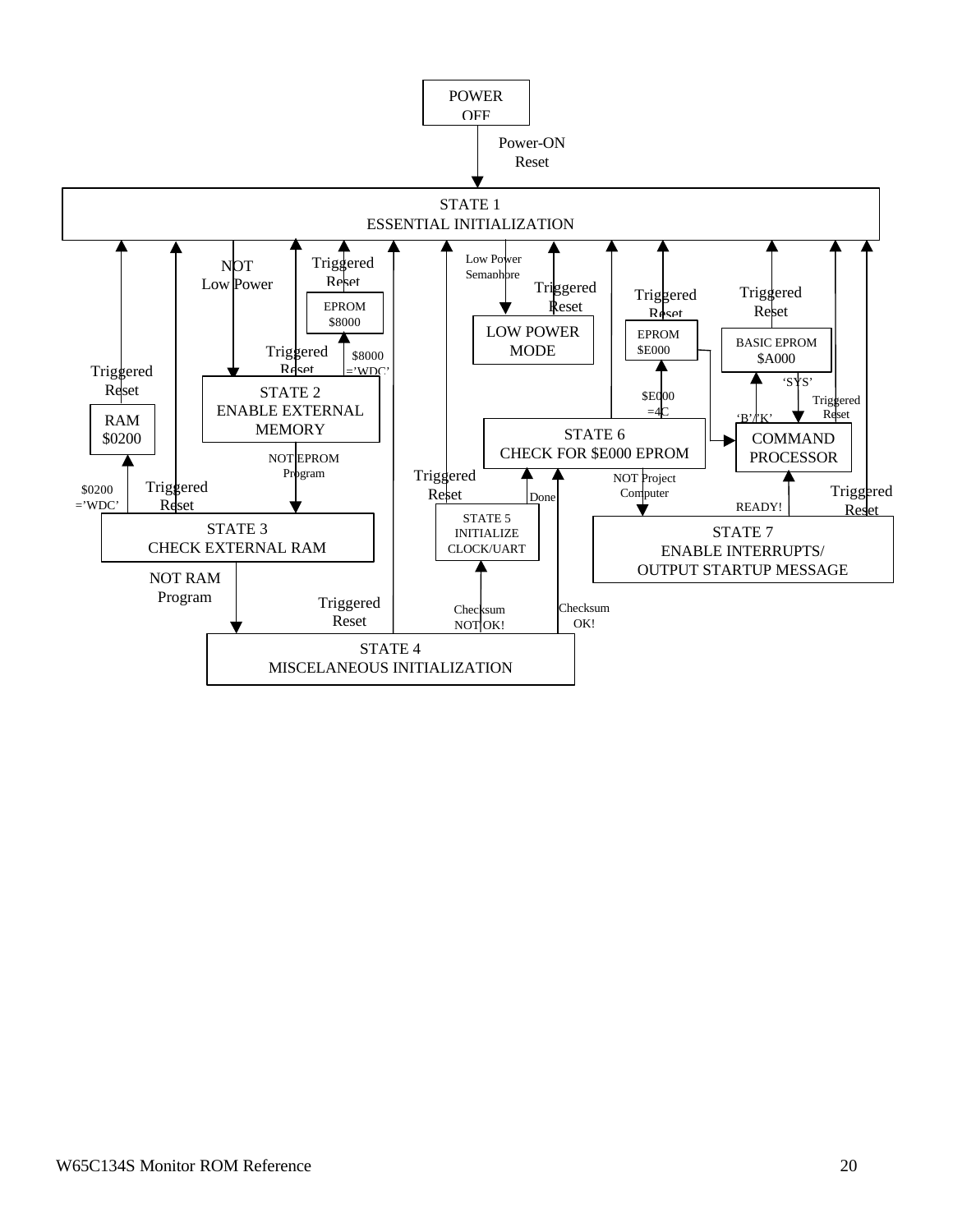# **Low-Power Mode**

The W65C134 monitor enters low-power mode when a "power-down" interrupt occurs. It accomplishes this by performing the following sequence:

- O Shut down all interrupts (except TOD clock).
- O Clear any pending interrupts.
- $\bigcirc$  Reset the stack to FF.
- $\Omega$  Write a semaphore series into RAM to indicate that the system is powered down.<sup>7</sup>
- $\overline{O}$  Enable the power down routine.
- $\overline{O}$  Switch to the slow (default) clock and then shut off the fast clock.
- $\overline{O}$  Configure all I/O ports to inputs.

The power down routine will service the time-of-day interrupt. It will then check RAM for a semaphore series at location: \$7E. If there is a valid power down routine in RAM, then locations:  $7E = $55$ , and  $7F = $AA$ . The RAM routine must begin at location: \$0088. If the semaphore indicates that a low power service routine exists in RAM, the monitor will transfer control via a JSR to location: \$0088 once per second.

The RAM routine may do anything appropriate to the low-power mode. Bus operations are not allowed. RAM locations: \$40 - \$87 retain meaningful data during low-power mode, and RAM locations: \$F8-\$FF are used for the stack when servicing the timeof-day interrupt. The RAM service routine should not modify these memory locations. Finally, it must return to the monitor, when finished. It must execute an RTS instruction.

After handling the RAM routine, if present, the monitor's power down interrupt service routine will determine whether or not power has been restored. If power has returned to the system, it will initialize/restore a few key registers and then jump to RESET.

If a physical reset occurs while the system is in low-power mode, this must be detected by the reset initialization sequence. It must return to the power down code without restarting anything on the bus. The semaphore series to flag this condition is in locations  $$7B = $55, $7C = $AA, $7D = $88$ . These locations are cleared to zero when not in low-power mode.

 7 The semaphore series for low power mode: locations  $$7B = $55$ ,  $$7C = $AA$ ,  $$7D = $88$ . These locations are cleared to zero when not in low-power mode.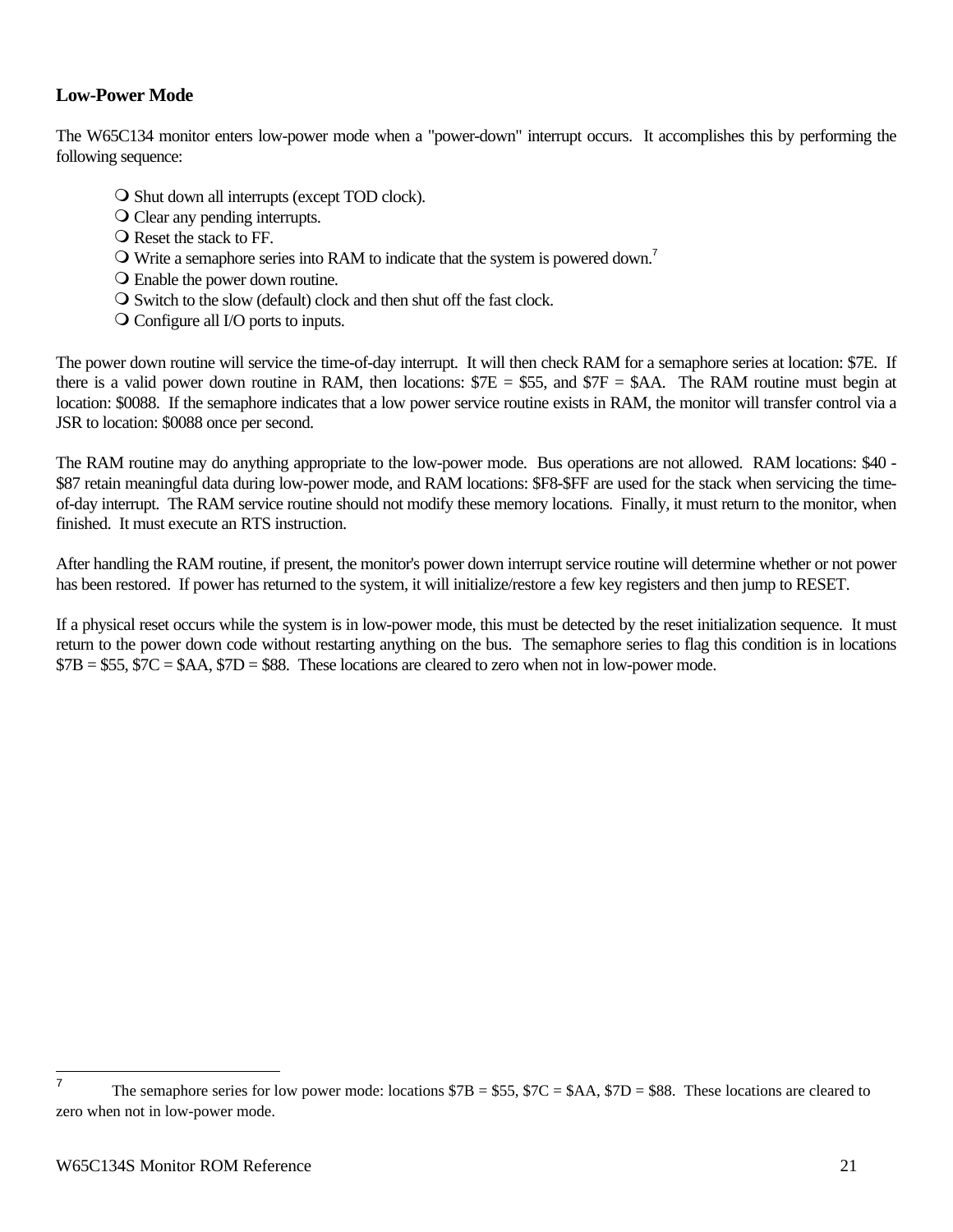# **User Console Operation**

The monitor is entered upon power-up, reset, and when a BRK instruction is encountered. When the monitor is ready for a command, a '.' (period) will appear as a prompt. On reset, the monitor sends copyright and version notices, as well as a register display to the terminal. (There are semaphores in memory to enable/disable specific features.)

# **Command Entry**

Commands are entered after the period prompt. The W65C134 monitor parses a command as it is entered. Spaces and other separators are automatically generated by the monitor as parsing dictates their appearance. No backspaces are allowed. Buffer limitations allow no provision for editing commands. If an error is made in entry, a carriage return (CR) or ENTER will usually cancel the command and return the monitor prompt. If a command has been started, a control-C character will usually cancel the command.

The first command to learn on the W65C134 monitor is the HELP command. Enter a 'H' at the command prompt (no return is needed) and a help menu will be displayed. This menu simply lists all the monitor commands.

# **Debugging**

#### **WARNING!**

Generally, if code goes wild, execution will eventually encounter a BRK instruction and return to the monitor. Interrupts may however, still be running. A bad interrupt can disable the monitor functions.

Code debugging may be accomplished by placing BRK (00) instructions in the code. When the BRK instruction is executed, the CPU registers will be displayed and the monitor prompt will appear. The user may examine or change memory and registers. BRK instructions should be used with care. When a BRK instruction has occurred, the program counter (PC) in the monitor will be pointing at the location *AFTER* the BRK instruction.

If a BRK instruction was placed in the code by an assembler, and the next instruction follows the BRK, then the user may continue execution simply by hitting 'G' followed by a carriage return (CR).

If a normal instruction has been replaced with a BRK, the program may not properly resume until the original instruction has been restored and the PC register or the 'G' command adjusted accordingly.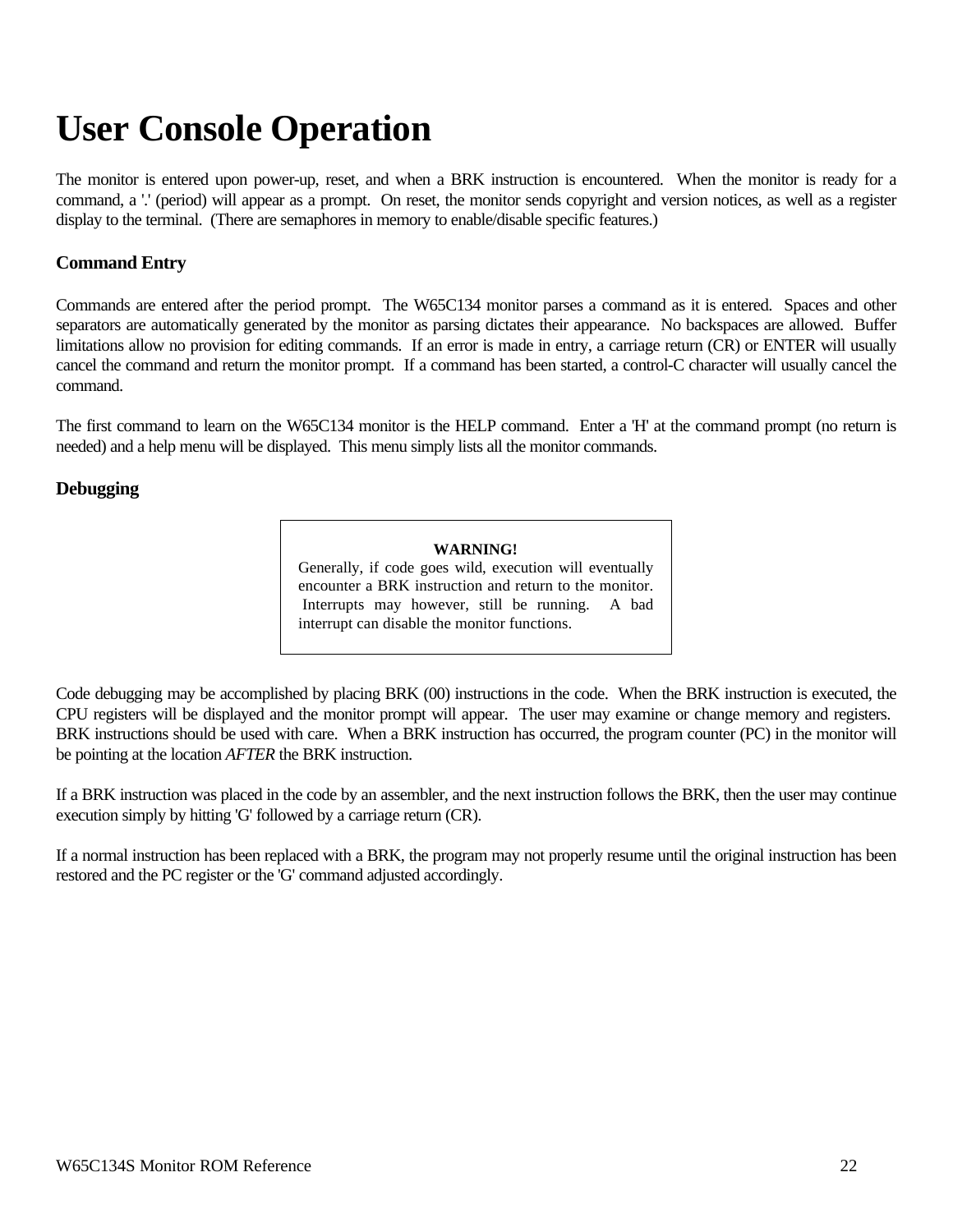# **Command Descriptions**

The following pages describe all of the monitor commands in detail. They are listed here, in summary, along with their functions.

| <b>Command Summary</b> |                                           |  |  |  |
|------------------------|-------------------------------------------|--|--|--|
| Command                | Usage                                     |  |  |  |
| A                      | <b>ALTER</b> registers                    |  |  |  |
| <sub>B</sub>           | <b>BASIC</b> interpreter                  |  |  |  |
| $\mathsf{C}$           | Generate CHECKSUM of memory block         |  |  |  |
| D                      | DISPLAY memory block                      |  |  |  |
| E                      | Display serial load ERRORS                |  |  |  |
| F                      | FILL memory block with constant           |  |  |  |
| G                      | GO to address (JMP execution)             |  |  |  |
| $H$ or ?               | <b>HELP</b>                               |  |  |  |
| J                      | <b>JUMP</b> to subroutine (JSR execution) |  |  |  |
| K                      | Re-enter BASIC interpreter                |  |  |  |
| M                      | Examine/Change MEMORY                     |  |  |  |
| R                      | Display REGISTERS                         |  |  |  |
| S.                     | Download 'S' record format                |  |  |  |
| T                      | Display current date and TIME             |  |  |  |
| U                      | USER command prefix                       |  |  |  |
| V                      | Move a block of memory                    |  |  |  |
| W                      | WRITE block of memory as 'S19' records    |  |  |  |
| X                      | Toggle X-On/X-Off handshake mode          |  |  |  |
| $\sqrt{2}$             | Display memory                            |  |  |  |
| $\geq$                 | Display NEXT memory location              |  |  |  |
| $\lt$                  | Display PREVIOUS memory location          |  |  |  |
|                        | (space) Display current memory location   |  |  |  |
| $^{\wedge}$ C          | Cancel current operation                  |  |  |  |

(NOTE: The W65C134 monitor outputs are shown on the following pages in normal font, and user inputs are shown in *italics*.)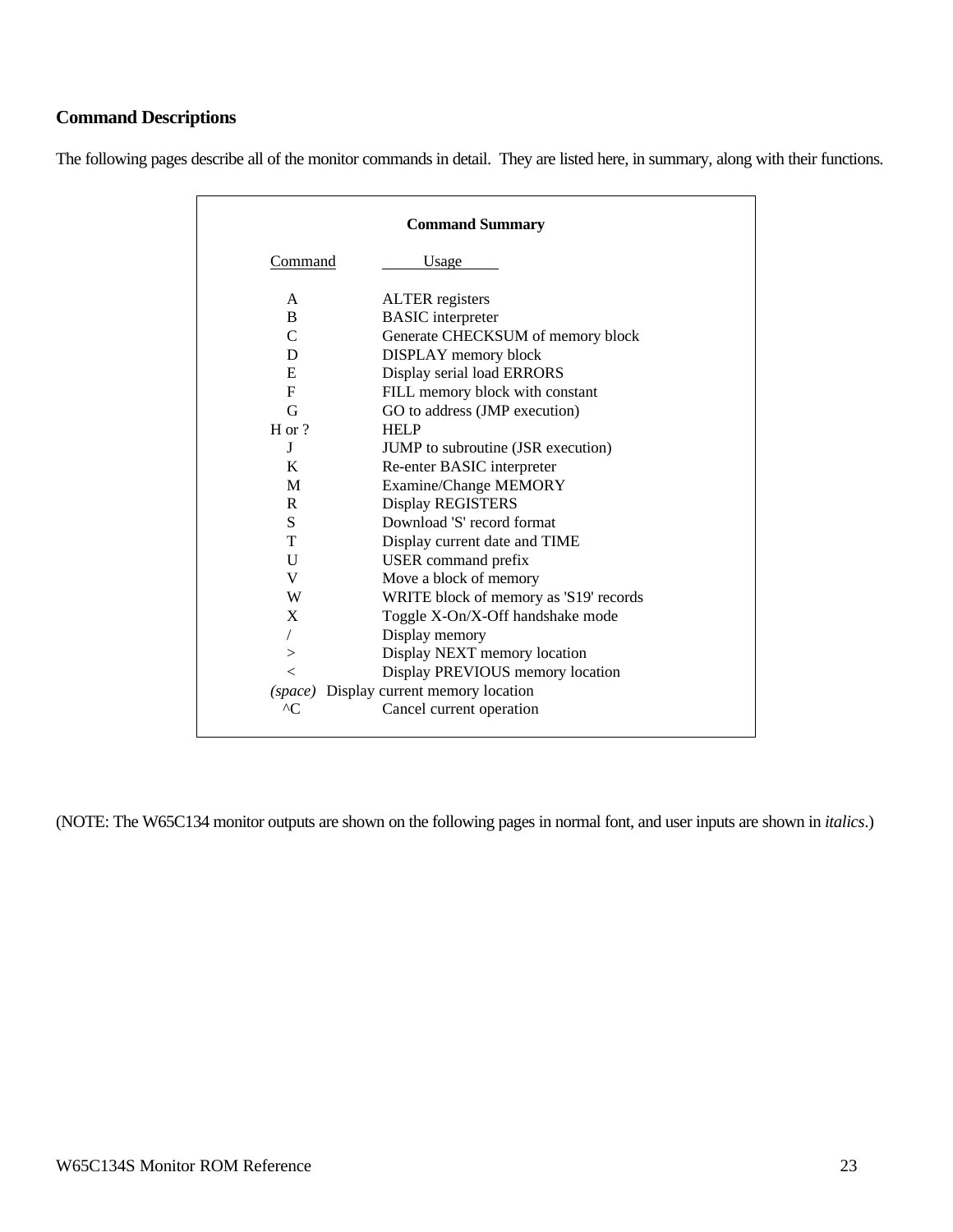# **A, ALTER**

This command will display the registers and allow the user to change them.

An executing program will re-enter the W65C134 monitor when it encounters a BRK instruction. The monitor will copy all the registers inside the processor into RAM. These copies of the registers may be viewed using the 'A' or 'R' commands. The 'R' command only allows viewing. The 'A' command permits the user to enter new values.

When a program is started via the 'J' or 'G' commands, the RAM versions of the registers are re-copied into the microprocessor before control is transferred. Changing the registers via the 'A' command only changes the RAM copy. This will have no effect until a program resumes.

| <b>Example:</b>     |
|---------------------|
| $\mathcal{A}$       |
| PC F A X Y SP       |
| 0000 00 00 00 00 00 |
| 1234 30 55 33 22 44 |
| ٠                   |

The W65C134 monitor will output the current values of the registers to the console: **PC**=Program Counter, **F**=Flag register, **A**=Accumulator, **X**=X register, **Y**=Y register and **SP**=Stack Pointer. The cursor must be placed under each entry, in order, for the user to change the contents. The monitor will insert spaces automatically between fields. A space entered from the console will cause the current field to be skipped, leaving it unchanged.

Spaces were entered at the A, Y and SP locations. These values were not altered.

**Example:**

.*A* PC F A X Y SP 1234 30 55 33 22 44 *3433 10 88* .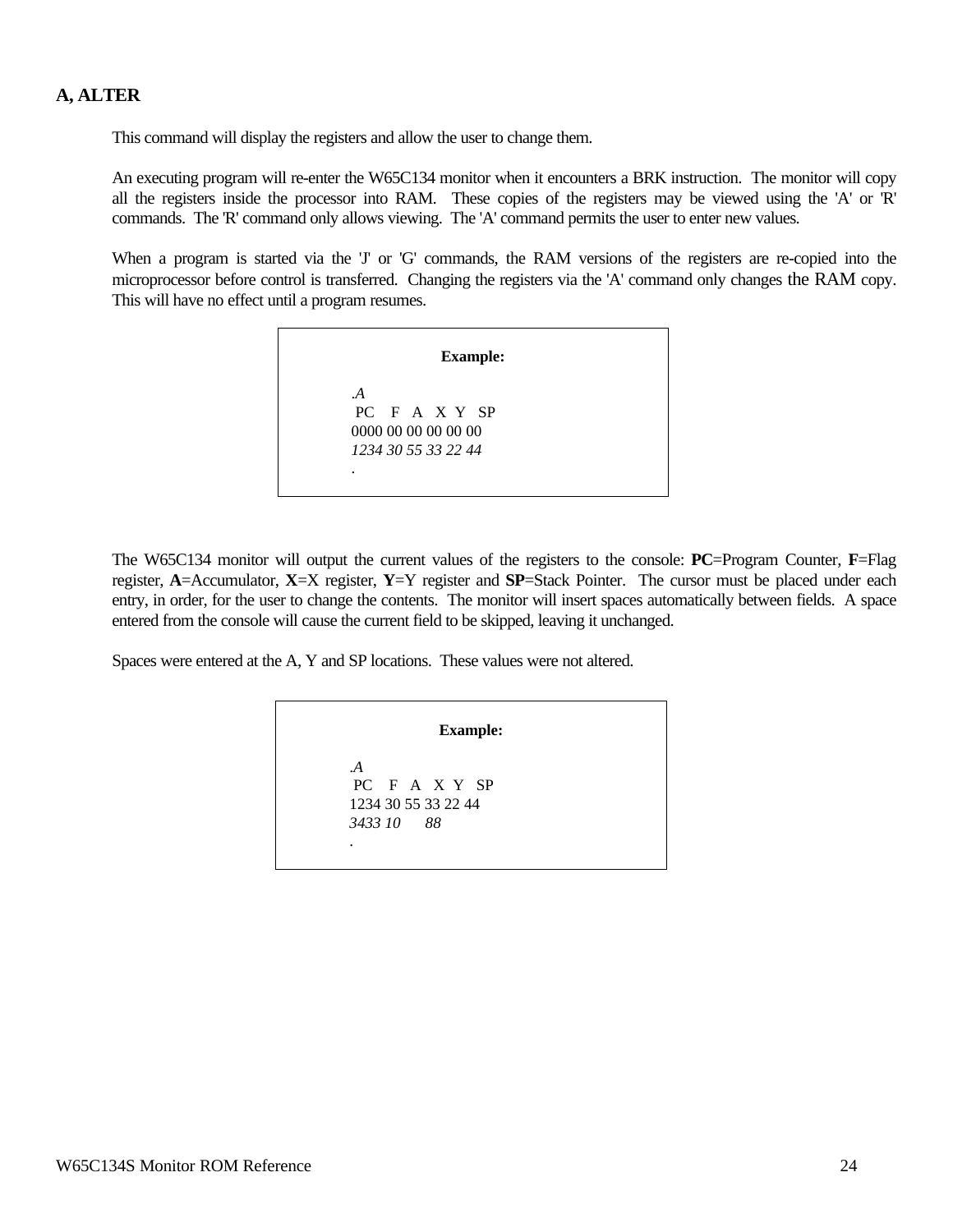# **B, BASIC**

The 'B' command initializes and starts BASIC. If BASIC is not present, the monitor prompt is returned. (The monitor checks for BASIC by looking for a \$4C at address \$A000, if present it does a JMP \$A000. If the \$4C is not present, the command returns to the monitor prompt.

| <b>Example:</b>                                                                                |  |  |  |
|------------------------------------------------------------------------------------------------|--|--|--|
| $\cdot$ B                                                                                      |  |  |  |
| (c) COPYRIGHT 1988,89<br>COM LOG CO. INC.<br>BASIC VERSION 01.02 03-30-89 15:37<br>20478 BYTES |  |  |  |
| <b>READY</b><br>SYS (This returns control to the monitor.)                                     |  |  |  |
| ADDRE A X Y SP<br>A2B3 B1 AB 10 08 FC                                                          |  |  |  |
|                                                                                                |  |  |  |

#### **C, Checksum**

The 'C' command generates a checksum of the memory from the *starting address* to the *ending address*.

| <b>Example:</b>      |  |  |
|----------------------|--|--|
| .C 1000 1FFF<br>12FD |  |  |
| ٠                    |  |  |

The user enters a '*C*', followed by '*1000*', followed by '*1FFF*'. No spaces are entered by the user. The monitor will generate a 16 bit checksum by simply adding all bytes in the specified range together. Checksum = (\$1000)+(\$1001)...+(\$1FFF). Only the lower sixteen bits of the checksum are used. If the checksum exceeds sixteen bits (i.e. Checksum is greater than \$FFFF.), the overflow is ignored.

This command is useful to insure that a program loaded into RAM has not been accidentally altered.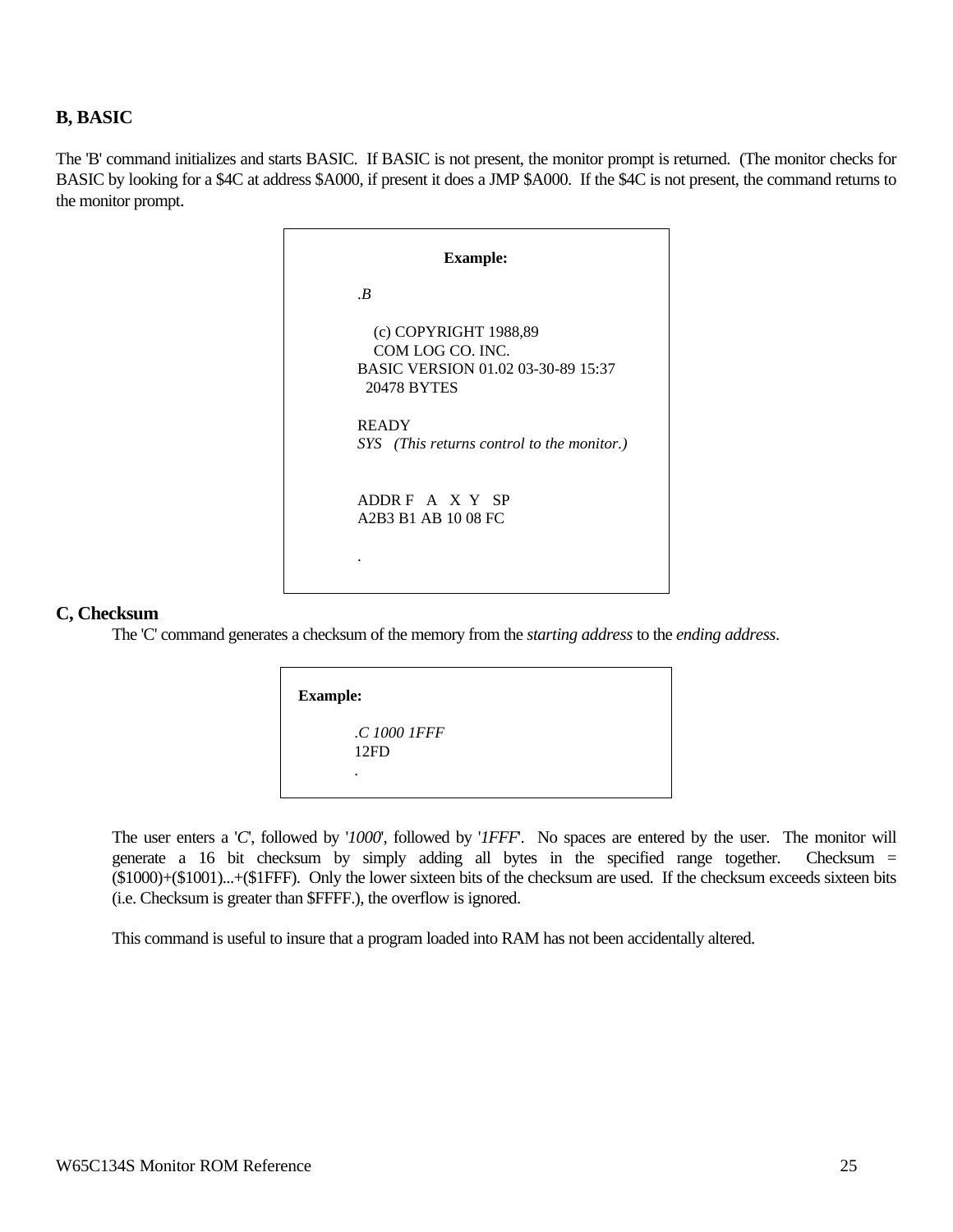## **D, Display Memory**

This monitor command displays a range of memory, in hex and ASCII. Parsing is performed as the command is entered. The user types no spaces and no return or enter key.

```
Example:
 .D 1000 1FFF
ADDR 00 01 02 ... 0D 0E 0F ASCII
 1000 55 AA 88 ... 41 42 43 U*. ... ABC
 .
 .
 .
 1FF0 22 33 44 ... 64 65 66 "3D ... def
 .
```
A shorter form involves entering the '*D*', the *starting address*, and a *space*. The space means 'Skip this operand', as it does on the other commands, and the display command will display 16 bytes starting at the given starting address. A *space* is unacceptable as the *starting address*.

# **E, Errors**

This command is only valid after a serial load. The command displays the number of errors, the address of the last error, and then resets the number of errors to 0. It is often a good idea to use the E command before a serial load to clear the errors, then after the load to insure that no errors rolled off the screen while the user wasn't looking.

| <b>Example:</b> |                                      |
|-----------------|--------------------------------------|
|                 | $E\,005A\,00$ (Clear the errors.)    |
|                 | $E\ 0000\ 00$ (Prove they're clear.) |
| .S<br>$\cdot S$ | (Load some 'S' records.)             |
| .S<br>$\cdot S$ |                                      |
|                 | $E\ 0000\ 00$ (Load errors = None.)  |
|                 |                                      |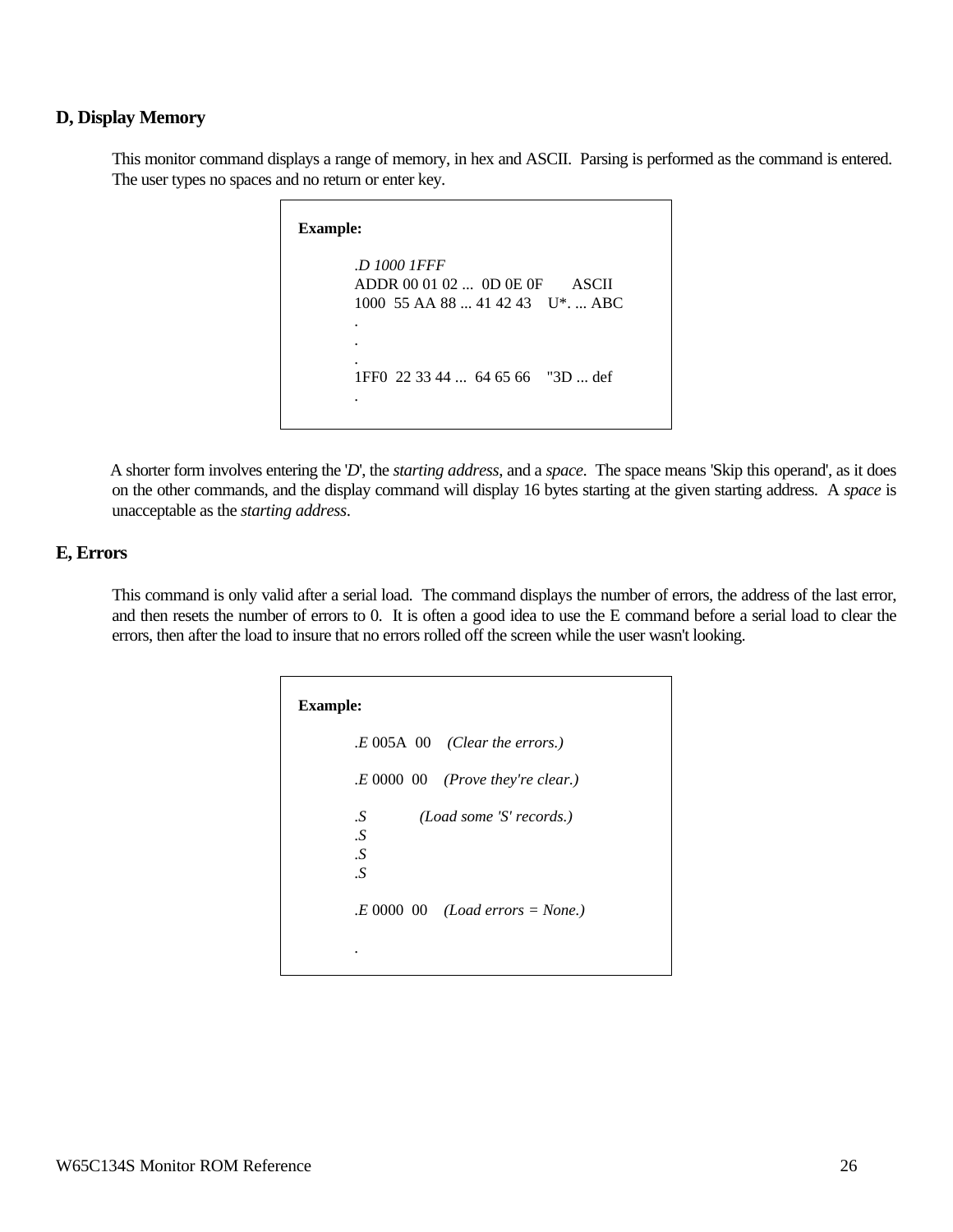| <b>Example:</b> |                                                                                                                |
|-----------------|----------------------------------------------------------------------------------------------------------------|
| F 4000 5FFF 22  | $.D$ 4000 400F (Confirm filled.)<br>ADDR 00 01 02 03 04 05 06  OD 0E 0F<br>4000 22 22 22 22 22 22 22  22 22 22 |

This command is used to fill a block of memory with a particular *value*.

No spaces are entered by the user. This command will fill memory from \$4000 through \$5FFF, inclusive, with the value hexadecimal 22.

#### **G, Go**

This command restarts a program stopped by a BRK instruction. The program resumes one byte after the BRK instruction itself. The registers used to restart the processor are the RAM copies made when the program was stopped. (See the **A, Alter** command for more details.)

| <b>Example:</b>       |  |  |
|-----------------------|--|--|
| $G$ <return></return> |  |  |
| ٠                     |  |  |
| <b>or</b>             |  |  |
| .G 2000               |  |  |
| ٠                     |  |  |

In this case, the *<return>* is necessary to differentiate the forms of the command. The first form uses all the register values stored in RAM. The second form uses the supplied address for the PC, effectively restarting from the address given. The second form does not need the *<return>*.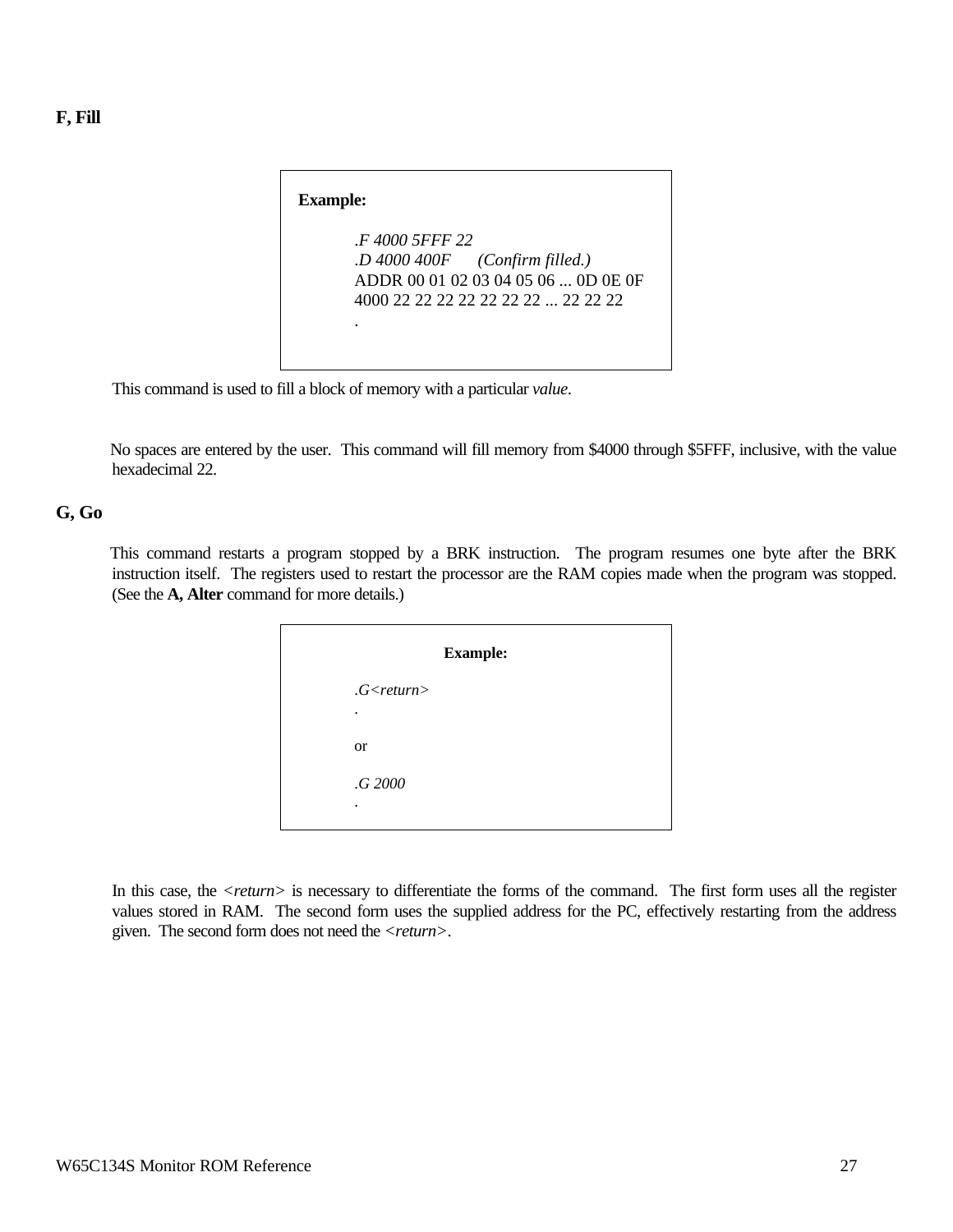# **H or ?, Help**

The HELP command lists all the commands available via the monitor. It is a single character, entered at the prompt. No <return> or <space> is necessary.

|                    | <b>Examples:</b>                               |
|--------------------|------------------------------------------------|
| H                  |                                                |
| D                  | Display memory                                 |
|                    | SPACE Display current memory address           |
| $\lt,$             | Decrement, Increment memory address            |
| M                  | Alter memory                                   |
| $\sqrt{2}$<br>R,A  | Host memory access<br>Display, Alter registers |
| G,J                | JMP, JSR to PC [Location]                      |
| F, V, C            | Block Fill, Move, Checksum                     |
| S,W,E              | S28 Input, Output, Errors                      |
| ? H                | Help                                           |
| B,K                | <b>BASIC</b> start, Continue                   |
| T                  | Display time                                   |
| X                  | Toggle handshake mode                          |
| U                  | User installed commands                        |
|                    |                                                |
|                    |                                                |
| <b>or</b>          |                                                |
| $\cdot$ ?          |                                                |
|                    |                                                |
| D                  | Display memory                                 |
|                    | SPACE Display current memory address           |
| $\lt,$             | Decrement, Increment memory address            |
| М                  | Alter memory                                   |
| $\sqrt{2}$<br>R, A | Host memory access<br>Display, Alter registers |
| G,J                | JMP, JSR to PC [Location]                      |
| F.V.C              | Block Fill, Move, Checksum                     |
| S,W,E              | S28 Input, Output, Errors                      |
| ? H                | Help                                           |
| B,K                | <b>BASIC</b> start, Continue                   |
| T                  | Display time                                   |
| X                  | Toggle handshake mode                          |
| U                  | User installed commands                        |
|                    |                                                |
|                    |                                                |
|                    |                                                |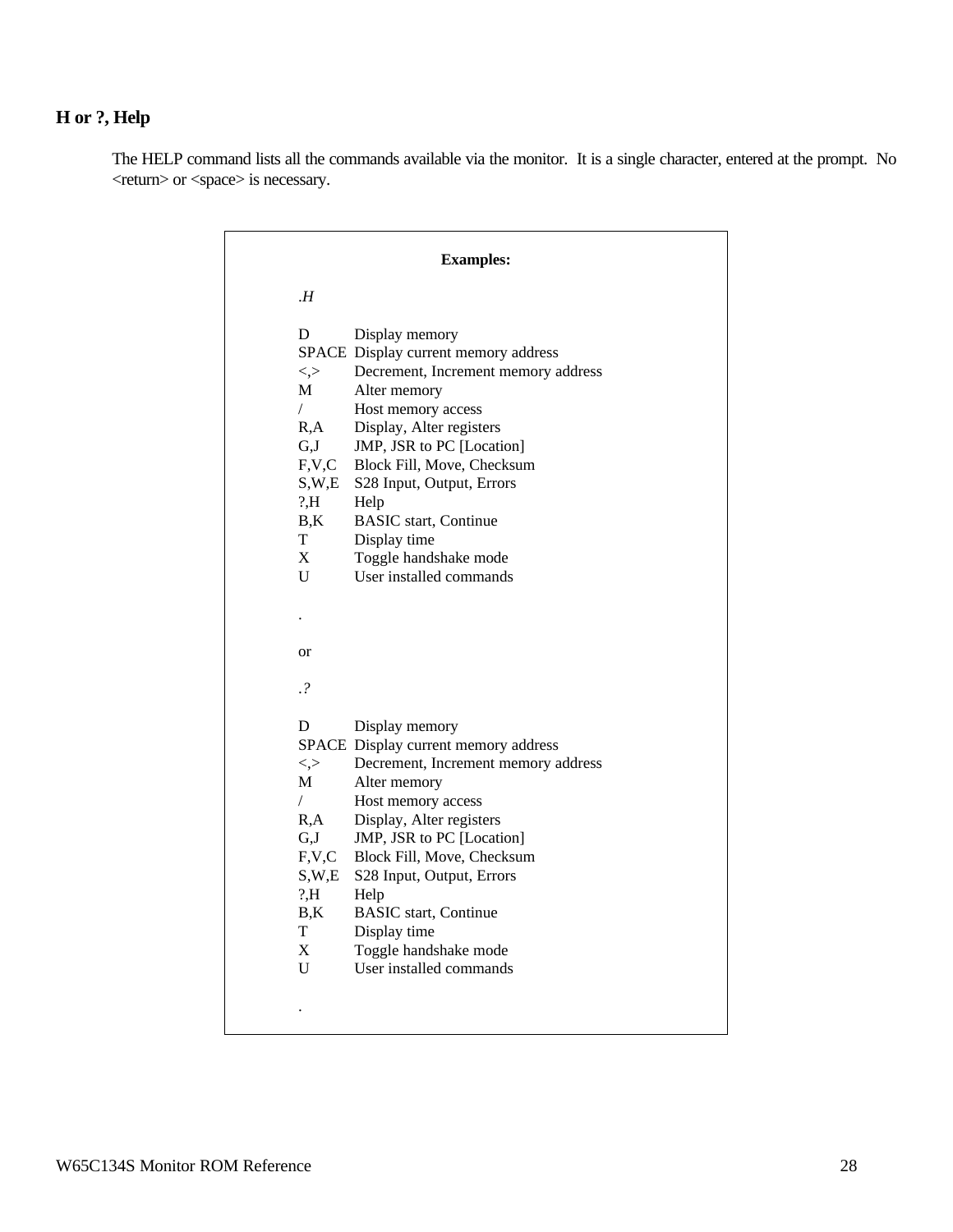# **J, Jump to subroutine**

This command is used like the 'G' command, excepting that the address of the BRK handler is put on the stack before starting the program. If the program ends with an RTS, it will return cleanly to the monitor.

| <b>Examples:</b><br>٠ | $J$ < return > |
|-----------------------|----------------|
| <sub>or</sub>         |                |
| <i>J</i> 5000         |                |

The first example uses the old PC address stored in the RAM copies of the registers, the second executes from the given address. Excepting the **SP** (which is bumped for the return address) and the PC if the long form is used, the registers are copied from the RAM into the processor before the jump takes place. (See *A, Alter* for more details.)

# **K, Restart BASIC**

This command would normally be used only if Com Log BASIC has been installed in the system. The user may choose to exit BASIC and return to the W65C134 monitor after a program has been entered<sup>8</sup>. Eventually, the user may desire to restart Com Log BASIC and continue with the BASIC program previously entered.

The 'B' command initializes BASIC, clearing anything currently in RAM. The 'K' command allows users to return to BASIC at the point they left, without erasing the BASIC program currently in RAM, but it does not make a full integrity check of the BASIC environment. If the user has been making changes in BASIC RAM locations from the monitor, the 'K' command may be inoperable or produce unpredictable results.

| <b>Example:</b>                                                                                |  |
|------------------------------------------------------------------------------------------------|--|
| K                                                                                              |  |
| (c) COPYRIGHT 1988,89<br>COM LOG CO. INC.<br>BASIC VERSION 01.02 03-30-89 15:37<br>20478 BYTES |  |
| <b>READY</b>                                                                                   |  |

8

Com Log BASIC users may enter the monitor via the SYS command.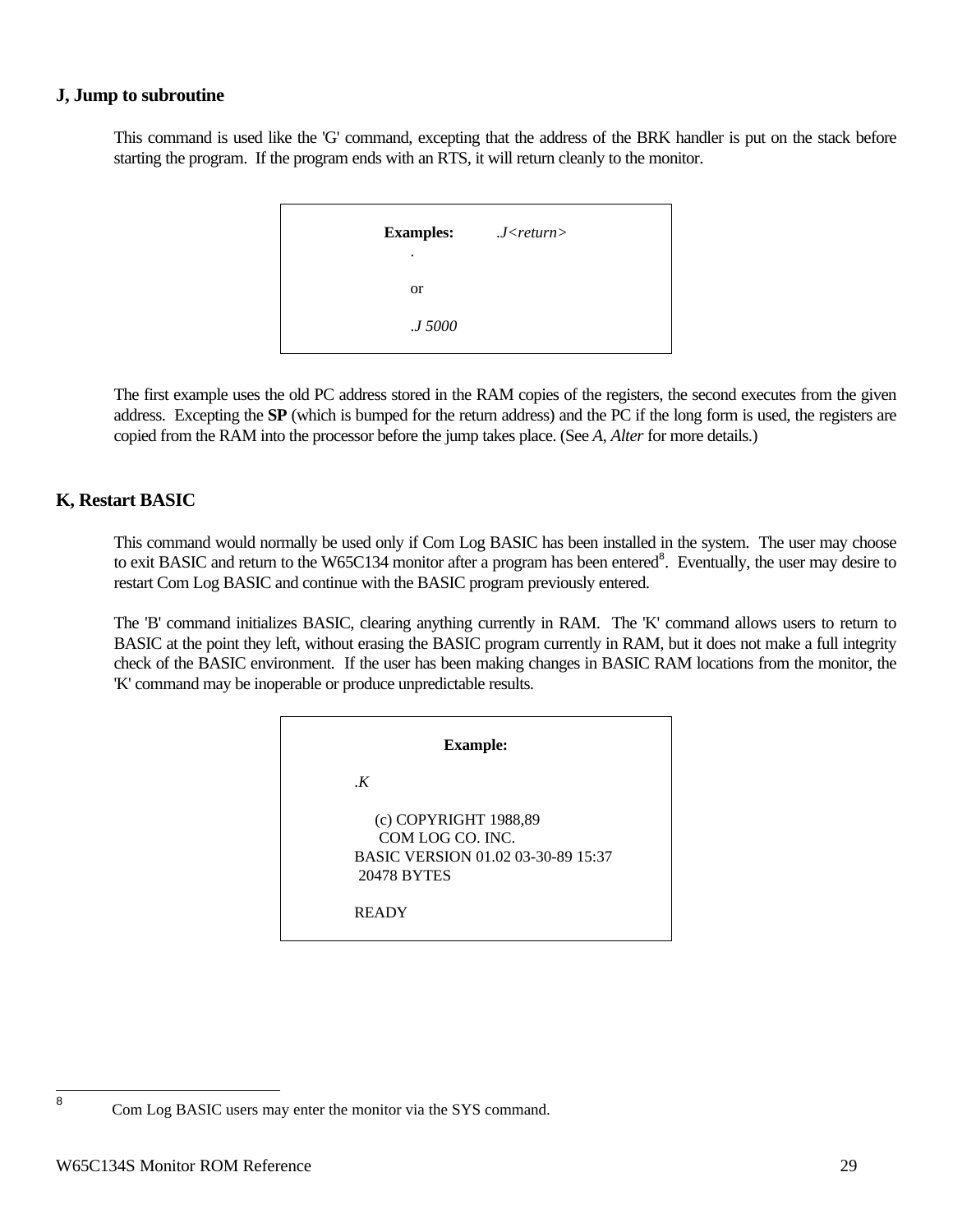# **M, Change Memory**

This command is used to change the contents of memory locations, beginning at the specified address.

| M 1000 |                               |
|--------|-------------------------------|
|        | ADDR 00 01 02 03 04  OD OE OF |
| 1000-  | 0A 4C 88 19 33  32 54 A7      |
| 1000   | AA CC 22 55 44  88 6F 3D      |

The user must enter: '*M*' and an *address*. The monitor will respond by printing a legend and the current contents of the first 16 locations. The cursor is then positioned one line below the first memory location. The user may enter a new value for that location. If the user continues typing new values, and they modify consecutive locations. Parsing is performed as the command is typed. The monitor will automatically output spaces between fields. A space may be entered by the user to skip a location. That byte will be left at its original value.

#### **R, Registers**

This command displays the current RAM copy of the microprocessor registers.<sup>9</sup>

| <b>Example:</b>                                   |
|---------------------------------------------------|
| $\mathcal{A}$                                     |
| PC F A X Y SP                                     |
| 0000 00 00 00 00 00                               |
| 1234 30 55 33 22 44                               |
| $\cdot$ R<br>PC F A X Y SP<br>1234 30 55 33 22 44 |
|                                                   |

The W65C134 monitor will output the current values of the registers to the console: **PC**=Program Counter, **F**=Flag register, **A**=Accumulator, **X**=X register, **Y**=Y register and **SP**=Stack Pointer.

 9 An executing program will re-enter the W65C134 monitor when it encounters a BRK instruction. The monitor will copy all the registers inside the processor into RAM. These copies of the registers may be viewed using the 'A' or 'R' commands. The 'R' command only allows viewing. The 'A' command permits the user to enter new values.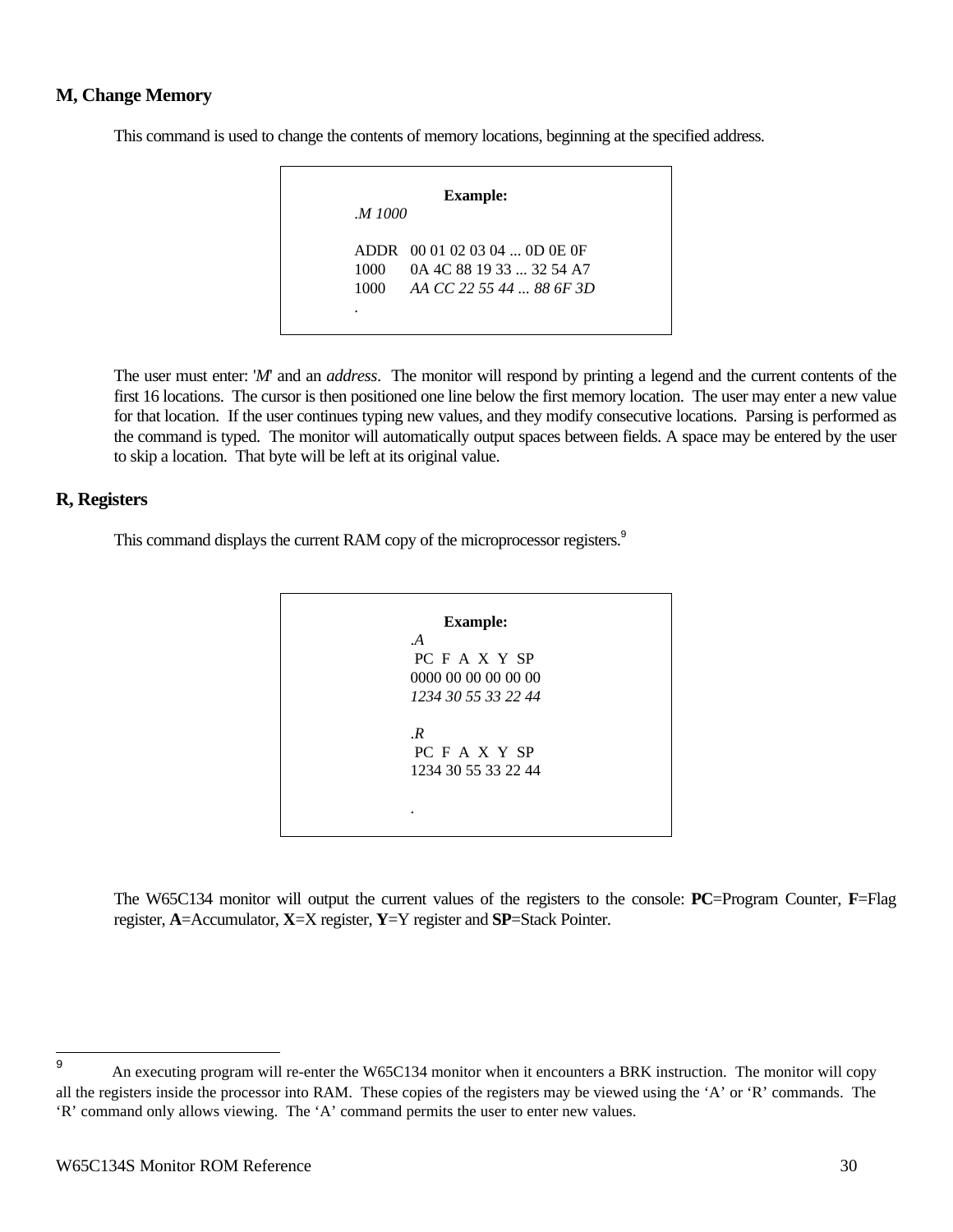| <b>S28 Format:</b><br>S2LLHHMMLWDDDDDDDDCC<br>where:                   | S <sub>19</sub> format:<br>SILLHHLWDDDDDDDDCC<br>where: |  |
|------------------------------------------------------------------------|---------------------------------------------------------|--|
| S2 are literally the ASCII characters: "S2",                           | S1 are literally the ASCII characters:"S1",             |  |
| LL is the length of the data $+4$ ,                                    | LL is the length of the data+3,                         |  |
| HH is the high byte of the address,                                    | HH is the high byte of the address,                     |  |
| MM is the middle byte of the address,                                  | LW is the low byte of the address,                      |  |
| LW is the low byte of the address,                                     | DD is one byte of data,                                 |  |
| DD is one byte of data,                                                | DD is the next byte, etc                                |  |
| DD is the next byte, etc                                               | CC is the 1's complement of the sum of the              |  |
| CC is the checksum (1's complement of the                              | length, address, and data bytes.                        |  |
| sum of the length, address, and data bytes.)                           | NOTE: Convert the bytes from ASCII to                   |  |
| NOTE: Convert the bytes from ASCII to hex before                       | hex before performing the addition.                     |  |
| performing the addition.                                               |                                                         |  |
|                                                                        | A valid S19 record is:                                  |  |
| A valid S28 record is:                                                 |                                                         |  |
|                                                                        | S113800057444300A981851B4C57F0000000000031              |  |
| S2140090004C28BA4C629D0102031589E6F3D002E6AD                           |                                                         |  |
|                                                                        | The end record, starting with S9  is ignored by the     |  |
| The end record, starting with S8 is ignored by the<br>W65C134 monitor. | W65C134 monitor.                                        |  |

# **S, S record input**

The W65C134 monitor uses Motorola style 'S' records to upload or download programs. Acceptable formats are: S19 and  $S28$ <sup>10</sup> These formats comprise lines of data, each starting with an 'S' and ending with a <return>.

When the monitor receives an 'S' as the first character of a command, it assumes that the remainder of the line is an 'S' record. It reads the remainder of the line data into memory as it is received. The user typically will not type 'S' records as commands. They are usually sent automatically by the host communications program as a "file transfer/interchange" function. When the S is detected, the W65C134 monitor turns off the serial port echo. This means the S record is not echoed back to the sending device. When the CR is found, the echo is turned back on. If 'S' records are being loaded, the user will see only a single 'S' on each line as it is loaded.

Parsing is dynamic. If the line contains a non-hex character, or if the ending checksum is wrong, the error count will be incremented. (See the **E, Error** command for more details.) When this occurs, any previous memory modifications have already been made. If a program download has errors, the memory block has been corrupted. Execution of the program may produce unpredictable results.

 $10$ The Motorola S19 format is almost identical to the S28 format, excepting the address field is 16, not 24 bits, and the length of each record is one byte less.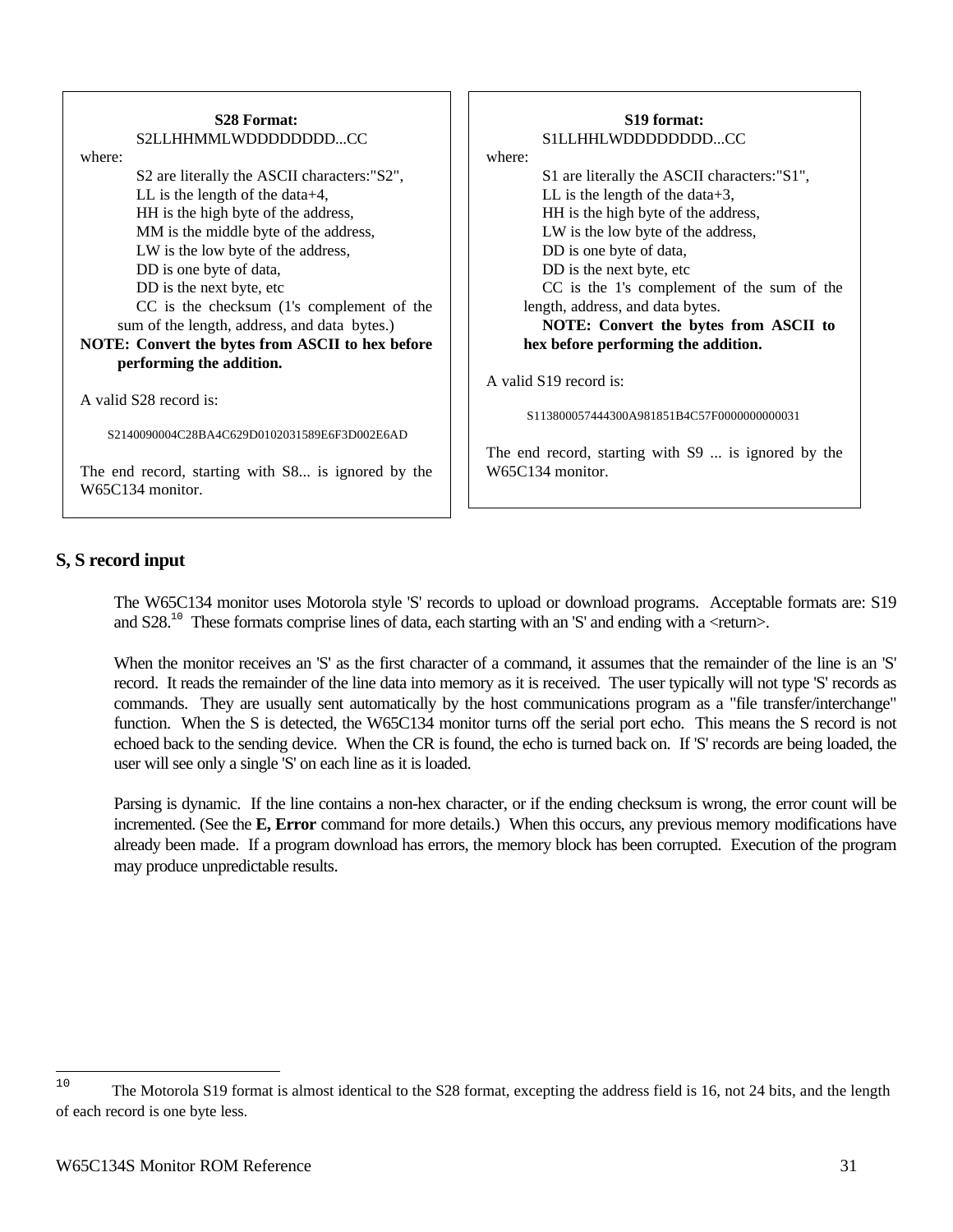# **T, Time**

The T command prints the current time.

It is in the format:

# W MM/DD/19YY HH:MM:SS

where:

 $W =$  the day of the week (1 = Sunday, 7 = Saturday). MM is the month, DD is the day, YY is the year, HH is the hour (24 hour format) MM is the minute, SS is the second.

Setting the time may be accomplished through the 'T' command or by setting the memory locations directly.

| <b>Example:</b>       |
|-----------------------|
| $\cdot T$             |
| 3 03/09/1993 13:05:03 |
| ٠                     |

# **U, User Command**

This is a mechanism by which the user can easily add his own commands. When the monitor prompt is present, characters are parsed by the W65C134 monitor as they are entered. If the first character of a command is a 'U' or 'u', the monitor will perform a JMP (UCMDPTR). Additional characters entered after the 'U' must be handled by the user routine. When the user's routine is finished, an RTS instruction will return control to the monitor.

The user must supply a routine to handle the characters after the 'U', and then store the address of that routine at location UCMDPTR (\$0050). The user's command processor should return to the monitor via an RTS instruction.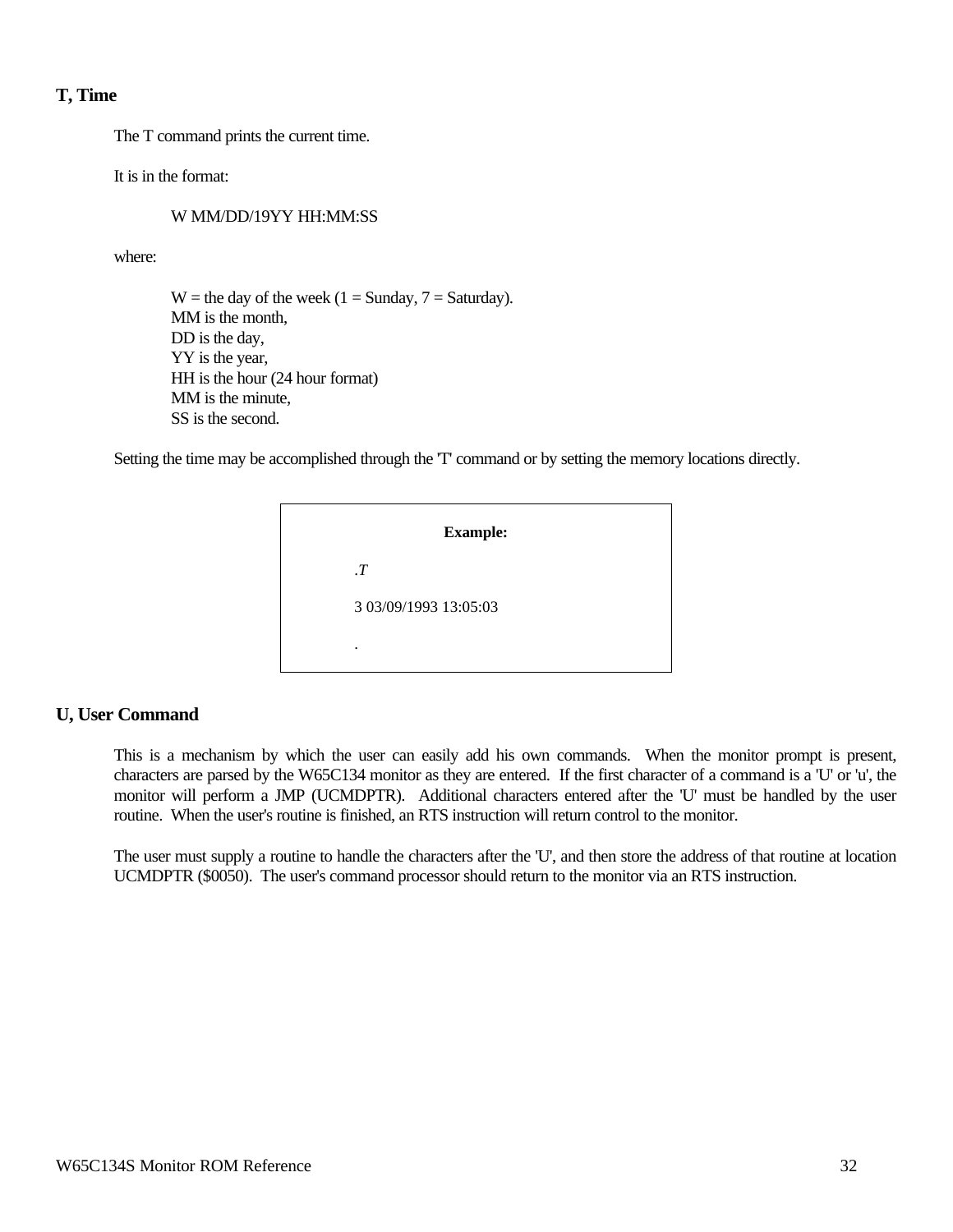## **V, Block Move**

This command is used to move a block of memory.

#### **Example:**

.*V 1000 5000 22*

.

The first operand is the source address, the second address is the destination, and the third byte is the number of bytes to move. The maximum number of bytes is 256, set by making the third operand a 0.

#### **W, S19 output**

This command is used to output S19 records via the serial port.

| <b>Example:</b>               |
|-------------------------------|
| $.W$ 1000 2FFF $<$ return $>$ |
| ٠                             |

The first address is the starting address, the second address is the address of the last byte to be sent. This command specifically requires a return, allowing the user to turn on a recording device to record the serial data.

| S <sub>19</sub> format: |                                                                                        |  |
|-------------------------|----------------------------------------------------------------------------------------|--|
|                         | SILLHHLWDDDDDDDDCC                                                                     |  |
| where:                  |                                                                                        |  |
|                         | S1 is literally the ASCII characters S then 1,                                         |  |
|                         | LL is the length of the data+3,                                                        |  |
|                         | HH is the high byte of the address,                                                    |  |
|                         | LW is the low byte of the address,                                                     |  |
|                         | DD is one byte of data,                                                                |  |
|                         | DD is the next byte, etc.                                                              |  |
|                         | CC is the 1's complement of the sum of the length, address,                            |  |
|                         | and data bytes.                                                                        |  |
|                         | NOTE: The checksum addition is performed before the                                    |  |
|                         | data bytes are converted to ASCII characters.                                          |  |
|                         | A valid S19 record is:                                                                 |  |
|                         | S113800057444300A981851B4C57F0000000000031                                             |  |
|                         | The end record, starting with S9 is automatically generated by the<br>W65C134 monitor. |  |
|                         |                                                                                        |  |
|                         |                                                                                        |  |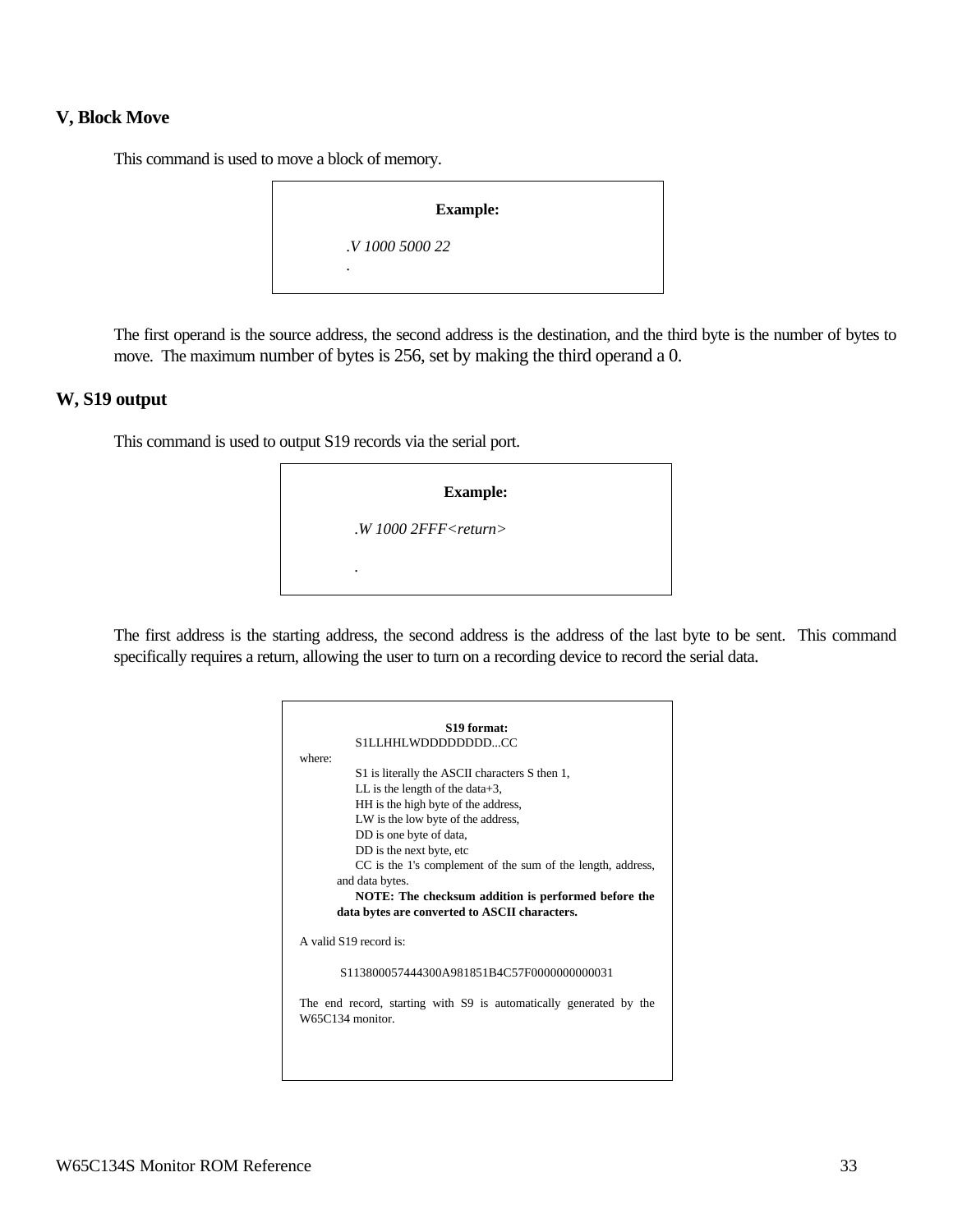# **X, Set Handshake Mode**

This mode toggles between hardware handshake and XON-XOFF handshaking. The RESET default is hardware.

The command responds with the new value of the handshake.  $(00 = \text{Hardware}, \text{ and } 01 = \text{XON-XOFF}.)$ 

|                  | <b>Example:</b> |
|------------------|-----------------|
| $\boldsymbol{X}$ |                 |
| 01               |                 |
| ٠                |                 |
|                  |                 |

The above example changed the handshake from hardware to XON-XOFF.

|                       | <b>Example:</b> |  |
|-----------------------|-----------------|--|
|                       |                 |  |
| $\boldsymbol{X}\\ 00$ |                 |  |
| ٠                     |                 |  |
|                       |                 |  |

This example changed the handshake from XON-XOFF to hardware. There is no command to view the current state without changing it.

# **Special Memory Commands: /,<,>,SPACE**

The SPACE,  $\lt$ ,  $\gt$ , allow the user to view the current memory address, one lower, or one higher, respectively. The current address is set via the M or the D command.

The SLASH (/) command is intended to allow a program on a host system quick access to W65C134 memory locations. Its operation is documented in the software listings.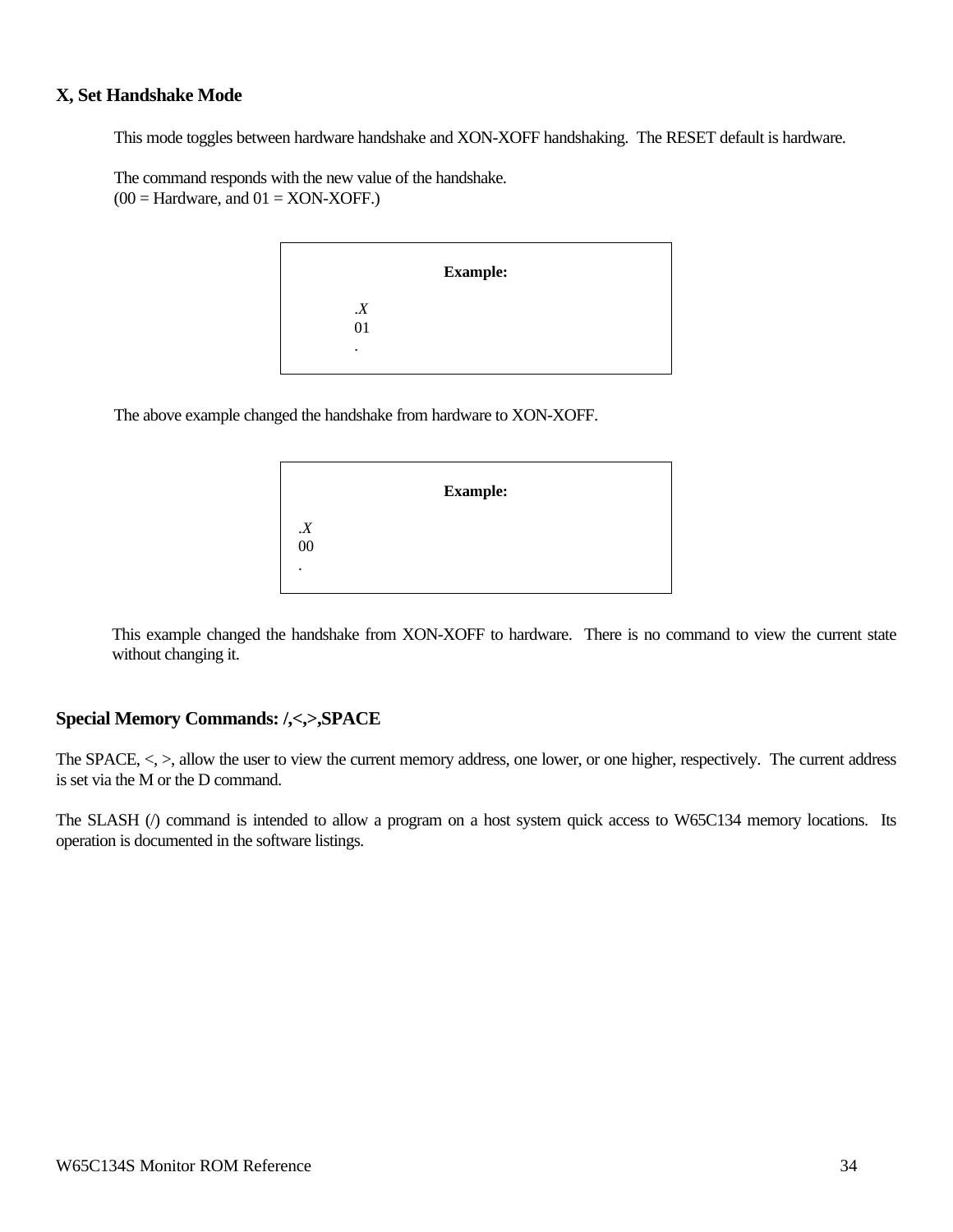# **Programming**

The Com Log Company, Inc. offers an extended monitor for the W65C134 mapped into external EPROM. It uses memory addresses: \$E000 through \$EFFF. This portion of the monitor provides display and button control for the **Project Computer** configuration. It also provides a number of software timers and clocks for general purpose use. It has a JMP table at \$E000 to provide consistent access to routines even if they are relocated in later revisions.

An EPROM version of BASIC is also available from Com Log. It is sold as an option for the Project Computer. If installed, it occupies EPROM addresses from \$A000 to \$DFFF.

The \$E000 monitor software comes standard with the **Project Computer**. Since the **Project Computer** has sockets for only one ROM, it is shipped with a 27C256 EPROM. This is usually pre-programmed from \$E000 to \$FFFF. If the BASIC option has been included, the EPROM will also be pre-programmed from \$A000 to \$DFFF. This leaves the memory in range: \$8000 through \$9FFF available for user programs.

The monitor is masked into the W65C134's internal ROM, and resides between \$F000 and \$FFFF. This portion of the monitor handles the serial port and provides a simple command line interface. The command line functions include program upload and download, memory display, alter, fill, move, and checksum. There are additional functions for dealing with the W65C134's internal registers, the real time clock, and the serial handshaking. The command line interface runs on the serial port.

This firmware also handles all interrupts (since the vectors are in its screened memory). In most cases, interrupts are re-vectored through RAM to the user's routine. In some cases, the RAM vectors are initialized to point back into the core ROM. The internal ROM has routines for buffering the serial ports, for updating the time of day clock, and so forth. The user may handle these tasks with custom software. The only change necessary involves re-writing the vectors in RAM. All routines in the masked ROM are accessed via a JMP table at \$F000.

A flag in the external EPROM is used to indicate that the user wants complete control of the PCB and processor. It is checked immediately after reset. If the flag is present, the internal ROM jumps into the EPROM before setting any interrupt vectors or internal registers. The user's code can then turn off the internal ROM. All accesses, including accesses to interrupt vectors, are now pulled from the external EPROM. In this case, none of the monitor's routines are accessible to the user. There some semaphores from \$8000 to \$8010 which are used to indicate the presence of the ROM to the core monitor. The remainder of the EPROM (\$8010 to \$DFFF) is available to the user.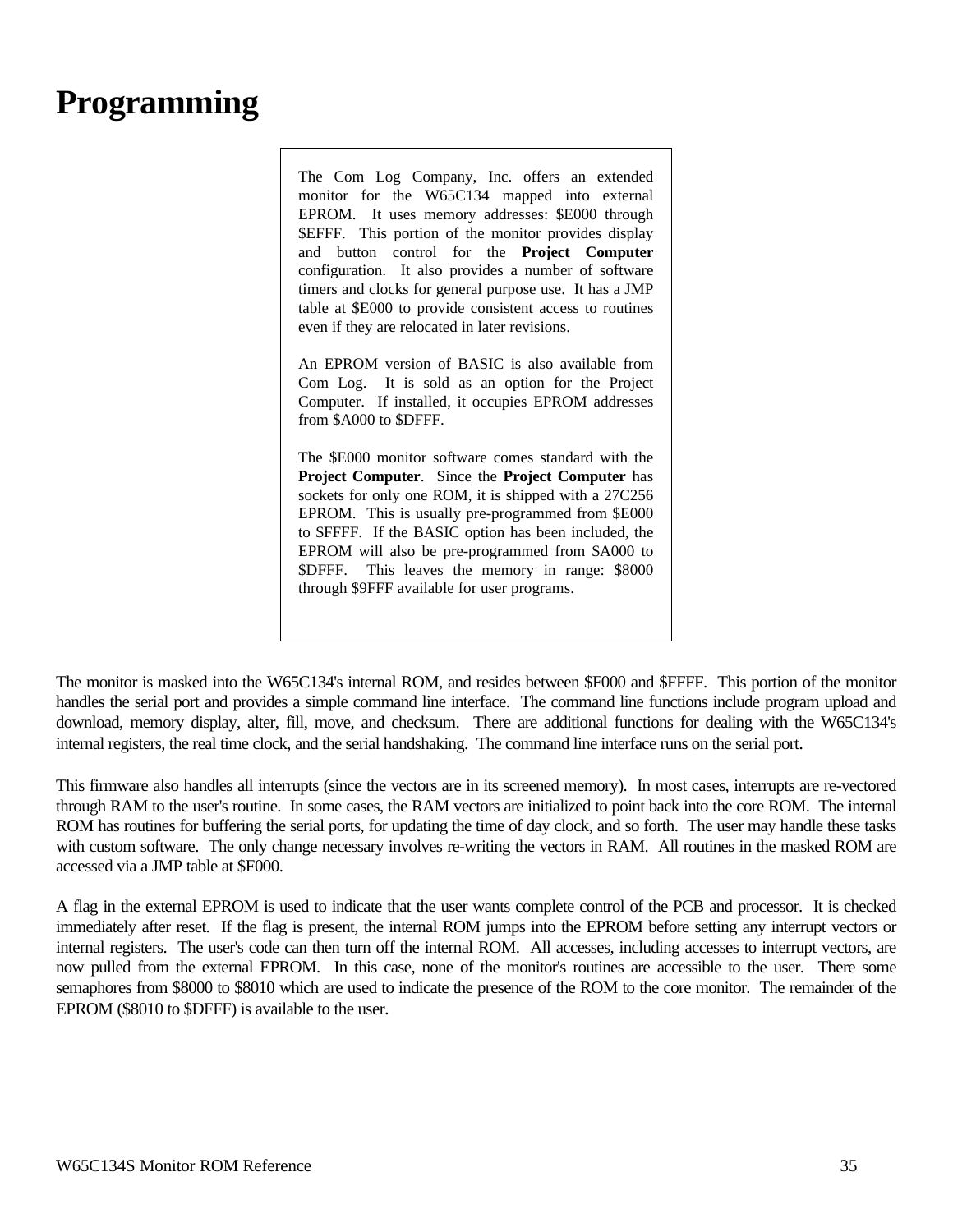# **Monitor Features/Functions**

|                                        |                                                                |                                                                                    | <b>Example:</b>                                                      |                                                    |
|----------------------------------------|----------------------------------------------------------------|------------------------------------------------------------------------------------|----------------------------------------------------------------------|----------------------------------------------------|
|                                        | CHIP 6502<br><b>LONGA OFF</b><br>LONGI OFF<br><b>SPACES ON</b> |                                                                                    |                                                                      |                                                    |
|                                        |                                                                | ; This program sends the phrase 'Hello, world!' to the serial port.                |                                                                      |                                                    |
| $\vdots$                               | INCLUDE FIRMWARE.H ;Firmware equates                           |                                                                                    |                                                                      |                                                    |
|                                        | ORG                                                            | \$0800                                                                             |                                                                      | :A good test location<br>: to start.               |
|                                        | <b>JSR</b>                                                     | <b>CRLF</b>                                                                        |                                                                      | :Get to the next line<br>; (send CR/LF characters) |
|                                        | LDA -                                                          |                                                                                    | #>HSTRING ; High order address                                       | ;to accumulator.                                   |
|                                        | <b>LDX</b>                                                     |                                                                                    | # <hstring: address="" low="" order="" th="" to="" x<=""></hstring:> |                                                    |
|                                        | <b>LDY</b>                                                     | #ESTRING-HSTRING ;Number of characters.                                            |                                                                      |                                                    |
|                                        | JSR                                                            | <b>PRTSTR</b>                                                                      |                                                                      | :Print it.                                         |
|                                        | <b>BRK</b>                                                     |                                                                                    |                                                                      | :Return to monitor.                                |
| HSTRING .BYTE 'Hello, world!'          |                                                                |                                                                                    | :Define the text.                                                    |                                                    |
| BYTE \$0D                              |                                                                |                                                                                    | :A 'return' character.                                               |                                                    |
| ESTRING EQU * :Define the end of text. |                                                                |                                                                                    |                                                                      |                                                    |
| S804000000FB                           | S records for this program are:                                | S2140008002012F0A908A20DA00E201EF00048656C6C<br>S20F0008106C6F2C20776F726C64210D5B |                                                                      |                                                    |

The W65C134's hardware and firmware can be used for a variety of applications. There are numerous routines in the firmware designed to handle the hardware and several common interrupt tasks. Most applications could use some of these routines.<sup>11</sup>

The simplest way to explain how these routines work is by example.<sup>12</sup> The examples shown in this manual are intended to illustrate. They are not necessarily complete. (Error returns are often ignored.) This code was written for clarity rather than speed or size.

#### **'Hello, world!'**

This (right) is one of the most universal and simplest examples of how to start programming on a new system. The purpose of this example is to try to get the program edited, assembled, linked, into the W65C134, and run. The exact operation of the program is secondary.

This example was written, assembled, and linked on an IBM AT using 2500AD's W65C816 cross assembler and linker. The result of the assembly and link is a file consisting of the absolute object code in Motorola  $S28$  format.<sup>13</sup>

 $11\,$ The subroutines which are described in detail in the manual have ROM vectors at fixed addresses. These vectors will not move as new revisions of the monitor become available. Other subroutines may be found in Appendix C – W65C134 Monitor Assembly Listing. They may be accessed directly. The user should be aware that such subroutines may be modified, relocated, or removed from later versions of the W65C134 ROM Monitor. Refer to the description of the VERSION subroutine (\$F000) as a means of checking for compatibility.

The W65C134 ROM Monitor source code is included in this manual. There is a cross reference at the end of each portion of the source which can be used to find specific sections.

<sup>13</sup> Details of the S19 and S28 formats may be found in Commands: S, S record input and under the routine descriptions for ploading and downloading 'S' records.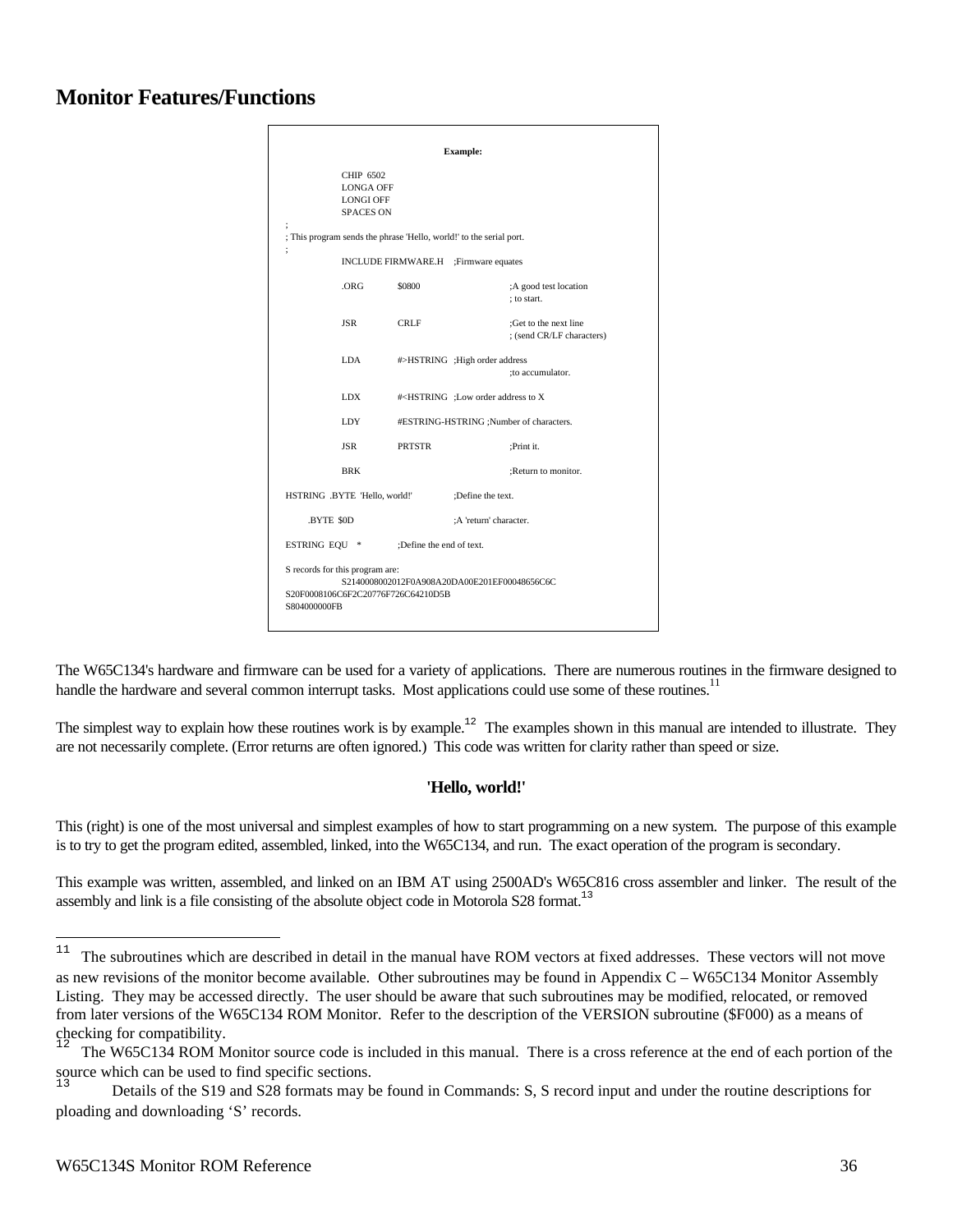## **Interrupts**

The W65C134 supports many interrupts, each with its own vector. Definitions of the interrupts are found in the Western Design Center W65C134 Data Specification.

The W65C134 ROM monitor firmware uses some of the interrupts. Some vectors point directly into the W65C134's internal ROM. Others point to their own RAM locations which may be changed by the user. The majority, mostly edge interrupts, point to a common RAM vector which may also be changed by the user.<sup>14</sup> (See Table for more details)

Interrupts on the W65C134 must be enabled in either the interrupt enable registers, the serial control port, or the timer control register. Enabling, disabling, and resetting interrupts is covered in the WDC W65C134 data specification.

Many interrupts go to a location in ROM which is a JMP(XXXX). This just gets us to a RAM vector for the interrupt. The NE46 (used for power down) interrupt vector points into the internal ROM. It points to the following instruction: **JMP (\$0046)**

This approach adds a few cycles to the interrupt servicing overhead time, but allows simple byte vectors in the *limited* internal RAM. The location \$0046 contains a RAM pointer (initialized after RESET) to the monitor's power down routine.

The monitor handles all interrupts. This is often done by having a second vector in RAM. When the monitor is started, it writes the RAM locations with pointers to its own interrupt routines. Unused interrupts simply jump to RESET. The user can re-vector these interrupts by changing the RAM vector.

<sup>14</sup> Com Log choose this approach as a design decision based upon resource limitations (i.e. available RAM vectors) in the minimum configuration to be supported. The effect of this is that interrupts sharing the common vector require an interrupt service routine that must be able to identify which interrupt was received. See the code for more details.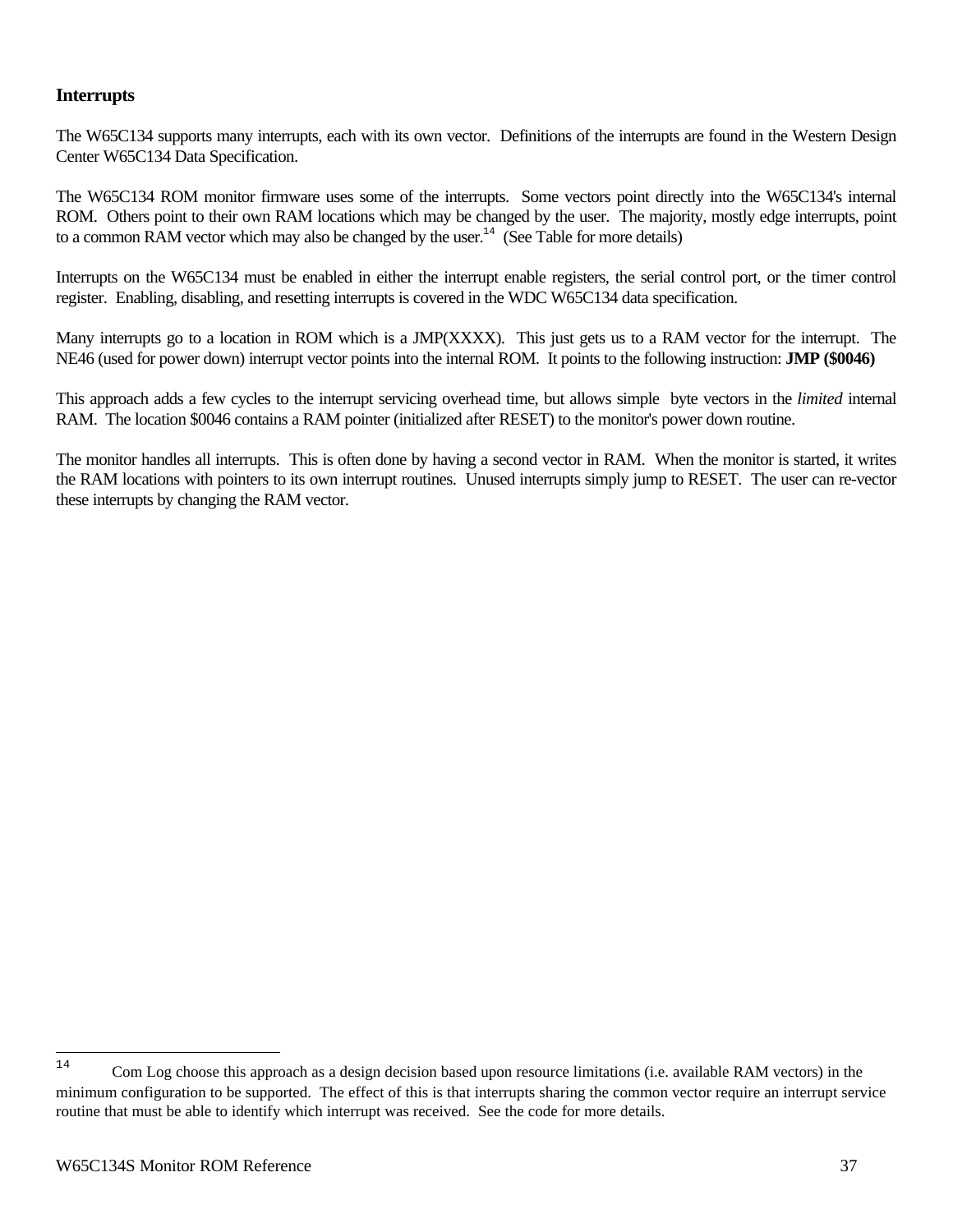#### **Interrupt Vectoring**

| Interrupt<br><b>Source</b> | Interrupt<br><b>Address ROM Vector</b> | <b>Monitor</b>                       | <b>Status after</b><br><b>Initialization</b> |
|----------------------------|----------------------------------------|--------------------------------------|----------------------------------------------|
| <b>PE44</b>                | \$FFD0                                 | JMP(\$004E)                          | <b>DISABLED</b>                              |
| <b>PE45</b>                | \$FFD2                                 | JMP(\$004E)                          | <b>DISABLED</b>                              |
| <b>NE46</b>                | \$FFD4                                 | JMP(\$004C)                          | ENABLED <sup>1</sup>                         |
| <b>NE47</b>                | \$FFD6                                 | NE47 (in ROM) ENABLED <sup>2,3</sup> |                                              |
| <b>PE50</b>                | \$FFD8                                 | JMP(\$004E)                          | <b>DISABLED</b>                              |
| <b>PE51</b>                | \$FFDA JMP(\$004E)                     |                                      | <b>DISABLED</b>                              |
| <b>NE52</b>                | JMP(\$004E)<br><b>SFFDC</b>            |                                      | <b>DISABLED</b>                              |
| <b>NE53</b>                | <b>SFFDE</b>                           | JMP(\$004E)                          | <b>DISABLED</b>                              |
| <b>IRQAT</b>               | \$FFE4                                 | Serial TX (ROM)                      | ENABLED <sup>2,4</sup>                       |
| <b>IRQAR</b>               | \$FFE6                                 | Serial RX (ROM)                      | ENABLED <sup>2</sup>                         |
| <b>PE54</b>                | <b>SFFEA</b>                           | JMP(\$004E)                          | <b>DISABLED</b>                              |
| <b>PE55</b>                | <b>SFFEC</b>                           | JMP(\$004E)                          | <b>DISABLED</b>                              |
| <b>PE56</b>                | <b>SFFEE</b>                           | JMP(\$004E)                          | <b>DISABLED</b>                              |
| <b>NE57</b>                | \$FFF0                                 | JMP(\$004E)                          | <b>DISABLED</b>                              |
| IRQT1                      | \$FFF2                                 | JMP(\$004A)                          | <b>ENABLED</b> <sup>5</sup>                  |
| IRQT2                      | \$FFF4                                 | JMP(\$0048)                          | ENABLED <sup>6</sup>                         |
| IRQ1                       | \$FFF6                                 | JMP(\$0046)                          | <b>DISABLED</b>                              |
| IRQ <sub>2</sub>           | \$FFF8                                 | JMP(\$0044)                          | <b>DISABLED</b>                              |
| <b>NMI</b>                 | <b>SFFFA</b>                           | JMP(\$0042)                          | <b>DISABLED</b>                              |
| <b>RESET</b>               | <b>SFFFC</b>                           | <b>RESET</b>                         | ENABLED <sup>2,7</sup>                       |
| <b>BREAK</b>               | <b>SFFFE</b>                           | JMP(\$0040)                          | <b>ENABLED</b>                               |

#### **Initialization after RESET Sequence:**

\$004E, \$0046, \$0044, and \$0042 are initialized to RESET \$004C is initialized to PDOWN \$004A is initialized to CNTRIRQ  $$0048$  is initialized to TODIRQE<sup>8</sup>

<sup>1</sup>This interrupt is used for power down detection.

 $2$ These interrupt vectors point directly into the ROM and cannot be intercepted.

 $3$ This interrupt is used for serial handshaking. (The interrupt occurs when the handshake input to the W65C134 goes low.)

 $^{4}$ The transmit interrupt is enabled when there is data to send and disabled otherwise.

<sup>5</sup>This interrupt is used to provide a 10 mSec system heartbeat. It is used only in the \$E000-\$EFFF portion of the firmware, which is in turn used by BASIC.

 ${}^{6}$ This interrupt is used for the 1 interrupt per second time of day clock.

<sup>7</sup>Reset is ALWAYS enabled.

 ${}^{8}$ This is a different Time-of-Day routine than the one used in the \$F000 code.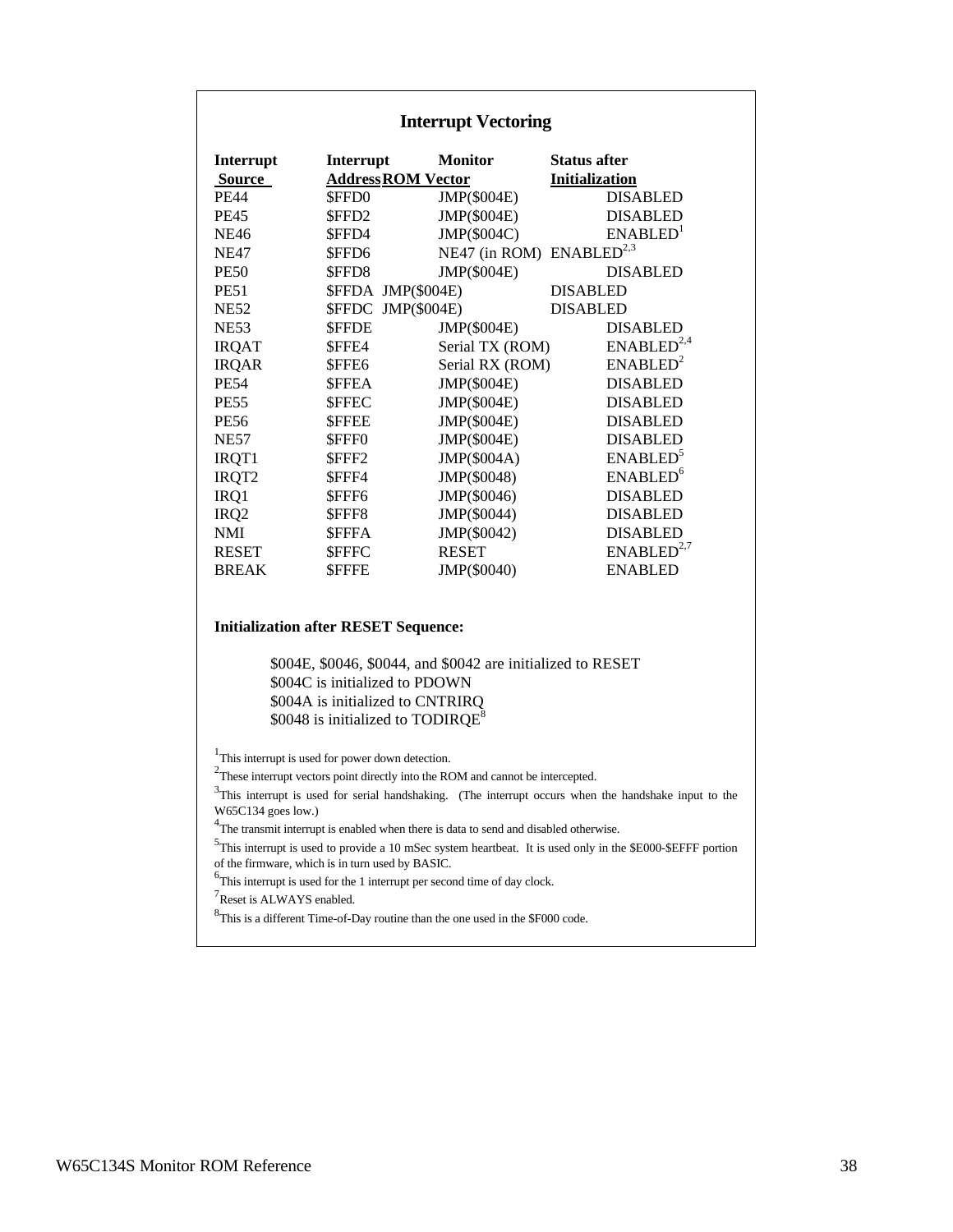## **Low-Power Mode**

The W65C134 uses CMOS circuitry. Power consumption is therefore a function of how many devices are switching and how often they switch. Applications may reduce power consumption by switching to the slower default clock (32 KHz). Further power reductions may be achieved by using instructions such as STP (stop) and WAI (wait) which halt the processor until an interrupt occurs.

Dramatic reductions in power may involve shutting off all circuitry other than the microprocessor. This automatically occurs when incoming power is lost. All devices excepting the W65C134 chip lose power.<sup>15</sup> An interrupt will tell the monitor when main power is going down. This interrupt invokes a routine in the internal ROM of the microprocessor which shuts off the fast clock, the address and data bus, and sets all external lines low. The only external sign of operation will be that the slow clock is still running. All interrupts will be disabled, excepting the time-of-day interrupt. When the time-of-day interrupt occurs, the clock will be updated and internal RAM checked for a flag which indicates that a user's program has been loaded into the on-board RAM. If

#### **Special Note**

The W65C134 ROM monitor depends upon an interrupt to notify it of power going down. This assumes that the application configuration has capacitors on the power supply which will provide enough power to execute the power down routine. If a user program disables the interrupt, or has overly long interrupts, then the power down code may not run, and the application system will not correctly power down. This could result in a very rapid discharge of the battery intended for low-power mode.

present, the user's program is run after every time-of-day interrupt (once per second). The on-board RAM limits the user's lowpower program size to approximately 100 bytes.

Low-power mode essentially allows the user to write a small program which runs when main power is off. This program could check the I/O ports (looking for special conditions), or check the alarm flag. (The time-of-day clock includes an alarm function which sets a flag when the current time equals the alarm time previously set.) This user's routine could then decide it is time to repower the entire system, doing so by raising an I/O bit to turn on external power.

Low-power mode will only work if the W65C134 is running an *internal* program. During low-power mode, the monitor shuts off the external bus and therefore does not have access to the external EPROM or the external RAM. The monitor and it's low-power support routines reside in the internal mask ROM of the W65C134 chip.

Refer to **Appendix C - W65C134 Monitor Assembly Listing** for details of the monitor's support code for low-power mode.

 $15\,$ <sup>15</sup> This assumes that in the application, the W65C134 chip has some form of battery backup. Otherwise, this section on lowpower mode is irrelevant.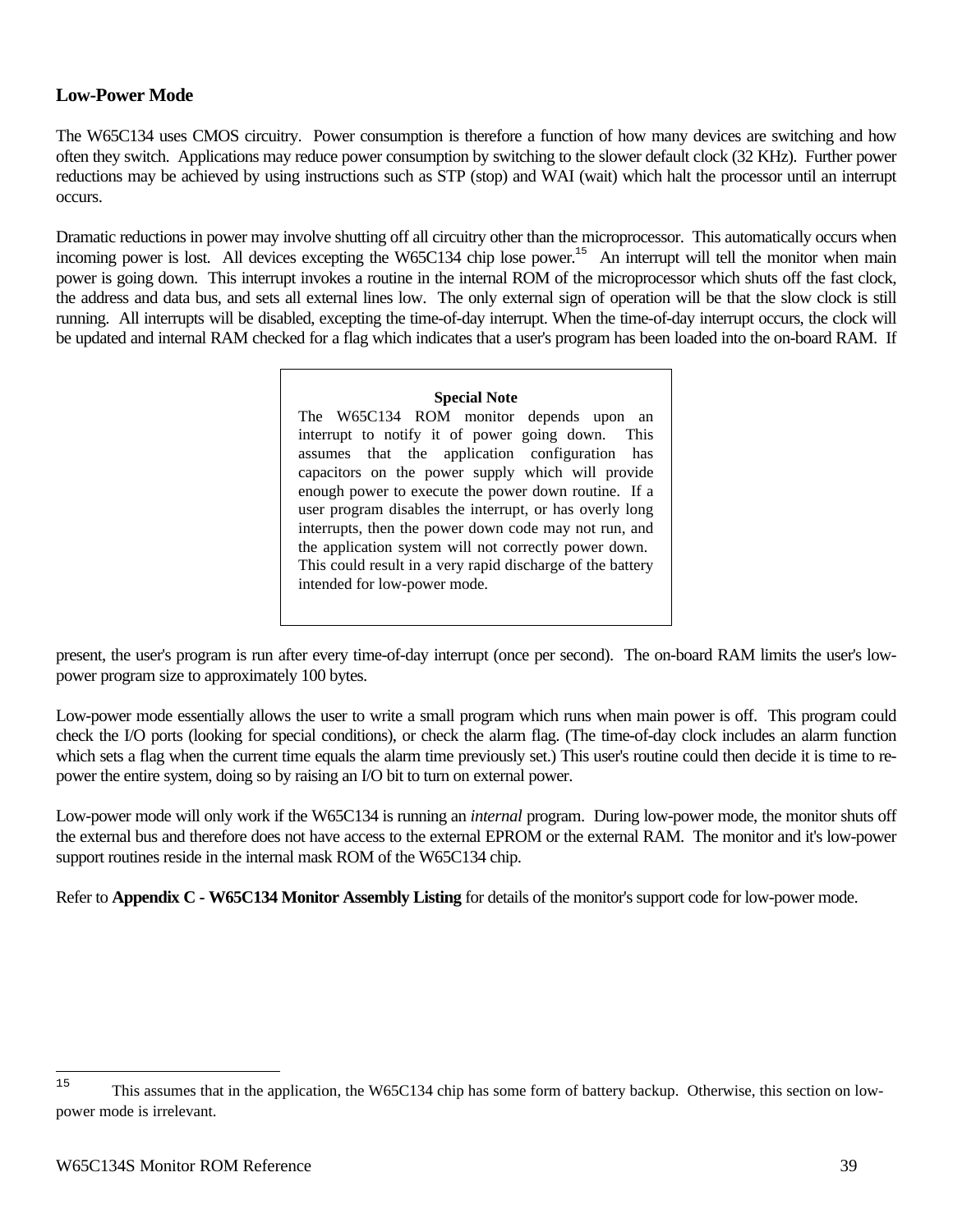## **Serial I/O Support**

The W65C134 ROM monitor provides a user console via the serial UART as a fundamental feature. This allows the user to examine and change memory or registers, load, debug and save programs, and even interact with the Time-of-Day clock. The firmware involved in the implementation of these functions includes many useful subroutines.

There are several serial I/O support subroutines listed in the table (right). They allow the user to take advantage of the console features in an application program. The developer may use some of these features may be used merely for debugging. Others could become a significant part of the target system.

| <b>Serial I/O Support</b> |               |                                            |
|---------------------------|---------------|--------------------------------------------|
| Routine                   |               | <b>Vector Description</b>                  |
| <b>ACI INIT</b>           | <b>SF003</b>  | Initialize ACIA.                           |
| <b>CK_CONTC</b>           | <b>\$F009</b> | Check for $\triangle$ C pressed.           |
| <b>CRLF</b>               | \$F012        | Print a Carriage Return/LineFeed sequence. |
| <b>GETCH</b>              |               | \$F00C Get a character w/wait.             |
| MS19OUT                   | \$F042        | Output 'S19' records.                      |
| MS28IN\$F045              |               | Input 'S' records.                         |
| <b>OUTCH \$F00F</b>       |               | Write a character.                         |
| <b>PRTSTR</b>             | \$F01E        | Print a String.                            |
| <b>RD_CHAR</b>            | <b>\$F006</b> | Read a character (if present).             |
| <b>RDOA</b>               | \$F021        | Read an address value in ASCII HEX format. |
| <b>RDOB</b>               | <b>\$F024</b> | Read a Byte value in ASCII HEX format.     |
| <b>SPAC</b>               | <b>\$F015</b> | Print a space.                             |
| WR_ADDR                   | <b>\$F027</b> | Write an address in ASCII HEX format.      |
| <b>WROB</b>               |               | \$F02A Write a Byte in ASCII HEX format.   |

Complete, detailed descriptions of the vectored serial I/O support subroutines are provided elsewhere in this manual. Refer to: **Monitor Library Subroutines** for more information.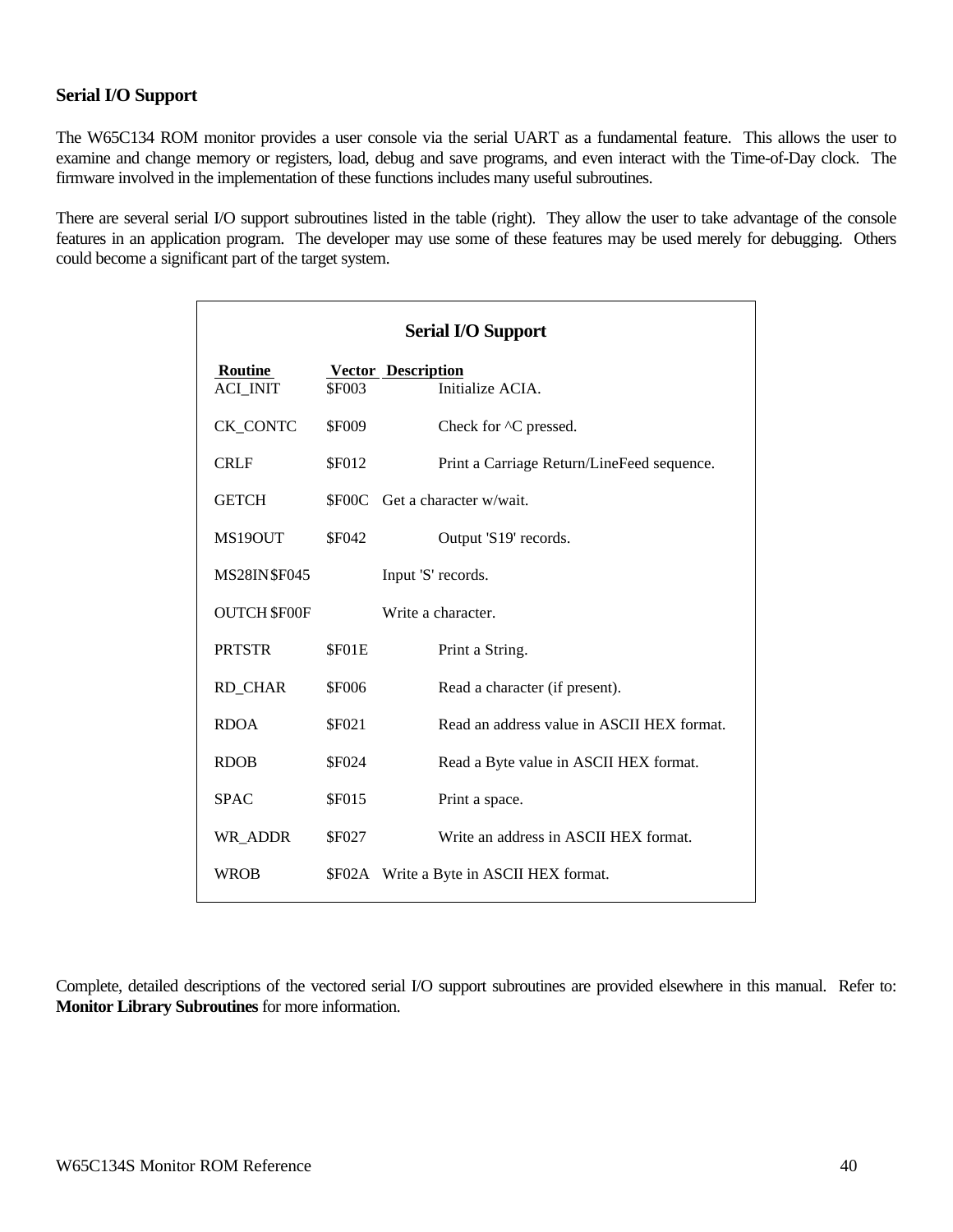## **Time-of-Day Clock Support**

The Time-of-Day clock is probably the most versatile and useful feature of the W65C134 monitor. It provides a "real-world" reference to programs, allows the programmable alarm function to operate, and continues to run even in "low-power" mode. Several monitor subroutines support the Time-of-Day clock and alarm access by user programs. Most of these subroutines expect or return day, date and time data as a packet in the format shown (right).

Descriptions of the specific support subroutines for the Time-of-Day clock are provided in: **Monitor Library Subroutines**. Refer to that section of this manual for more information.

| Byte                                                  | Contents        |  |
|-------------------------------------------------------|-----------------|--|
|                                                       | Seconds         |  |
| 1                                                     | Minutes         |  |
| 2                                                     | Hours $(0-23)$  |  |
| 3                                                     | Day of Month    |  |
| 4                                                     | Month $(1-12)$  |  |
| 5                                                     | Year            |  |
| 6                                                     | Weekday $(1-7)$ |  |
| NOTE: All values must be in 2's complement<br>format. |                 |  |

## **Programmable Alarm**

The Time-of-Day clock functions include a programmable alarm feature. The alarm is initialized with day, date and time values. These settings are compared each second to the current value of the Time-of-Day clock. The monitor will set a flag (bit #4 of location: \$0077) when an acceptable match occurs. This alarm flag will be cleared to zero by the reset initialization sequence. It may set, reset, or checked by user application software.<sup>16</sup>

| Time-of-Day Clock / Alarm Support |                           |                                  |  |
|-----------------------------------|---------------------------|----------------------------------|--|
| <b>Routine</b>                    | <b>Vector Description</b> |                                  |  |
| RD CLOCK                          | \$F04B                    | Read Time-of-Day Clock.          |  |
| <b>RTC MODE</b>                   | <b>SF051</b>              | Set/Clear Daylight Savings Mode. |  |
| WR CLOCK                          | SF04E                     | Write Time-of-Day Clock.         |  |
| WR ACLOCK                         | <b>SF054</b>              | Program the alarm.               |  |

<sup>16</sup> <sup>16</sup> The W65C134 ROM Monitor does not use the programmable alarm feature. This is entirely available to the user application software.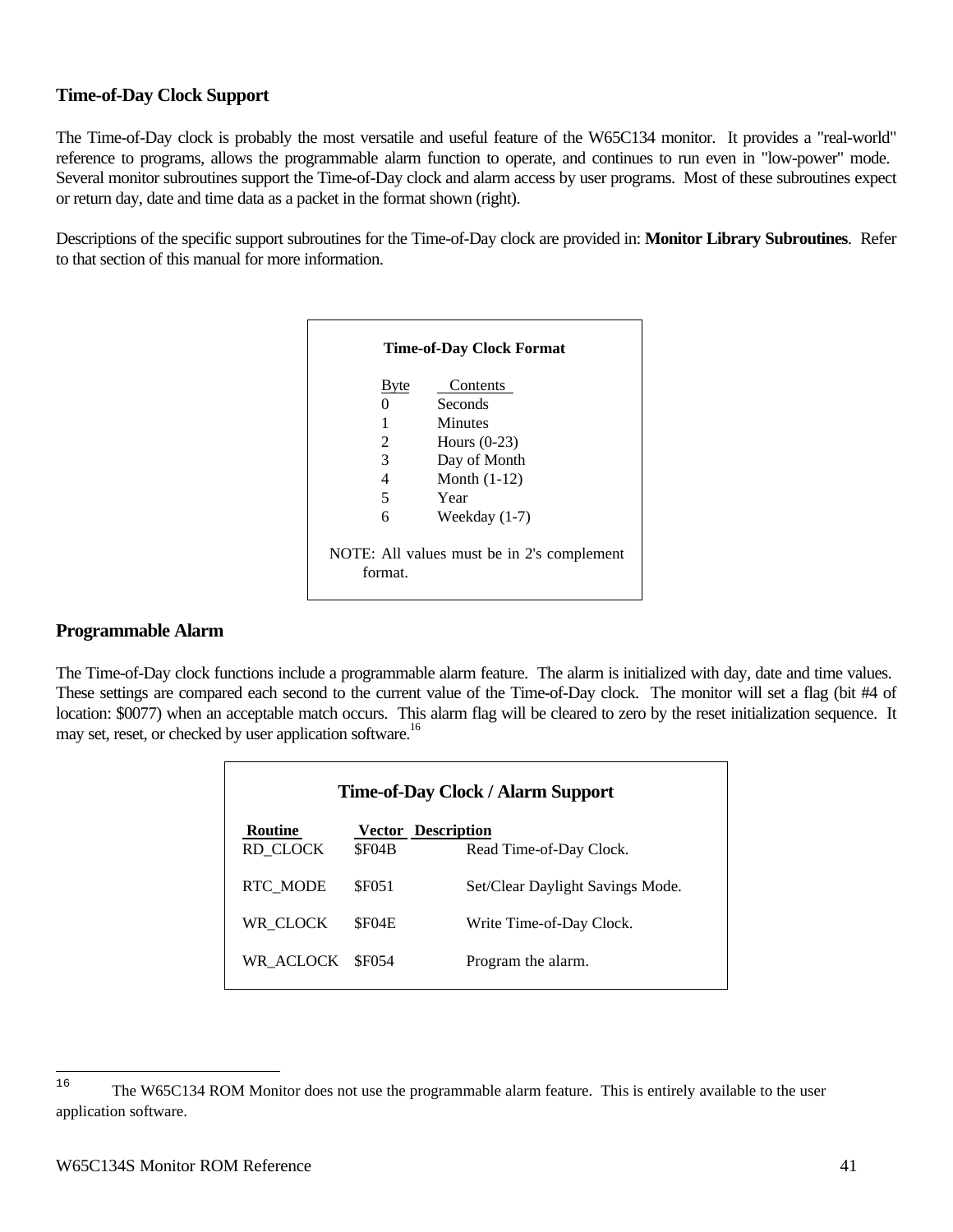The application software should use the WR\_ACLOCK subroutine to initialize the alarm. The subroutine will load values into the seven parameters of the alarm data. All seven of the parameters must be initialized together. This involves a packet of data identical in format to those used by the Time-of-Day clock. The primary difference involves "don't care" fields. If any parameter is set to \$FF, it will be ignored.

| <b>Programmable Alarm Clock Format</b>                |      |                 |
|-------------------------------------------------------|------|-----------------|
|                                                       | Byte | Contents        |
|                                                       | 0    | Seconds         |
|                                                       | 1    | Minutes         |
|                                                       | 2    | Hours $(0-23)$  |
|                                                       | 3    | Day of Month    |
|                                                       | 4    | Month $(1-12)$  |
|                                                       | 5    | Year            |
|                                                       | 6    | Weekday $(1-7)$ |
| NOTE: All values must be in 2's complement<br>format. |      |                 |

Programming the alarm criteria does not enable the alarm. The alarm function must be enabled by setting a flag bit in memory (bit #3 of location: \$0077). Disabling the alarm will reduce the overhead time of the Time-of-Day interrupt handler. The alarm function is disabled (bit  $#3 = 0$ ) by the reset initialization sequence.

The alarm clock function may be programmed to trigger at 1:00 PM on Saturdays, using the following sequence:

#### 00 00 0D FF FF FF 07

This specifies zero seconds, zero minutes, 13 hours, any day, any month, any year, and the 7th day of the week (Sun = 1, Sat = 7).

The user should exercise care when programming the alarm function. The "wild card" patterns (\$FF) will match anything. The alarm may be programmed for Jan 3, 1995 by using the sequence:

#### FF FF FF 03 01 5F FF

This pattern allows: any time on the 3rd of January, 1995 (any day). An alarm will occur every second all day long. Note also that if you want a specific time and date, you should set the day of the week to \$FF to avoid a mis-match.

When an acceptable match occurs, the clock interrupt will set the alarm flag. The flag is bit #4 of location \$0077. A '1' in that bit indicates that the alarm has triggered. The flag stays set until the user program resets it.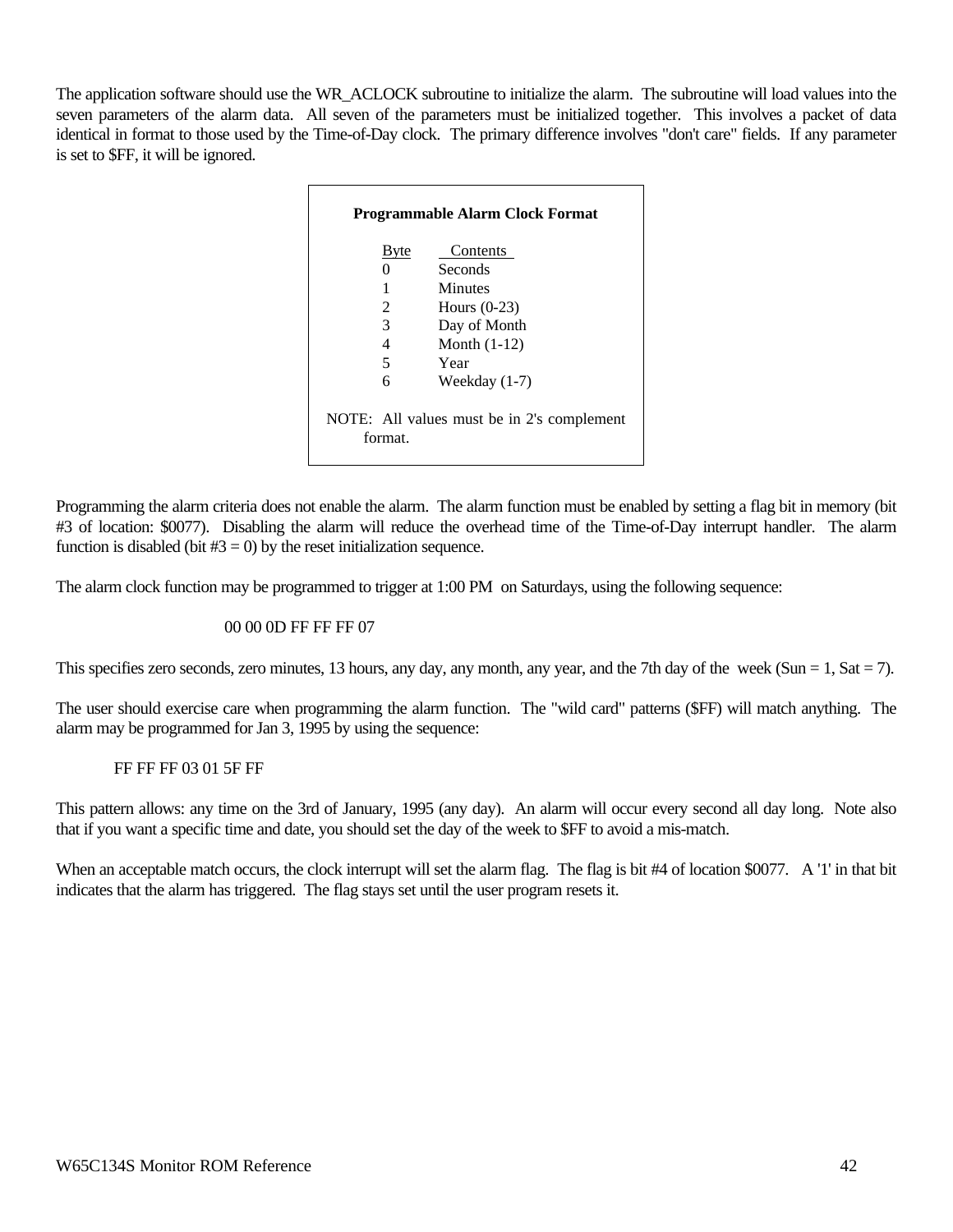## **Data Manipulation**

Several common data checking and manipulation functions are used by the W65C134 monitor internally. All are available to the application software. Some of these functions convert data from one format to another. Others merely check data using predefined criteria. The MV\_DATA subroutine will move a block of bytes from one area of memory to another (RAM) area. Those routines listed in the table (right) are described in detail elsewhere. These routines all have vectors at the base of the W65C134 internal ROM.

| <b>Data Checking/Manipulation Functions</b> |                               |                                                            |
|---------------------------------------------|-------------------------------|------------------------------------------------------------|
| Routine<br><b>ASCBIN</b>                    | <b>Vector</b><br><b>SF018</b> | <b>Description</b><br>ASCII to Binary conversion $(2:1)$ . |
| <b>BINASC</b>                               | SF01B                         | Binary to ASCII conversion.                                |
| BIN2DEC                                     | \$F03F                        | Binary to Decimal conversion.                              |
| CHK_SUM                                     | <b>SF048</b>                  | Calculate Checksum.                                        |
| <b>HEXIN</b>                                |                               | \$F03C Converts ASCII HEX to binary (1:1).                 |
| <b>IFASC</b>                                | <b>\$F030</b>                 | Check for ASCII.                                           |
| <b>ISUM</b>                                 |                               | \$F02D Check for ASCII decimal digit.                      |
| MV DATA                                     | <b>SF036</b>                  | Move Data block.                                           |
| <b>UPPER CASE</b>                           | <b>SF033</b>                  | Convert character to Upper-Case ASCII.                     |

There are additional subroutines which may be useful to the applications developer, but do not have vectors. These subroutines may be found in **Appendix C - W65C134 Monitor Assembly Listing**. They may be accessed directly, but the user should take special care. Some are used by the other functions listed, and could possibly cause conflicts.

Non-vectored subroutines may be modified, relocated, or even deleted in later versions of the W65C134 Monitor ROM.<sup>17</sup> Users should refer to the description of the **VERSION** subroutine (\$F000) as a means of checking for compatibility.

 $17$ The W65C134 Monitor ROM has remained unchanged since 03-07-89. Future changes are expected to maintain the integrity of the vectored functions. Simple, useful internal routines may be relocated as a result of additions or deletions but will probably not be removed. Application software, which uses direct access, may require re-assembly.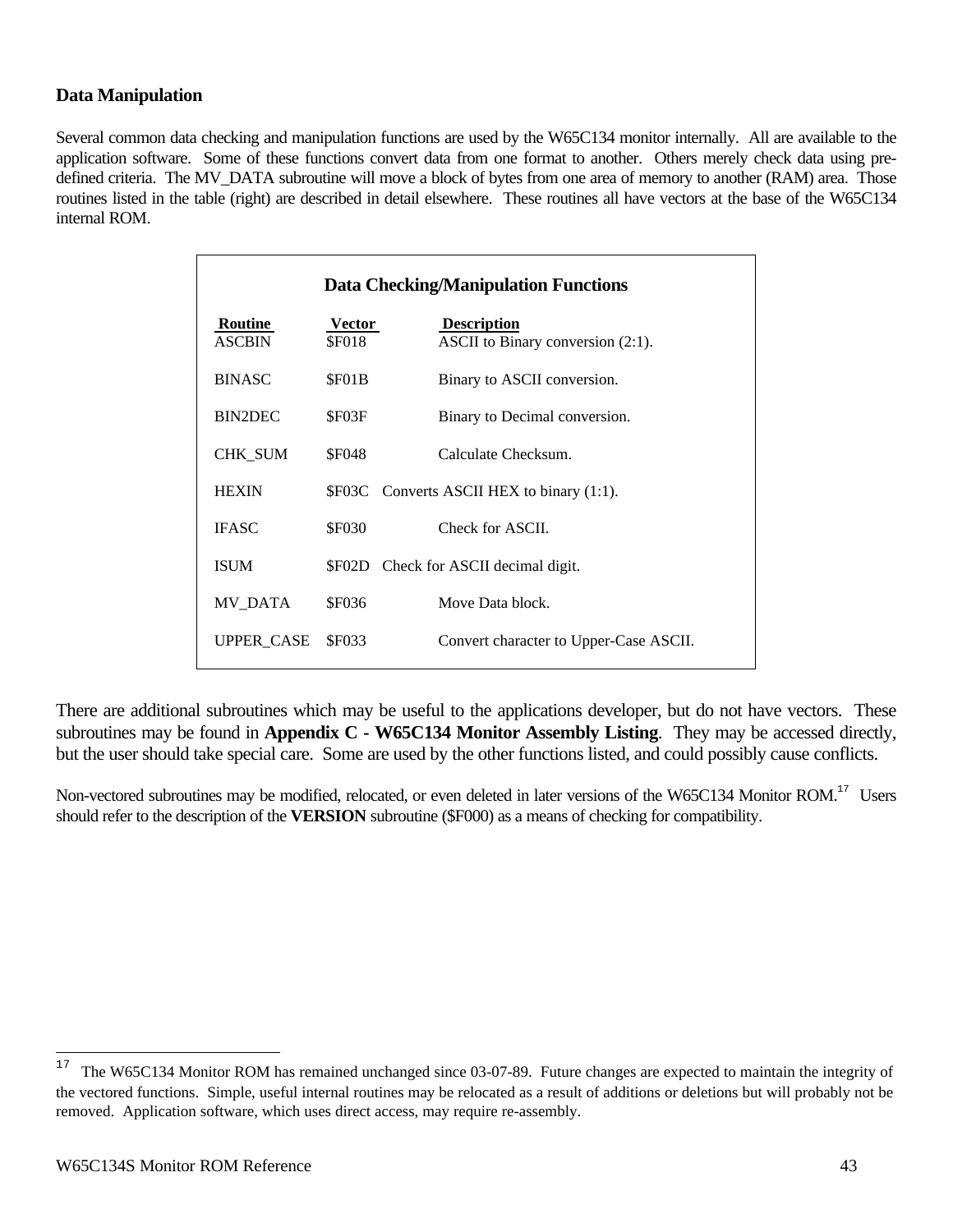## **Special Functions**

The W65C134 monitor includes some special functions which are also available to the application software via vectors. These functions are listed in the table (below), and are explained elsewhere.

| <b>Special Functions</b>          |                               |                                              |  |
|-----------------------------------|-------------------------------|----------------------------------------------|--|
| <b>Routine</b><br><b>EXTRESET</b> | <b>Vector</b><br><b>SF057</b> | <b>Description</b><br>External Reset vector. |  |
| <b>START</b>                      | <b>SF039</b>                  | Return to monitor command prompt.            |  |
| <b>VERSION</b>                    | <b>\$F000</b>                 | Get monitor version.                         |  |
| WAIT                              |                               | SF05A WAIT instruction w/RTS.                |  |

**START** and **EXTRESET** are available for initialization/critical error situations wherein the user software cannot recover itself. The **WAIT** subroutine is simply a WAIT instruction followed by an RTS instruction. User software may use **WAIT** to implement delays or to suspend until the next interrupt occurs.<sup>18</sup> The **VERSION** subroutine returns information identifying the current version of the W65C134 monitor. This may allow the user to determine whether or not to access monitor subroutines directly.

## **Custom Commands**

The system developer may choose to add or replace monitor commands. Commands may be added via the 'U' command or through an alternate parser.

When the user enters: 'U' from the console, the W65C134 monitor will JSR to a JMP indirect through a pointer. The "user command pointer", UCMDPTR (locations: \$0050/51) must be initialized by the application program. The custom command processor/parser should return to the monitor via an RTS instruction. The monitor will start again and prompt for the next command input.

The alternate parser method allows the custom commands to begin with any letter, including those already used by the W65C134 monitor. Existing monitor commands may be disabled or replaced by this technique. The alternate parser must reside in external EPROM. The W65C134 monitor will prompt, accept a character, and check location: \$EFFD. If a JMP (\$4C) is present, the monitor will "JSR \$EFFD", to execute the alternate parser first. (Refer to: Appendix C – W65C134 Monitor Assembly Listing for details.) Again the alternate parser should return to the monitor via an RTS instruction. The W65C134 monitor will resume, and parse the character in register- $A^{19}$ 

 $18$ Application developers should remember that the Time-of-Day clock is operating. This will generate an interrupt once every second.

<sup>19</sup> If the character in register-A is LINEFEED (\$0A), the monitor will ignore it and loop back to accept another character without issuing another prompt. If the character is simply not a monitor command, then the monitor will type: '?' and restart with a fresh prompt. Of course monitor commands will be processed as though they were received from the console.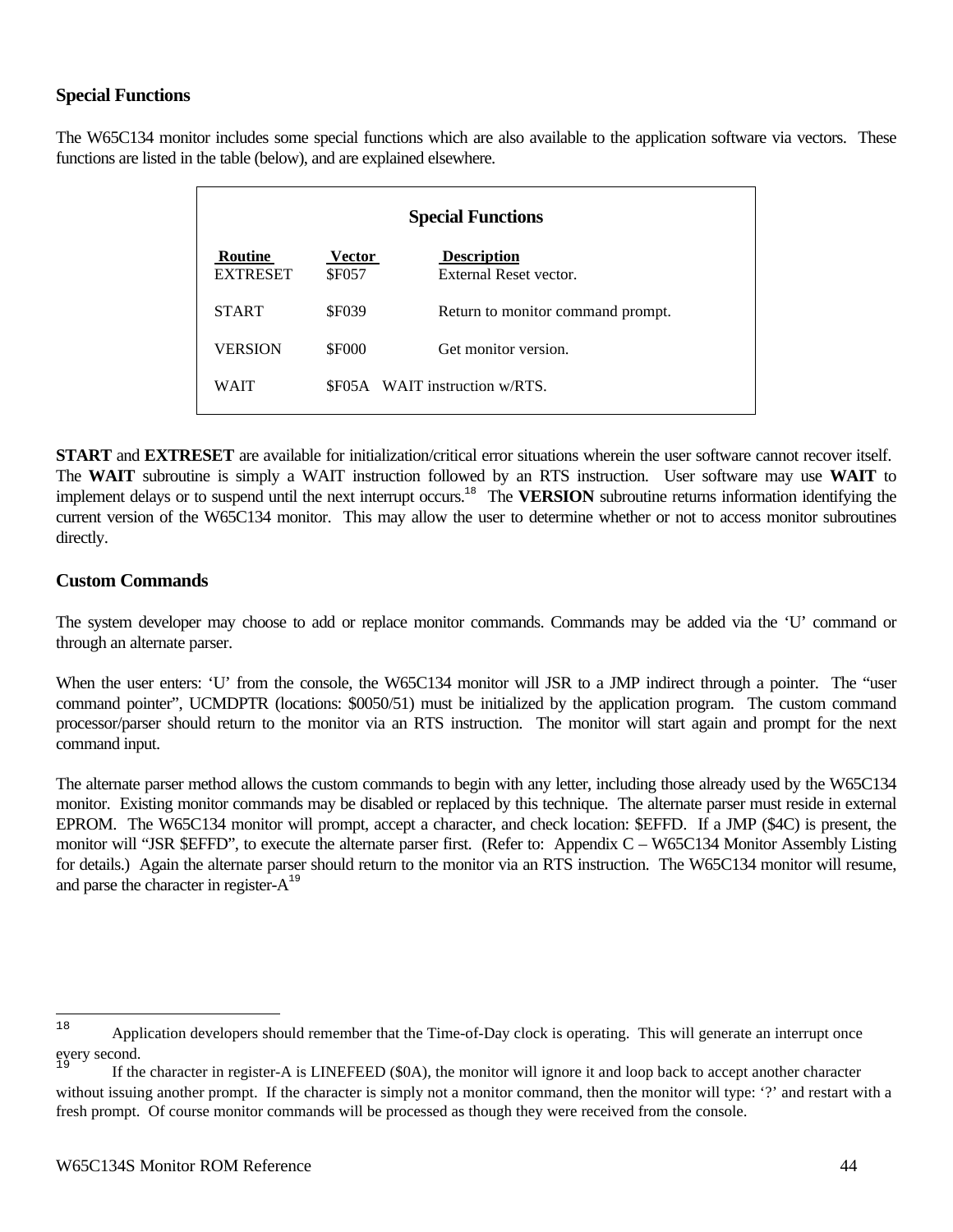### Monitor Library Subroutines

The W65C134 has a large number of standard subroutines, with fixed JMP vectors, available to the user. The JMP table is in the mask ROM, and starts at address: \$F000.

The easiest way to use these subroutines is to set up an equate table, as described in Appendix B – W65C134 Monitor Subroutines, to define their names. The application may then simply JSR to the appropriate subroutine name as needed. These firmware subroutines reduce the overhead of user applications, and also standardize the way common operations are performed.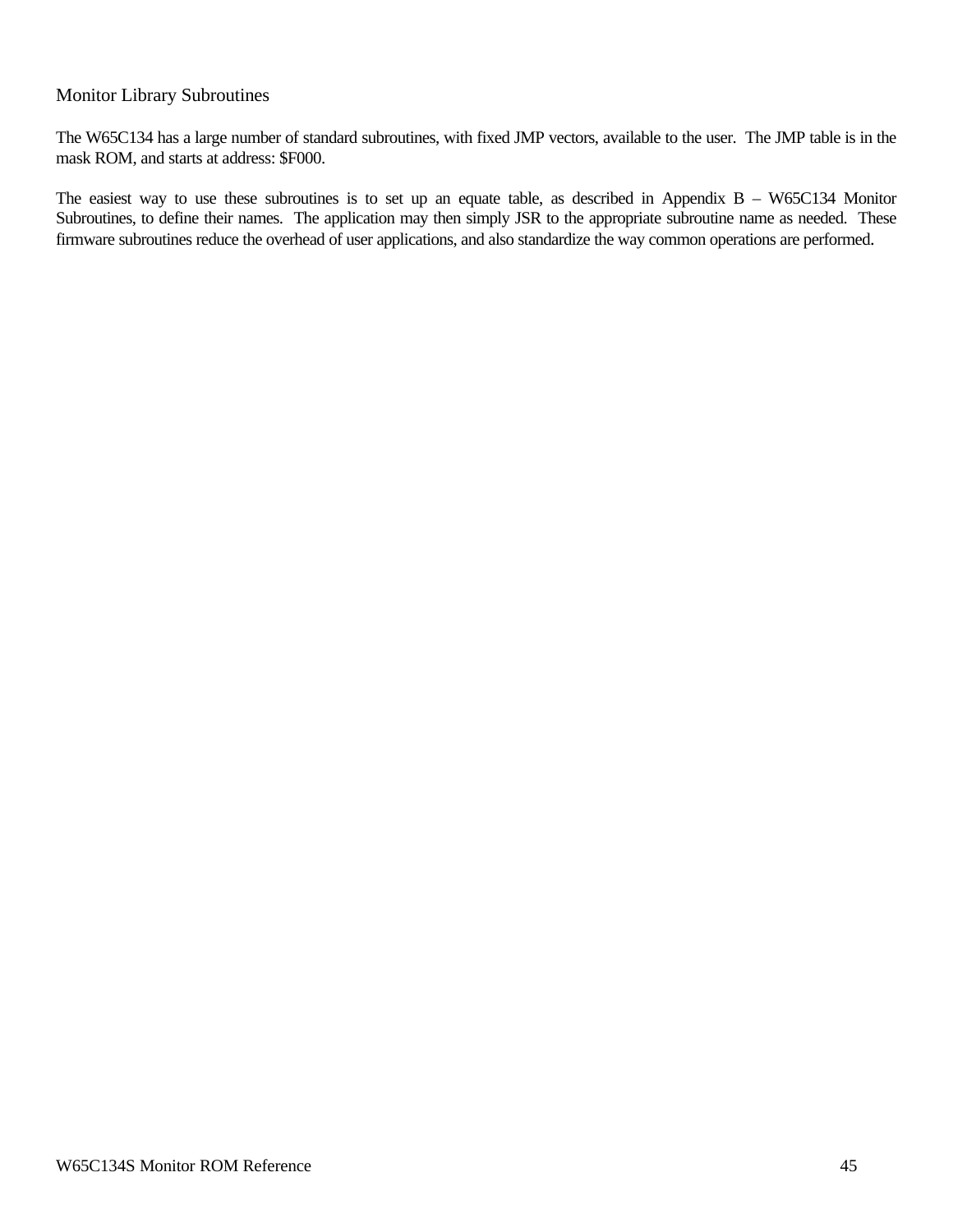| Routine<br><b>VERSION</b> | Vector        |               | <b>W65C134 Monitor Library Routines</b><br><b>Description</b><br>Get monitor version. |
|---------------------------|---------------|---------------|---------------------------------------------------------------------------------------|
| ACI_INIT                  | \$F003        | <b>\$F000</b> | Initialize UART.                                                                      |
|                           | \$F006        |               |                                                                                       |
| RD_CHAR<br>CK CONTC       | \$F009        |               | Read a character from UART (if present).                                              |
|                           |               |               | Check for ^C pressed.                                                                 |
| <b>GETCH</b>              | \$F00C        |               | Get a character from UART (wait as needed).                                           |
| OUTCH                     | \$F00F        |               | Write a character to UART.                                                            |
| <b>CRLF</b>               | <b>\$F012</b> |               | Print a Carriage Return/LineFeed sequence to UART.                                    |
| <b>SPAC</b>               | <b>\$F015</b> |               | Print a space to UART.                                                                |
| <b>ASCBIN</b>             | <b>\$F018</b> |               | ASCII to Binary conversion (2:1).                                                     |
| <b>BINASC</b>             | \$F01B        |               | Binary to ASCII conversion.                                                           |
| <b>PRTSTR</b>             | \$F01E        |               | Print a String to UART.                                                               |
| <b>RDOA</b>               | <b>\$F021</b> |               | Read an Address value from UART in ASCII HEX format.                                  |
| <b>RDOB</b>               | <b>\$F024</b> |               | Read a Byte value from UART in ASCII HEX format.                                      |
| WR_ADDR                   | \$F027        |               | Write an address to UART in ASCII HEX.                                                |
| <b>WROB</b>               | <b>\$F02A</b> |               | Write a Byte value to UART in ASCII HEX.                                              |
| <b>ISUM</b>               | <b>\$F02D</b> |               | Check for ASCII decimal digit character.                                              |
| <b>IFASC</b>              | \$F030        |               | Check for ASCII.                                                                      |
| UPPER_CASE                | \$F033        |               | Convert character to Upper-Case ASCII.                                                |
| MVDATA \$F036             |               | Move Data.    |                                                                                       |
| <b>START</b>              | <b>\$F039</b> |               | Return to monitor command prompt.                                                     |
| <b>HEXIN</b>              | \$F03C        |               | Converts ASCII HEX to binary (1:1).                                                   |
| BIN2DEC                   | \$F03F        |               | Binary to Decimal conversion.                                                         |
| MS19OUT                   | \$F042        |               | Output 'S19' records.                                                                 |
| MS28IN                    | <b>\$F045</b> |               | Input 'S' records.                                                                    |
| CHK_SUM                   | <b>\$F048</b> |               | Calculate Checksum.                                                                   |
| RD_CLOCK                  | \$F04B        |               | Read Time-of-Day Clock.                                                               |
| WR_CLOCK                  | \$F04E        |               | Write Time-of-Day Clock.                                                              |
| RTC_MODE                  | <b>\$F051</b> |               | Set/Clear Daylight Savings Mode.                                                      |
| WR_ACLOCK                 | \$F054        |               | Program the alarm.                                                                    |
| <b>EXTRESET</b>           | <b>\$F057</b> |               | External Reset vector.                                                                |
|                           |               |               |                                                                                       |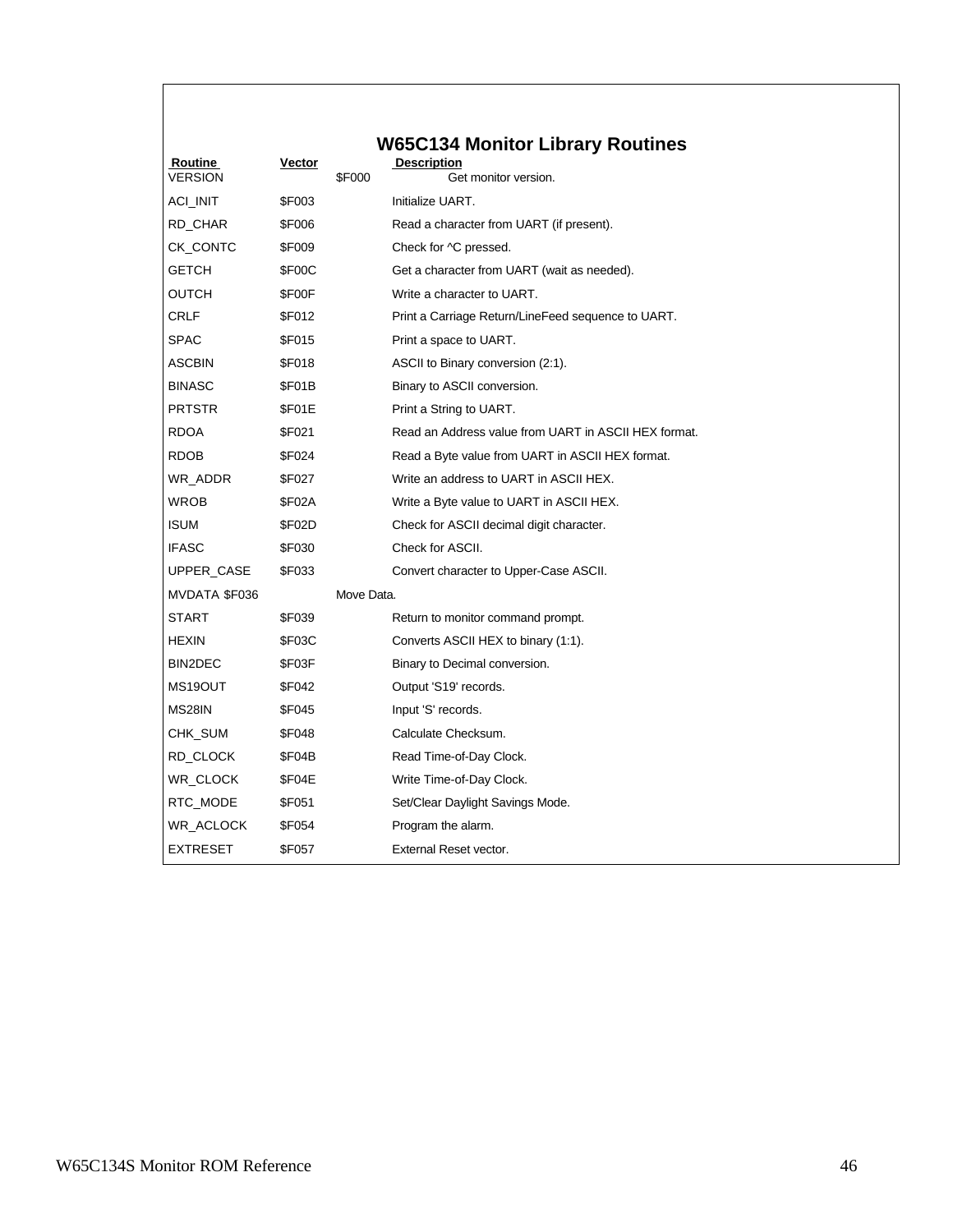## **ACI\_INIT (\$F003) Registers Expected:** A,Y,X **Registers Modified:** A,Y

| <b>Baud Rate Selection</b>                                                                                                                          |                                                                                 |              |           |  |  |
|-----------------------------------------------------------------------------------------------------------------------------------------------------|---------------------------------------------------------------------------------|--------------|-----------|--|--|
| Α                                                                                                                                                   | Baud rate                                                                       | A            | Baud rate |  |  |
| 0                                                                                                                                                   | 75                                                                              | 6            | 1800      |  |  |
| 1                                                                                                                                                   | 110                                                                             | 7            | 2400      |  |  |
| 2                                                                                                                                                   | 150                                                                             | 8            | 4800      |  |  |
| 3                                                                                                                                                   | 300                                                                             | 9            | 9600      |  |  |
| $\overline{4}$                                                                                                                                      | 600                                                                             | $\mathsf{A}$ | 19200     |  |  |
| 5                                                                                                                                                   | 1200                                                                            | R.           | 38400     |  |  |
|                                                                                                                                                     | $7 = 7$ bits<br>Register-X has data length:<br>$8 = 8$ bits<br>Other $= 7$ bits |              |           |  |  |
| Register-Y enables and sets parity.<br>Bit $0 = 0$ disables<br>Bit $0 = 1$ enables<br>Bit $1 = 1$ sets even parity.<br>Bit $1 = 0$ sets odd parity. |                                                                                 |              |           |  |  |

This subroutine initializes the internal serial port and serial buffers. Set the baud rate number in register-A, data length number in register-X, and parity in register-Y. This subroutine uses the clock speed test, executed at reset, $20$  to determine the correct baud rate. It works with a variety of CPU clocks: 2.000000 MHZ, 4.000000 MHZ, 2.457600 MHZ, 3.686400 MHZ, or 1.843200 MHZ). The **ACI\_INIT** subroutine will flush any data currently in the serial communication buffers. Refer to **Appendix C - W65C134 Monitor Assembly Listing** for specific details regarding the internal operation of the **ACI\_INIT** subroutine.

#### **Errors:**

If the baud rate selection parameter (passed in register-A) is invalid, the **ACI\_INIT** subroutine will return with: \$FF in register-A. The previous baud rate will remain unchanged.

 $20$ <sup>20</sup> The clock speed test is performed during the reset initialization sequence. It compares the fast clock to the default (32 KHz) clock. This test allows the W65C134 monitor to select appropriate values when using the baud rate generator and other timers.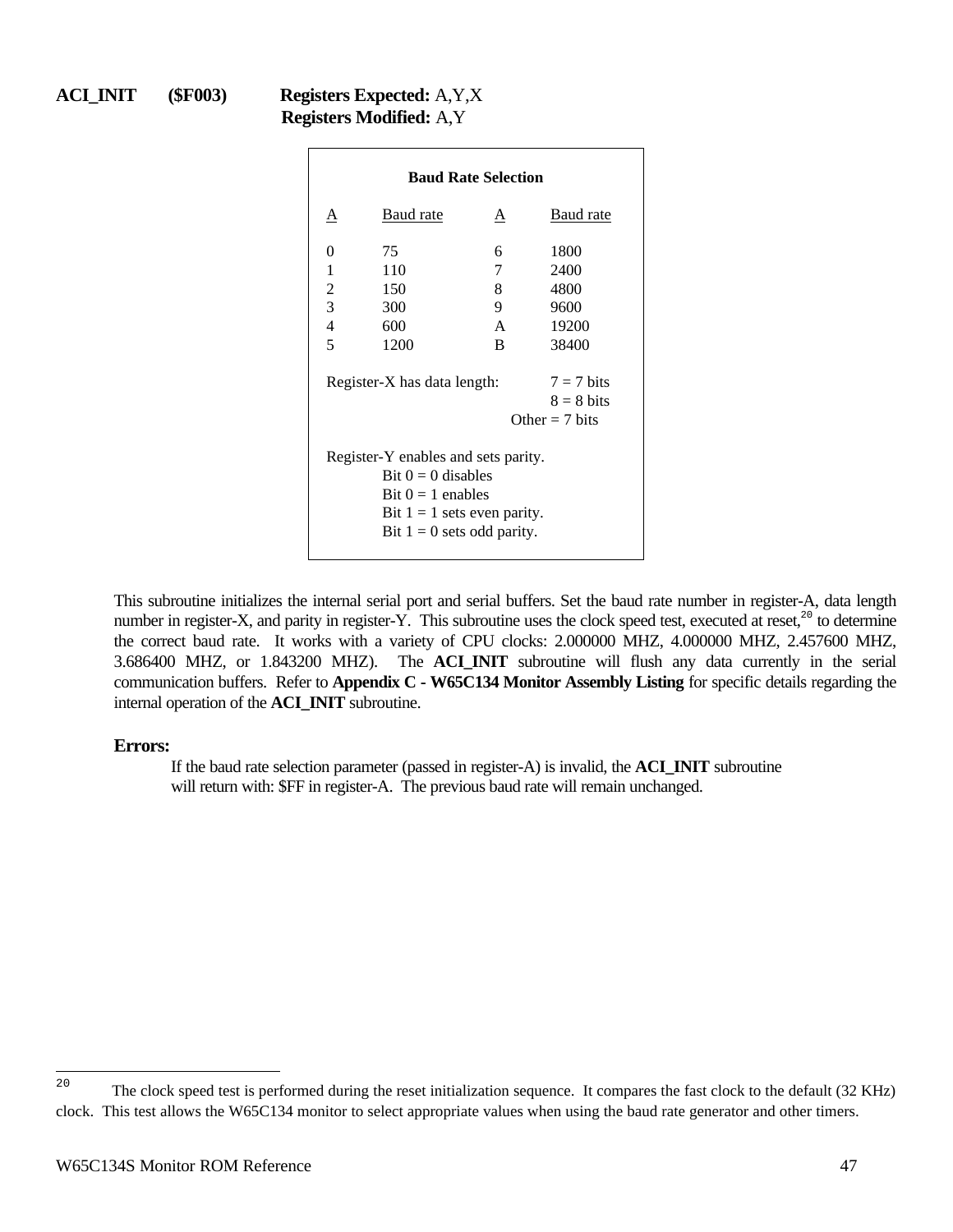| <b>Example:</b>         |                                         |  |  |  |
|-------------------------|-----------------------------------------|--|--|--|
| LDY #\$03               | ;Parity on, even                        |  |  |  |
| LDX #\$08               | :8 bit data                             |  |  |  |
| LDA # $$0B$ :38.4K baud |                                         |  |  |  |
| <b>JSR ACI INIT</b>     |                                         |  |  |  |
| CMP#\$FF                |                                         |  |  |  |
|                         | BEQ BAD_INIT ;Good baud rate, no branch |  |  |  |
|                         |                                         |  |  |  |
| LDY #\$00               | ;Parity off                             |  |  |  |
| $LDX$ #\$07             | :7 bit data                             |  |  |  |
| LDA #\$27               | Invalid baud parameter                  |  |  |  |
| <b>JSR ACI INIT</b>     |                                         |  |  |  |
| <b>CMP#SFF</b>          |                                         |  |  |  |
|                         | BEO BAD INIT ; Bad baud - Branch!       |  |  |  |
|                         |                                         |  |  |  |
|                         |                                         |  |  |  |

## **ASCBIN (\$F018) Registers Expected:** A,X **Registers Modified:** A

This subroutine converts two ASCII HEX<sup>21</sup> characters into a single binary byte. The ASCII hexadecimal character in register-A corresponds to the least significant nibble of the result. The most significant nibble is defined by the ASCII hexadecimal character in register-X. The resulting binary value will be returned in register-A. The carry-bit will be **CLEAR** upon a normal return from this subroutine. Refer to **Appendix C - W65C134 Monitor Assembly Listing** for specific details regarding the internal operation of the **ASCBIN** subroutine.

| <b>Example:</b>                |                           |  |  |
|--------------------------------|---------------------------|--|--|
| LDX #'0'<br>$LDA$ # $D'$       |                           |  |  |
| <b>JSR ASCBIN</b><br>CMP #\$0D |                           |  |  |
| <b>BEQ OK</b>                  | This should always branch |  |  |
|                                |                           |  |  |

Errors:

The **ASCBIN** subroutine does not detect any errors or return error codes. If the calling program passes a parameter which is not an ASCII HEX digit, the resulting conversion value will be meaningless.

 $2\sqrt{1}$ A valid ASCII hexadecimal digit is a numeric character: "0123456789" ( $$2F <$  char < \$3) or one of the first six letters: "ABCDEF" (\$40 < char < \$47) in uppercase or lowercase: "abcdef" (\$61 < char < \$7A).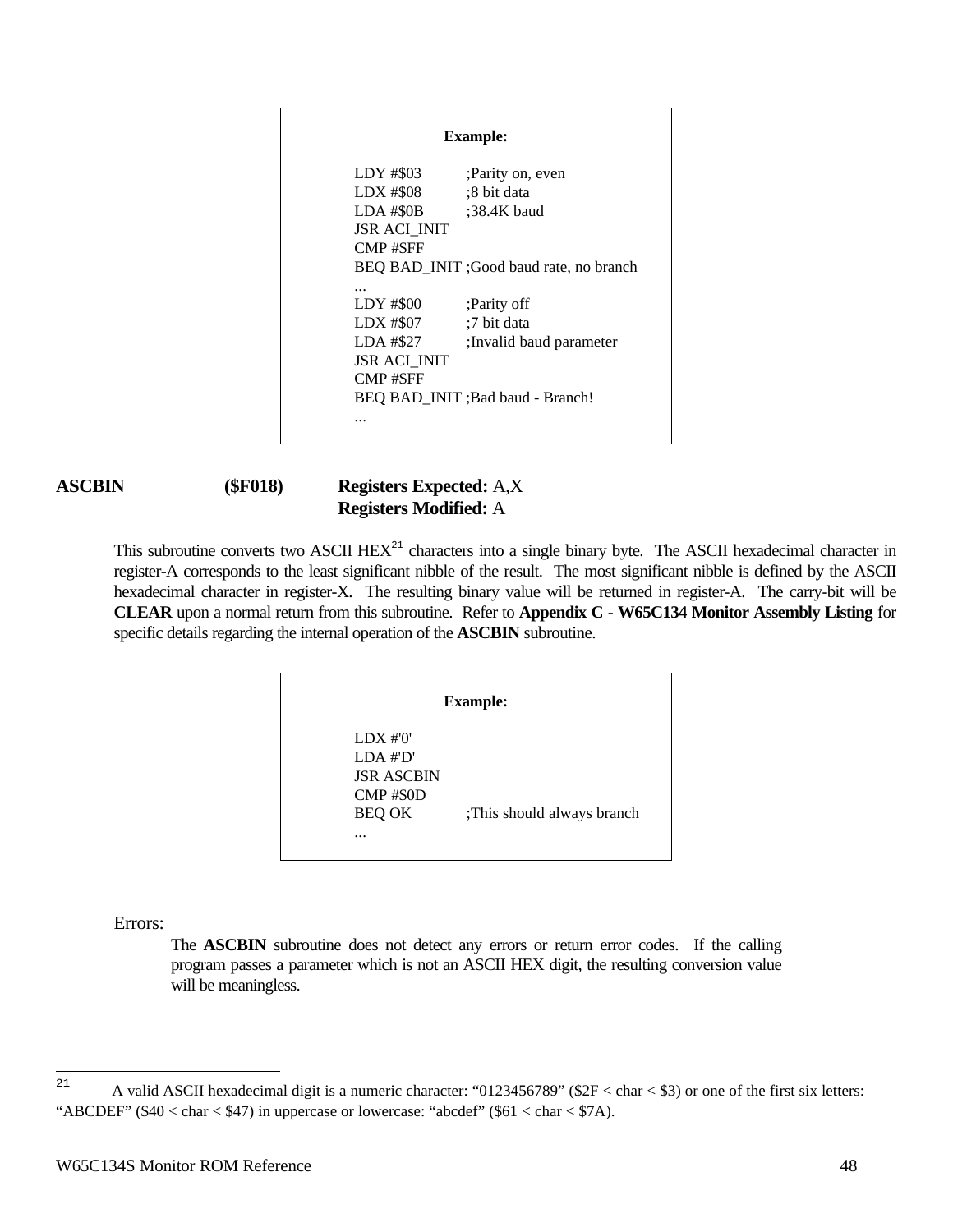This subroutine converts an 8-bit binary value in register-A to two ASCII HEX characters. Register-A returns the least significant character in ASCII. Register-X returns the most significant character in ASCII. Refer to **Appendix C - W65C134 Monitor Assembly Listing** for specific details regarding the internal operation of the **BINASC** subroutine.

| <b>Example:</b>                                                                    |                      |
|------------------------------------------------------------------------------------|----------------------|
| $LDA$ #\$0D<br><b>JSR BINASC</b><br>$\text{CMP} \# \text{D'}$<br><b>BNE FAILED</b> | :Should never branch |
| <br>$CPX \#'0'$<br><b>BNE FAILED</b><br>.                                          | :Should never branch |

#### **Errors:**

The **BINASC** subroutine does not detect any errors or return error codes

| <b>BIN2DEC</b> | (SF03F) | <b>Registers Expected:</b> A |
|----------------|---------|------------------------------|
|                |         | <b>Registers Modified:</b> A |

This subroutine takes an binary value (\$00-\$63) in register-A and converts it to packed decimal format (\$00-\$99) also in register-A. Values larger than \$63 will not be properly converted. Refer to **Appendix C - W65C134 Monitor Assembly Listing** for specific details regarding the internal operation of the **BIN2DEC** subroutine.

| <b>Example:</b>                                        |                                                                          |
|--------------------------------------------------------|--------------------------------------------------------------------------|
| LDA HOURS<br><b>JSR BIN2DEC</b><br><b>JSR WROB</b><br> | ; current HOURS (00-\$17)<br>; make it decimal (00-\$23)<br>; output it. |

#### **Errors:**

The **BIN2DEC** subroutine does not detect any errors or return error codes. If the calling program passes a binary value larger than \$63 to this subroutine, the resulting conversion value will be meaningless.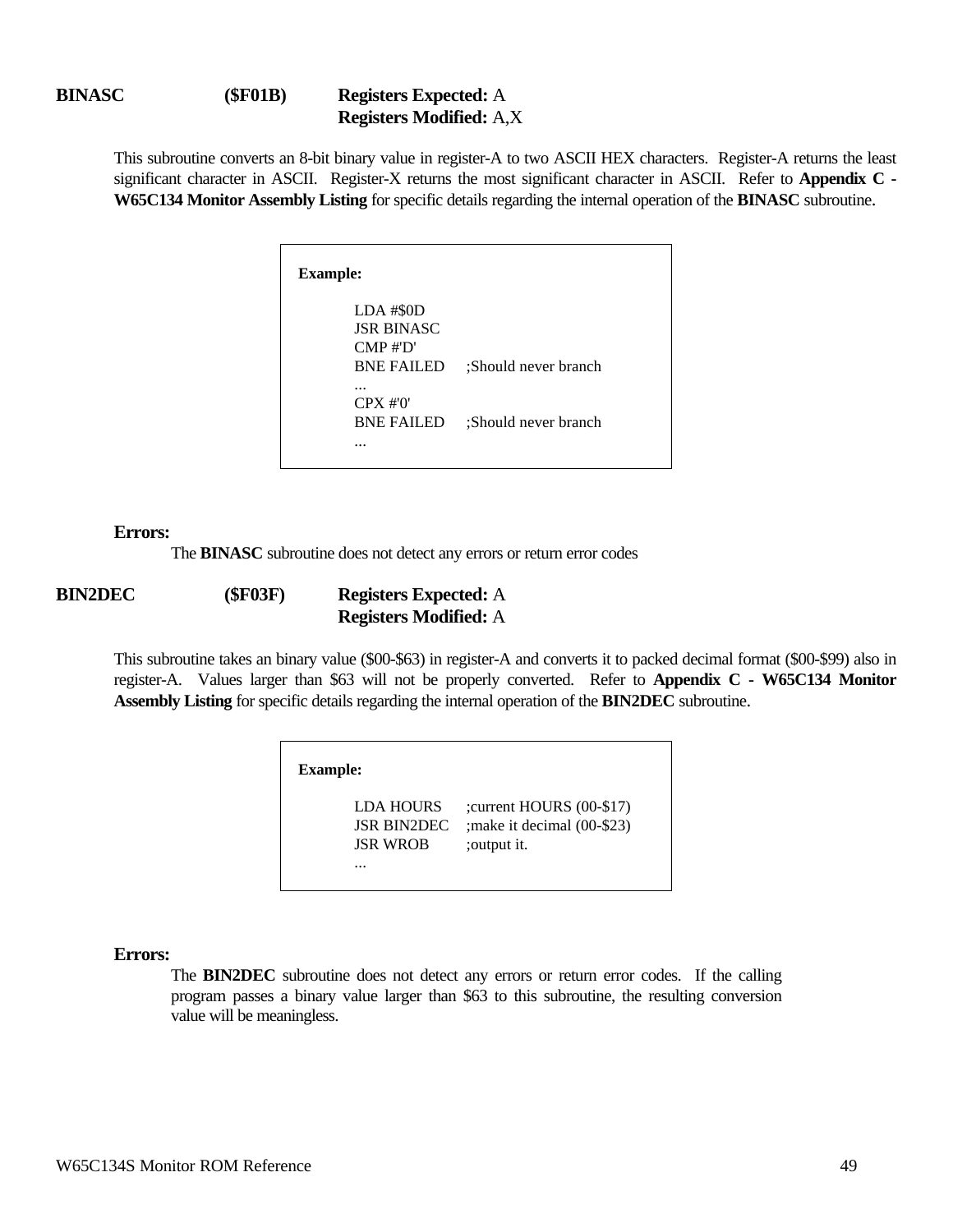## **CHK\_SUM (\$F048) Registers Expected:** NONE **Registers Modified:** A,Y

This subroutine calculates the 16-bit checksum of a block of memory. TMP0 (RAM location: \$007B) must contain the low byte of the starting address. TMP0+1 (\$007C) must contain the high byte of the starting address. The ending address must be stored in the same format beginning at TMP2 (\$007E/7F). The computed checksum will reside in two bytes beginning at TMP4 (\$0081/82). The carry-bit will be **CLEAR** upon a normal return from this subroutine. Refer to **Appendix C - W65C134 Monitor Assembly Listing** for specific details regarding the internal operation of the **CHK\_SUM** subroutine.

| <b>Example:</b>                        |                       |
|----------------------------------------|-----------------------|
| LDA # <first< th=""><th></th></first<> |                       |
| STA TMPO                               | :RAM location: \$007B |
| LDA #>FIRST                            |                       |
| $STA TMP0+1$                           | :RAM location: \$007C |
| LDA # <last< th=""><th></th></last<>   |                       |
| STA TMP2                               | :RAM location: \$007E |
| LDA #>LAST                             |                       |
| STA TMP2+1                             | :RAM location: \$007F |
| <b>JSR CHK SUM</b>                     |                       |
| LDA TMP4                               | :Checksum in RAM      |
| $LDY$ TMP4+1                           | :locations: \$0081/82 |
|                                        |                       |

#### **Errors:**

The **CHK** SUM subroutine does not detect any errors or return error codes. If the ending address is lower than the starting address, this subroutine will still return normally. The computed checksum in TMP4 (\$0081/82) however, will be meaningless.

## **CK\_CONTC (\$F009) Registers Expected:** NONE **Registers Modified:** A

This subroutine checks to determine if an ETX (\$03) character has been received by the serial input port. If so, it means that the operator has pressed the control-C (^C) key combination and the **CK\_CONTC** subroutine will return with the carry-bit **SET** in the status register. If not, the carry-bit will be **CLEAR**. The W65C134 ROM monitor's command processor interprets the ^C key combination as a "cancel current operation" command. Application programs may do the same. Refer to **Appendix C - W65C134 Monitor Assembly Listing** for specific details regarding the internal operation of the **CK\_CONTC** subroutine.

**Example:**

JSR CK\_CONTC BCS MYABORT; Branch if Control-C

**Errors:**

The **CK\_CONTC** subroutine does not detect any errors or return error codes.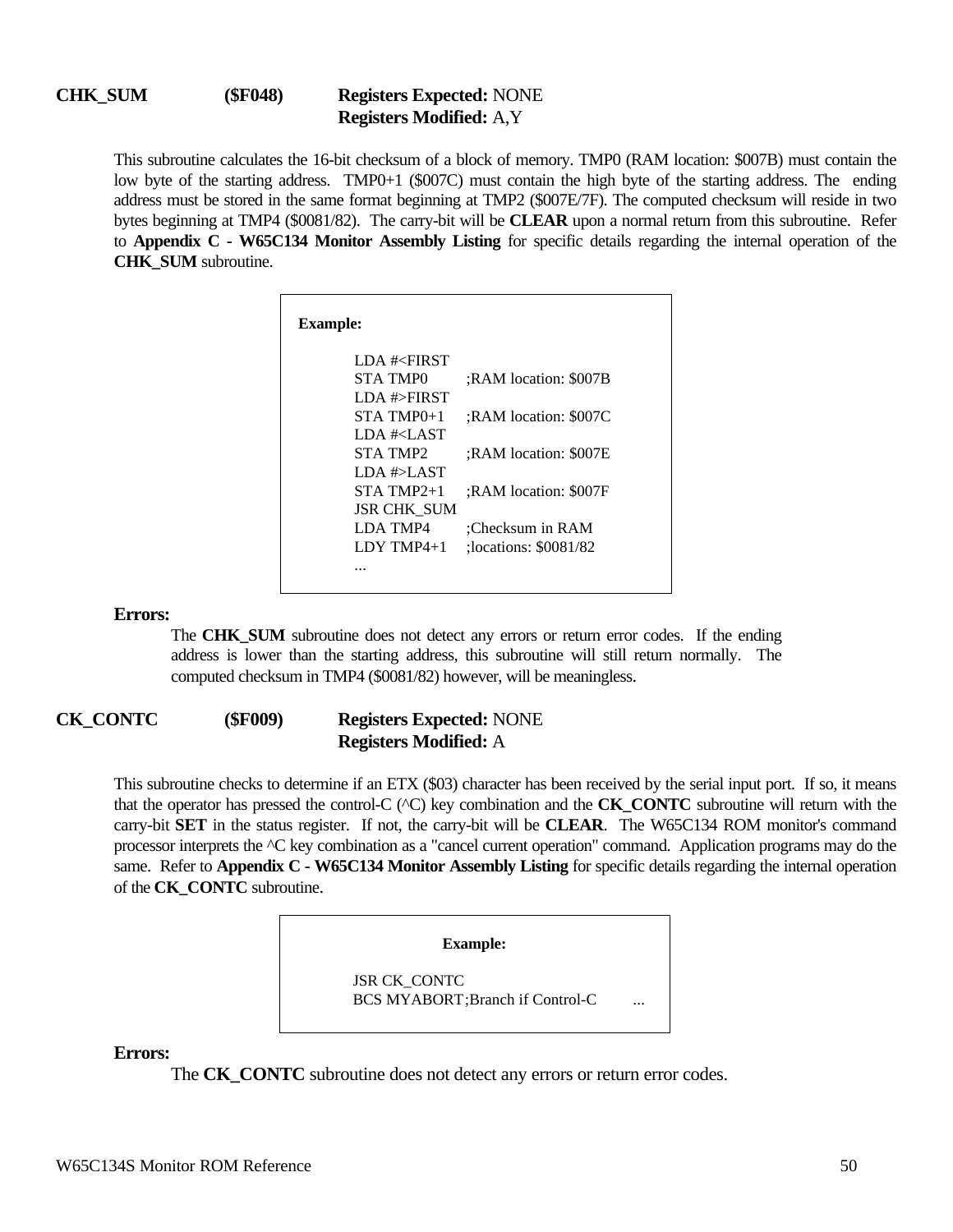## **CRLF (\$F012) Registers Expected:** NONE **Registers Modified:** A

This subroutine sends out a CARRIAGE RETURN<sup>22</sup> (\$0D) character to the serial port buffer. The carry-bit will be **CLEAR** upon a normal return from the **CRLF** subroutine. Refer to **Appendix C - W65C134 Monitor Assembly Listing** for specific details regarding the internal operation of the **CRLF** subroutine.

**Example:**

JSR CRLF BCS MYABORT;Branch if Control-C ...

### **Cancel:**

This subroutine checks to determine if an ETX (\$03) character has been received by the serial input port. This means that the operator has pressed the control-C  $(^\wedge$ C) key combination and the **CRLF** subroutine will return with the carry-bit **SET** in the status register.

### **Errors:**

The **CRLF** subroutine does not detect any errors or return error codes.

## **EXTRESET (\$F057) Registers Expected:** NONE **Registers Modified:** NO RETURN

This is not a subroutine, it is an entry point into the external ROM's reset routine. It is occasionally used for vectoring uninitialized interrupts, resetting the machine. Refer to **Appendix C - W65C134 Monitor Assembly Listing** for specific details regarding the internal operation of this monitor function.

<sup>22</sup> The CARRIAGE RETURN (\$0D) character may appear on the user's keyboard under another designation (ENTER, NEWLINE, CR, RETURN, etc.).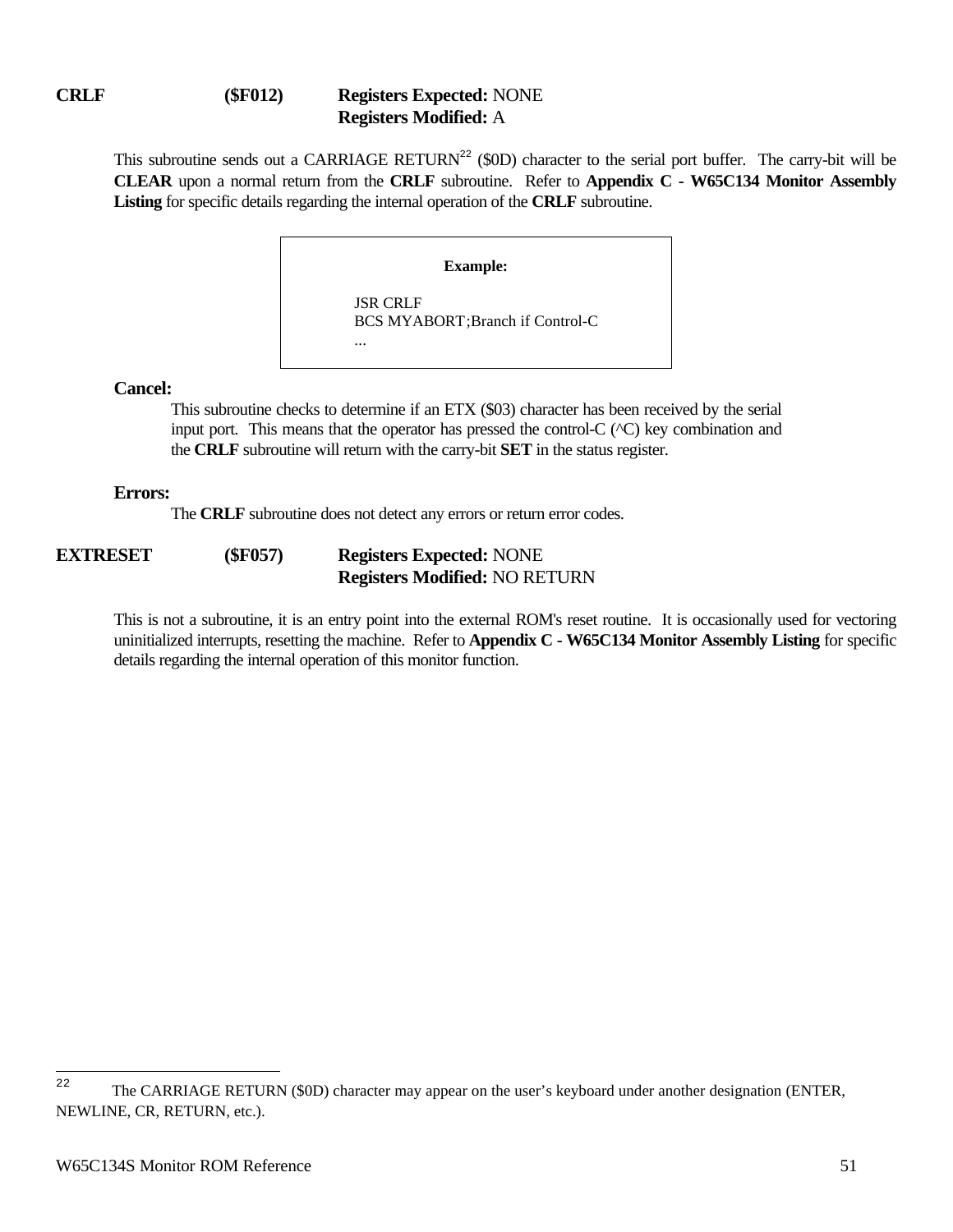### **GETCH (\$F00C) Registers Expected:** NONE **Registers Modified:** A

This subroutine reads the serial port buffer and waits until a character is received. If register-A returns a null (\$00) character, and the carry-bit is **SET**, it means that the operator has typed the control-C (^C) combination. The **GETCH** subroutine also echoes the character to the output when it is read. The echo feature may be turned ON/OFF in the SFLAG byte (RAM location: \$0072). The carry-bit will be **CLEAR** upon a normal return from the **GETCH** subroutine. Refer to **Appendix C - W65C134 Monitor Assembly Listing** for specific details regarding the internal operation of the **GETCH** subroutine.

| <b>Example:</b>                         |                                 |  |
|-----------------------------------------|---------------------------------|--|
| <b>ISR GETCH</b><br><b>BEO ENDLINE1</b> | $CMP \#30D$ : IS IT A CR?       |  |
| .                                       |                                 |  |
| LDA #\$20                               |                                 |  |
|                                         | TSB \$72 :DISABLE ECHO          |  |
| <b>ISR GETCH</b>                        | $\text{CMP}$ #\$0D : IS IT A CR |  |
| <b>BEQ ENDLINE2</b>                     |                                 |  |
|                                         |                                 |  |

**Cancel:**

This subroutine checks to determine if an ETX (\$03) character has been received by the serial input port. If so, it means that the operator has pressed the control- $C$  ( $\sim C$ ) key combination and the **GETCH** subroutine will return with \$00 in register-A and the carry-bit **SET** in the status register.

#### **Errors:**

The **GETCH** subroutine does not detect any errors or return error codes.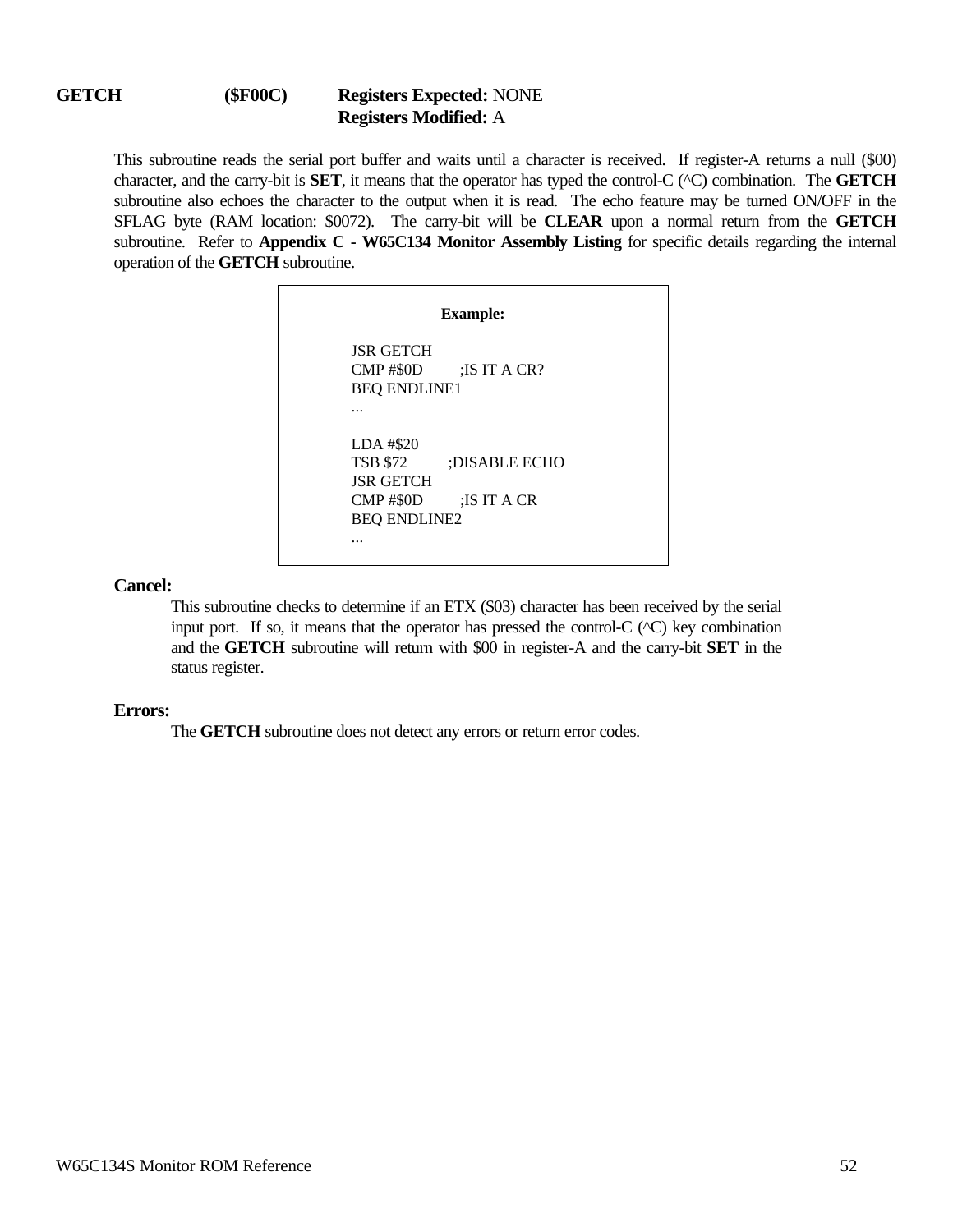## **HEXIN (\$F03C) Registers Expected:** A **Registers Modified:** A

This subroutine converts an ASCII HEX character in register-A to its equivalent binary value. The binary value is returned in the lower nibble of register-A. The carry-bit will be **CLEAR** upon a normal return from this subroutine. Refer to **Appendix C - W65C134 Monitor Assembly Listing** for specific details regarding the internal operation of the **HEXIN** subroutine.

| <b>Example:</b>                          |  |
|------------------------------------------|--|
| $LDA$ #'d'                               |  |
| <b>ISR HEXIN</b>                         |  |
| BCS NOTHEX3: Should never branch         |  |
| CMP#\$0D                                 |  |
| <b>BNE FAILED</b><br>Should never branch |  |
|                                          |  |
| $LDA$ #'q'                               |  |
| <b>ISR HEXIN</b>                         |  |
| BCS NOTHEX3 ;Should always branch        |  |
|                                          |  |
|                                          |  |

#### **Errors:**

If the character passed in register-A is not a valid ASCII HEX character, the **HEXIN** subroutine will return with the carry-bit **SET** in the status register. (Note: The contents of register-A may be modified even if the conversion is not performed.)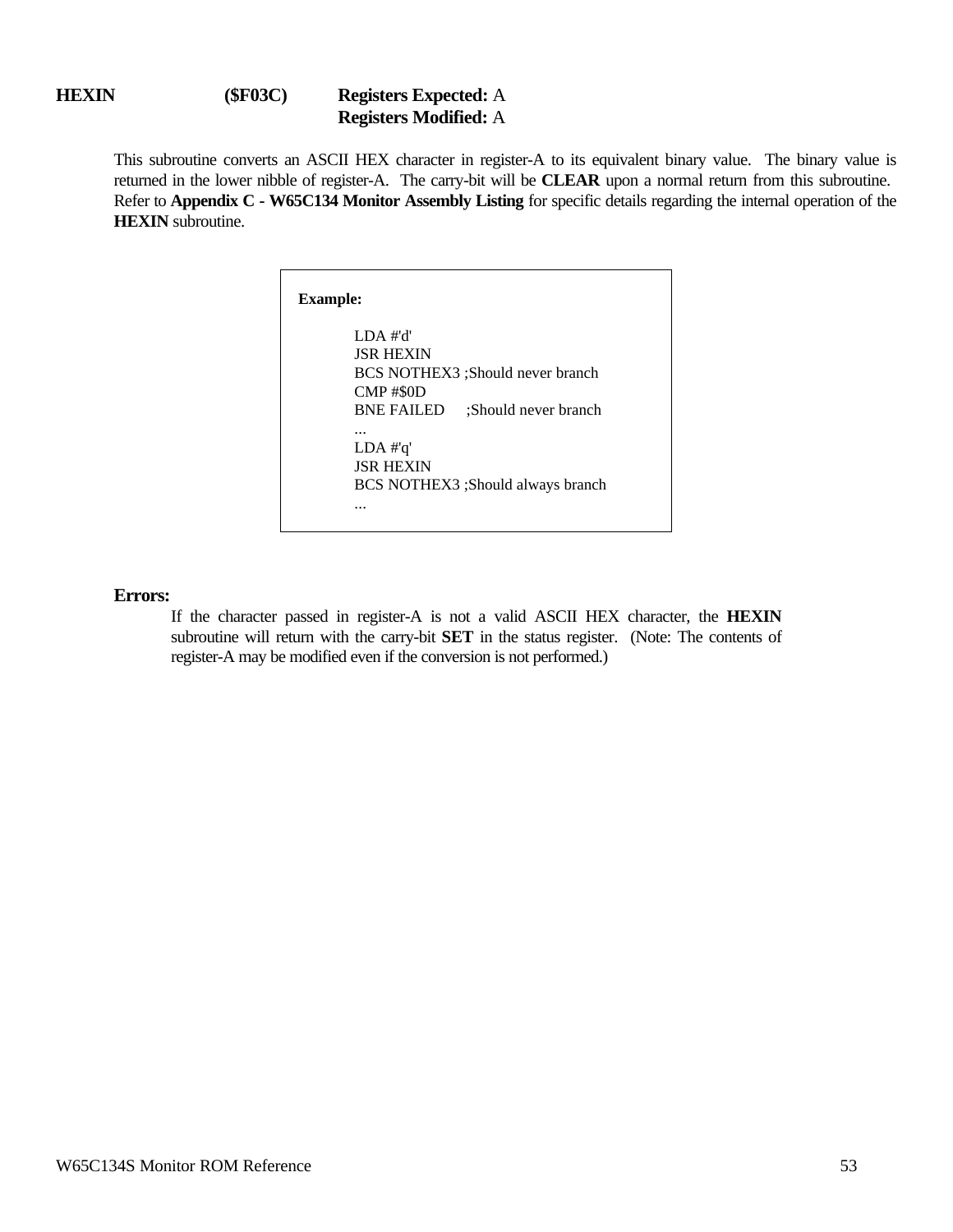## **IFASC (\$F030) Registers Expected:** A **Registers Modified:** NONE

This subroutine checks the byte in register-A. If the byte is a valid ASCII character<sup>23</sup> it will return with the carry-bit **CLEAR**. The carry-bit will be **SET** upon return if the character was not ASCII. Refer to **Appendix C - W65C134 Monitor Assembly Listing** for specific details regarding the internal operation of the **IFASC** subroutine.

## **Example:** LDA #\$F1 JSR IFASC BCC ASCII\_YES ;Should never branch ... LDA #\$41 JSR IFASC BCS NOT\_ASCII ;Should never branch ...

### **Errors:**

If the character passed in register-A is not a valid ASCII character, the **IFASC** subroutine will return with the carry-bit **SET** in the status register. This is not necessarily an error.

<sup>23</sup> This manual uses the term: "ASCII" when referring to visable characters  $($1F < char < $7F$)$  within the American Standard Code for Information Interchange. Special characters and control characters are of course also part of the ASCII character set.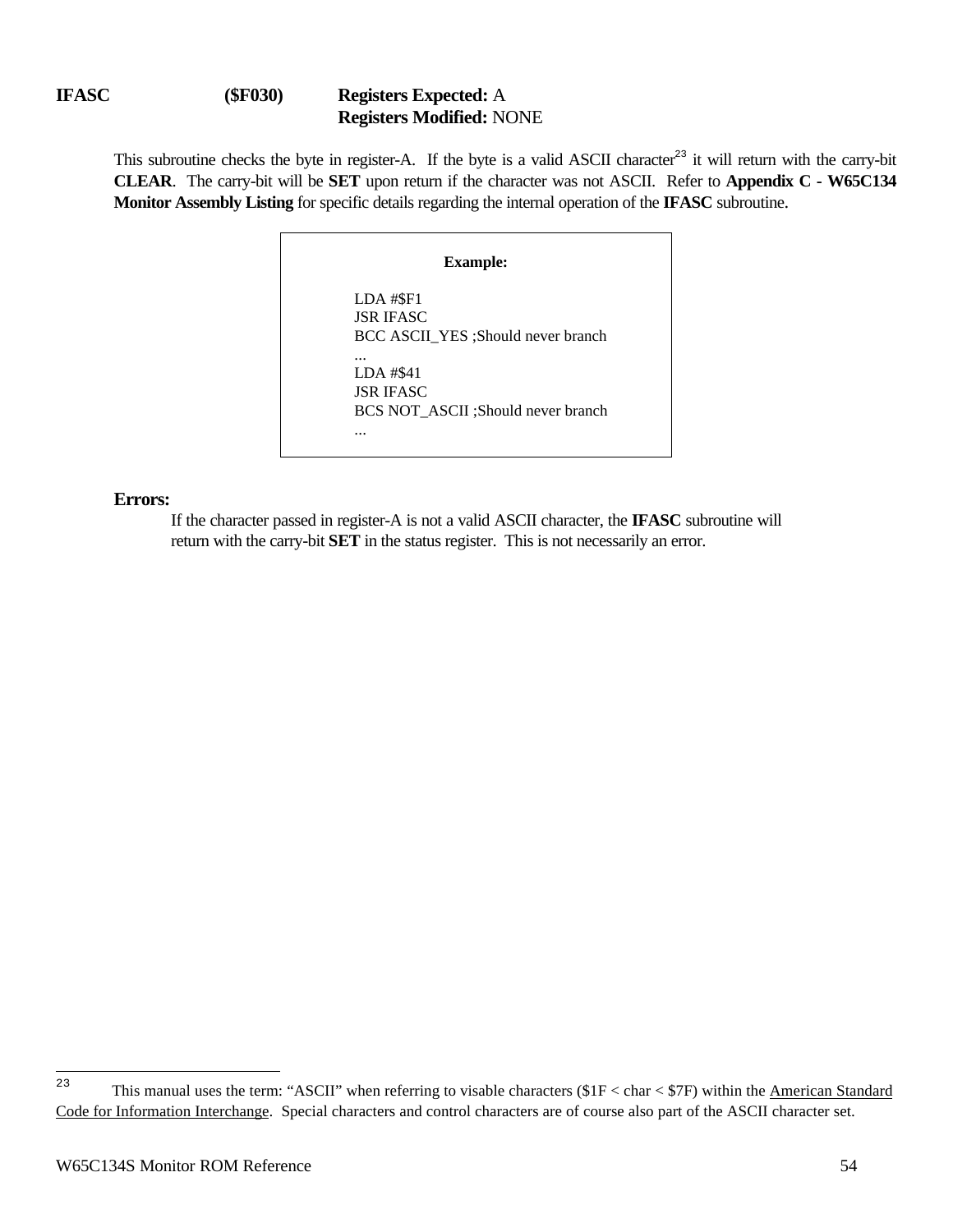## **ISUM (\$F02D) Registers Expected:** A **Registers Modified:** NONE

This subroutine checks the byte in register-A. If the byte is a valid ASCII decimal digit, it will return with the carry-bit **CLEAR** in the status register. If the carry-bit is **SET** upon return, the character was not an ASCII decimal digit. Refer to **Appendix C - W65C134 Monitor Assembly Listing** for specific details regarding the internal operation of the **ISUM** subroutine.

| <b>Example:</b>                  |
|----------------------------------|
| LDA #\$FA                        |
| <b>JSR ISUM</b>                  |
| BCC DEC YES :Should never branch |
| $\cdots$                         |
| LDA #'7'                         |
| <b>ISR ISUM</b>                  |
| BCS NOT DEC :Should never branch |
| .                                |
|                                  |

#### **Errors:**

If the character passed in register-A is not a valid ASCII decimal digit, the **ISUM** subroutine will return with the carry-bit **SET** in the status register. This is not necessarily an error.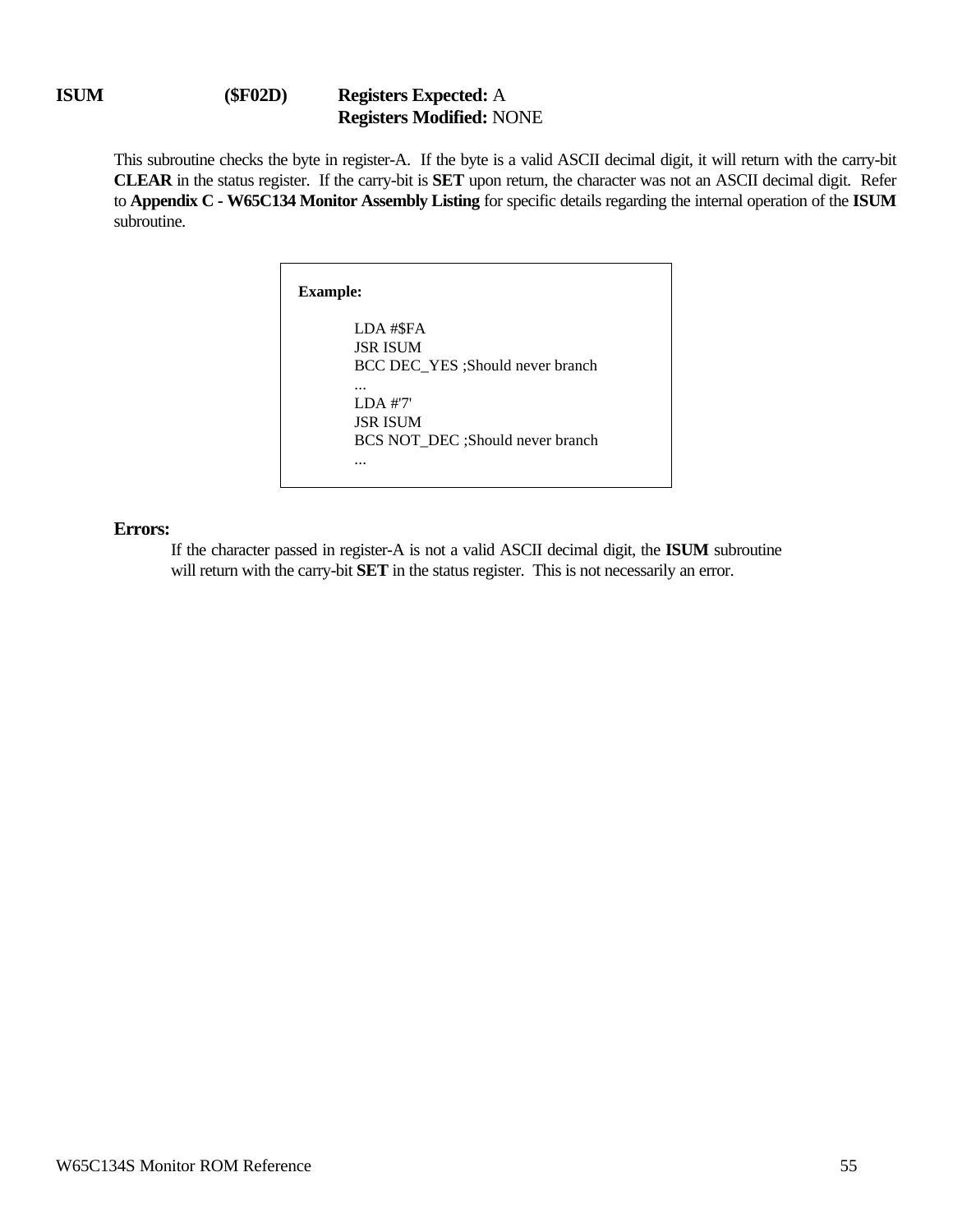### **MS19OUT (\$F042) Registers Expected:** NONE **Registers Modified:** NONE

This subroutine outputs Motorola S19 format to the serial port buffer. TMP0 (RAM location: \$007B) must contain the low byte of the starting address and TMP0+1 (\$007C) must contain the high byte of the starting address. The address of the last byte of memory to be transferred must be stored in the same format in TMP2 (\$007E/7F). The offset address must reside in TMP6 (\$0083/84). It will be added to the address field as each record is sent. Refer to **Appendix C - W65C134 Monitor Assembly Listing** for specific details regarding the internal operation of the **MS19OUT** subroutine.

| <b>Example:</b>                                         |                         |
|---------------------------------------------------------|-------------------------|
| STZ TMP6                                                | :Offset= $0$ in RAM     |
| $STZ$ TMP6+1                                            | :locations: \$0083/84   |
| LDA # <first< th=""><th></th></first<>                  |                         |
| STA TMP0                                                | Starting address in     |
| LDA #>FIRST                                             | : locations: $$007B/7C$ |
| $STA$ TMP $0+1$                                         |                         |
| LDA # <last< th=""><th>: Ending address in</th></last<> | : Ending address in     |
| STA TMP2                                                | :locations: \$007E/7F   |
| LDA #>LAST                                              |                         |
| $STA$ TMP $2+1$                                         |                         |
| <b>ISR MS19OUT</b>                                      |                         |
|                                                         |                         |

#### **Errors:**

The **MS19OUT** library subroutine does not detect any errors or return error codes. If the ending address (TMP2: \$007E/7F) is lower than the starting address (TMP0:\$007B/7C), this subroutine will return normally.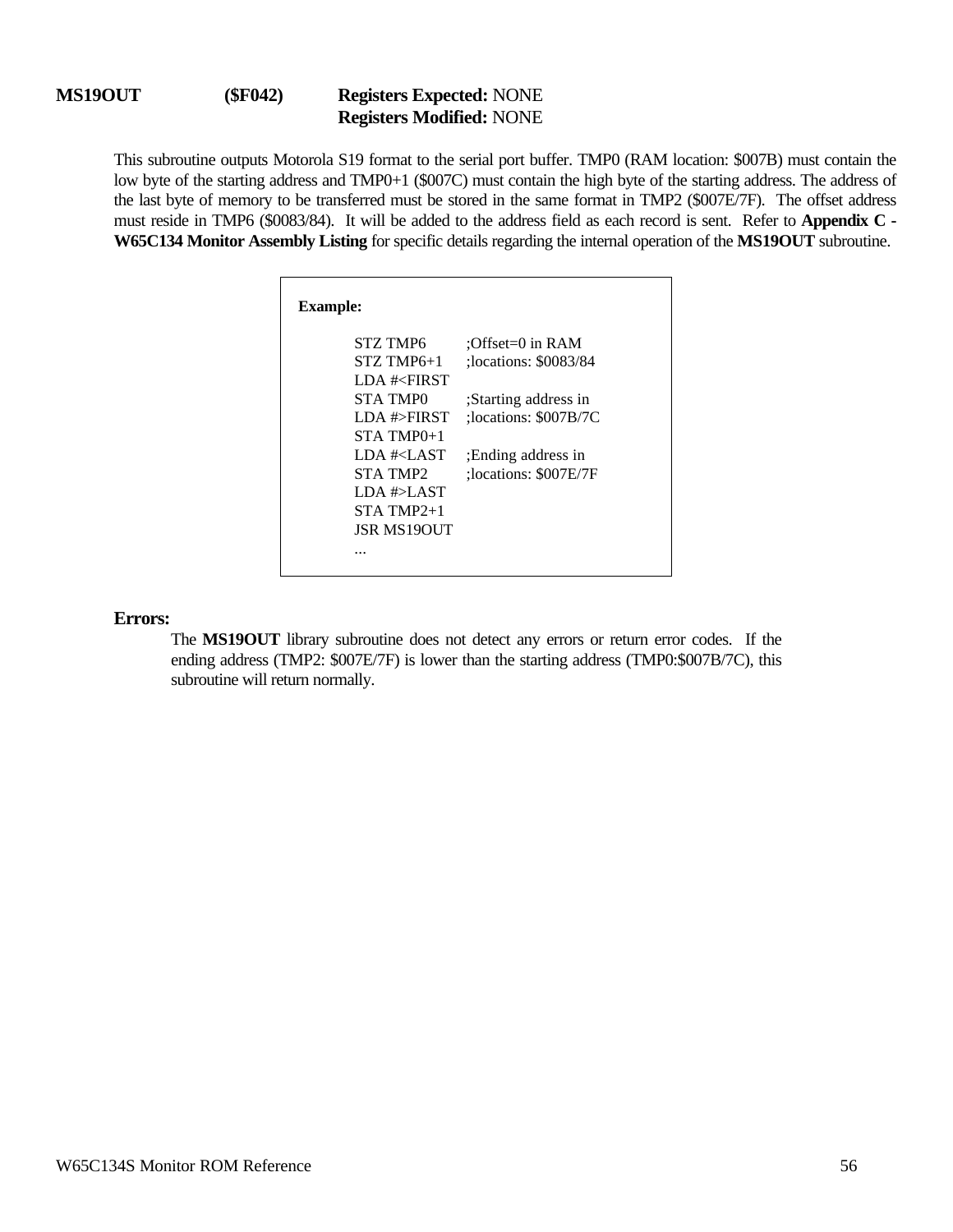### **MS28IN (\$F045) Registers Expected:** NONE **Registers Modified:** NONE

This subroutine inputs Motorola S28 or S19 directly into memory through the serial port buffer. This subroutine returns to the caller at the end of each input line. This subroutine also increments the ERRORS counter (location: \$0085) if a checksum error is found. Refer to **Appendix C - W65C134 Monitor Assembly Listing** for specific details regarding the internal operation of the **MS28IN** subroutine.

**Example:**

JSR MS28IN LDA ERRORLOC ;RAM location: \$0085 BNE BADLOAD ;Branch if load errors ...

#### **Cancel:**

This subroutine checks to determine if an ETX (\$03) character has been received by the serial input port. This means that the operator has pressed the control-C (^C) key combination and this subroutine will return with the carry-bit **SET** in the status register. If not, the carry-bit will be **CLEAR**.

#### **Errors:**

The **OUTCH** subroutine does not detect any errors, other than checksum.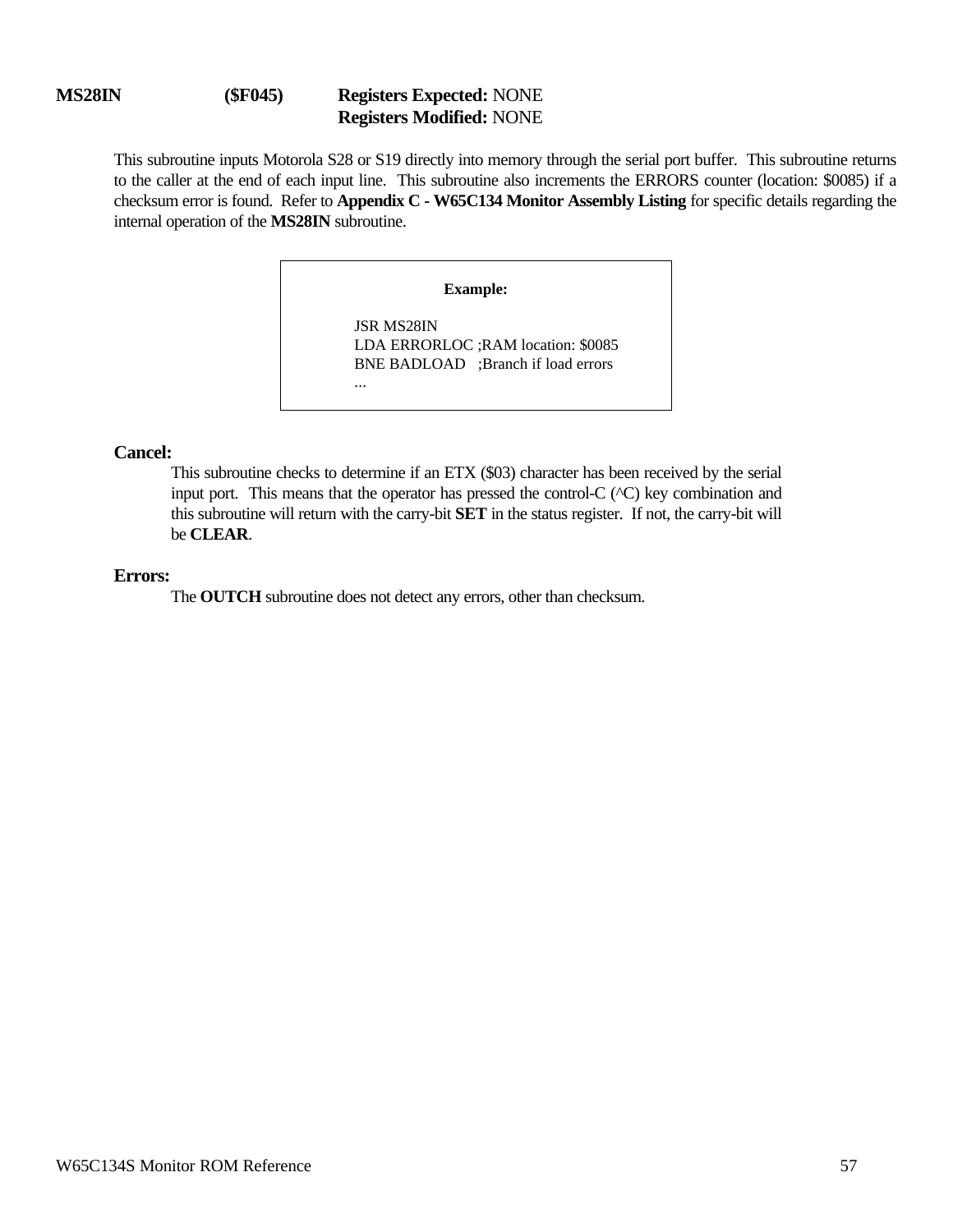This subroutine moves data from memory to memory. TMP0 (RAM location: \$007B) must contain the low byte of the starting address. The high byte of the starting address must reside in TMP0+1 (\$007C). The destination address must be stored in the same format in TMP2 (\$007E/7F). Register-Y must contain the number of bytes to be transferred. If register-Y is zero then the block size to be moved is 256 bytes.

The **MVDATA** subroutine actually moves the contents of the highest memory location in the source block first. The contents of the lowest memory location in the source block are transferred last. Therefore, if the source address is less than the destination address, then the blocks may overlap. If the source address is greater than the destination address, then the data will be corrupted. Obviously, if both addresses are the same, no meaningful change occurs. Refer to **Appendix C - W65C134 Monitor Assembly Listing** for specific details regarding the internal operation of the **MVDATA** subroutine.

| <b>Example:</b>                  |                                                                   |  |
|----------------------------------|-------------------------------------------------------------------|--|
| <b>LDA #<here< b=""></here<></b> | :Source address in RAM                                            |  |
| STA TMPO                         | : locations: $$007B/7C$                                           |  |
| LDA #>HERE                       |                                                                   |  |
| $STA$ TMP $0+1$                  |                                                                   |  |
|                                  | LDA # <there :="" address="" destination="" in<="" td=""></there> |  |
| STA TMP2                         | :locations: \$007E/7F                                             |  |
| LDA # $\gt$ THERE                |                                                                   |  |
| $STA$ TMP2 $+1$                  |                                                                   |  |
| LDY $\#202$                      | ;Move 202 bytes from                                              |  |
| <b>ISR MVDATA</b>                | :HERE to THERE.                                                   |  |
|                                  |                                                                   |  |

#### **Errors:**

If there is NO RAM at the destination address, the **MVDATA** subroutine will return with the carry-bit **SET** in the status register. If no errors are detected during execution of this library subroutine, it will return with the carry-bit **CLEAR**.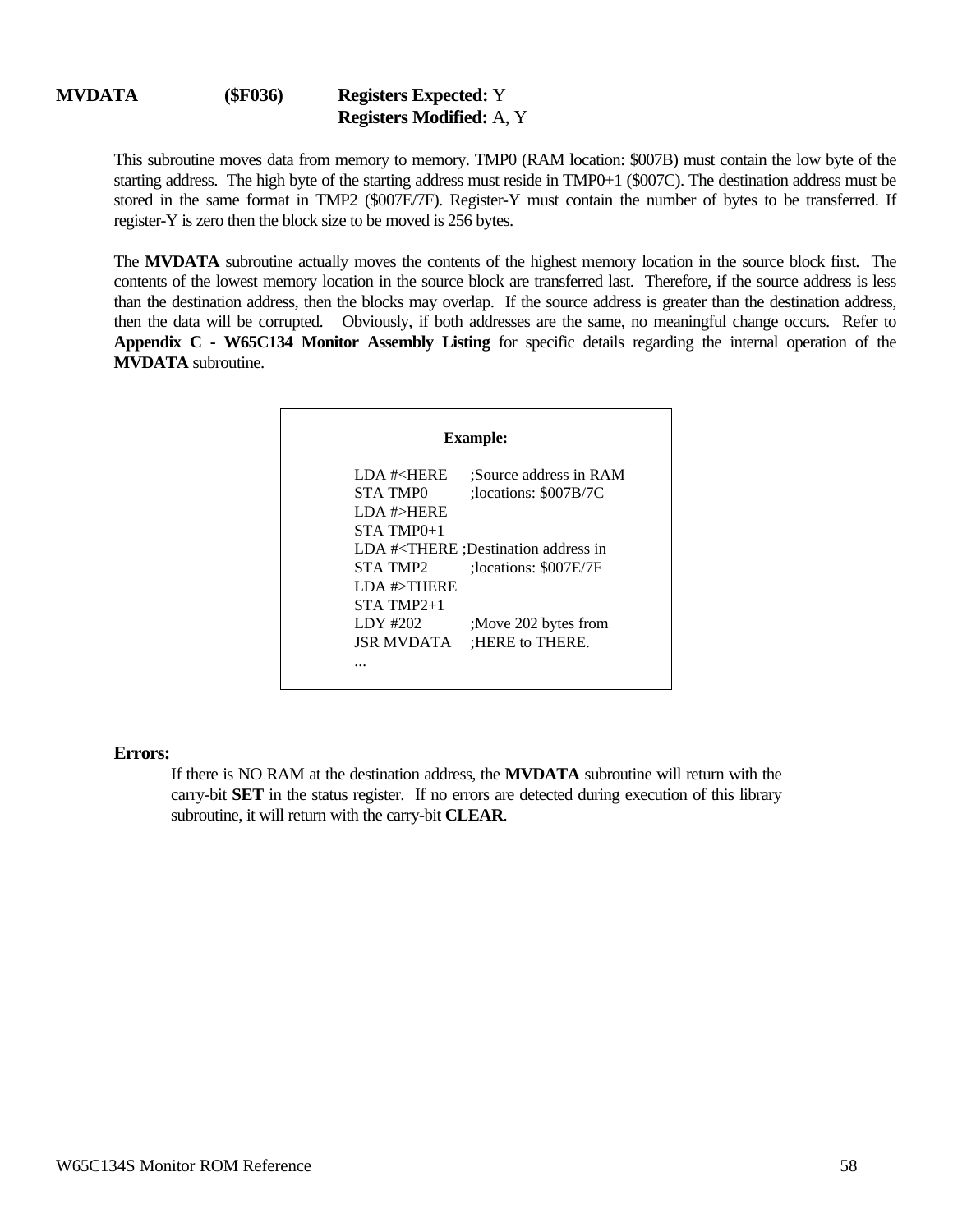## **OUTCH (\$F00F) Registers Expected:** A **Registers Modified:** NONE

This subroutine writes a character into the serial port buffer. Register-A must contain the character (7-bit ASCII) to be sent. Refer to **Appendix C - W65C134 Monitor Assembly Listing** for specific details regarding the internal operation of the **OUTCH** subroutine.

**Example:**

LDA #'A' JSR OUTCH BCS ABORT07 ;Branch if ^C received LDA #'B' JSR OUTCH BCS ABORT07 ;Branch if ^C received ...

### **Cancel:**

This subroutine checks to determine if an ETX (\$03) character has been received by the serial input port. This means that the operator has pressed the control-C (^C) key combination and the **OUTCH** subroutine will return with the carry-bit **SET** in the status register. If not, the carry-bit will be **CLEAR**.

### **Errors:**

The **OUTCH** subroutine does not detect any errors or return error codes.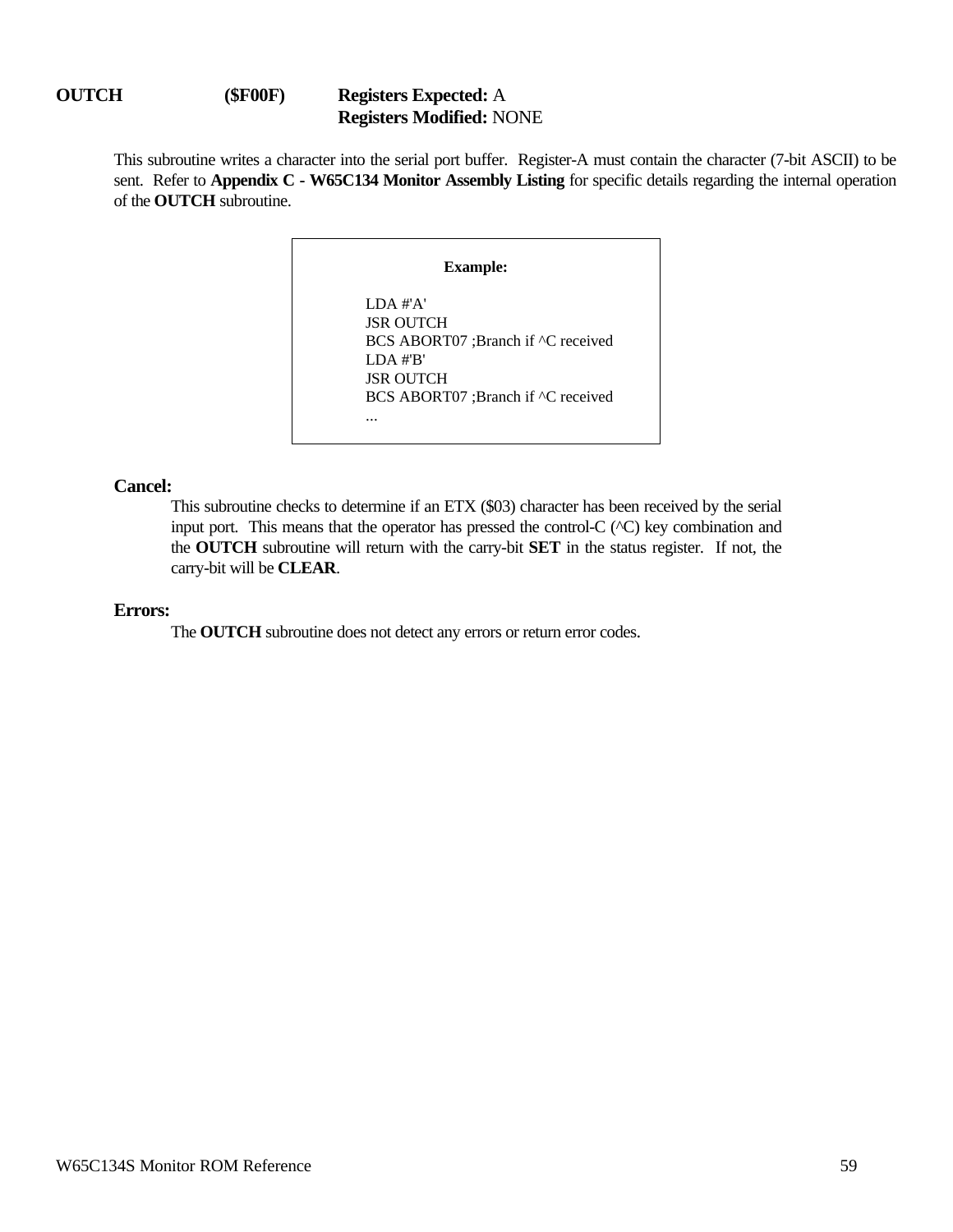### **PRTSTR (\$F01E) Registers Expected:** A, X, Y **Registers Modified:** A, Y

This subroutine prints a string of characters to the serial port buffer. Register-Y must contain the number of bytes to send. If the specified block size is zero, 256 bytes will be sent. Register-X must contain the low byte of the text string address. The high byte of the string address must reside in register-A. Refer to **Appendix C - W65C134 Monitor Assembly Listing** for specific details regarding the internal operation of the **PRTSTR** subroutine.

| <b>Example:</b>                          |  |
|------------------------------------------|--|
| LDY #STRINGEND-STRING                    |  |
| LDX # <string< td=""><td></td></string<> |  |
| LDA $#>STRING$                           |  |
| <b>ISR PRTSTR</b>                        |  |
| BCS MYABORT ;Branch if ^C                |  |
|                                          |  |
| STRING BYTE 'Hello There!'               |  |
| <b>STRINGEND</b>                         |  |
|                                          |  |

#### **Cancel:**

This subroutine checks to determine if an ETX (\$03) character has been received by the serial input port. This means that the operator has pressed the control-C (^C) key combination and this subroutine will return with the carry-bit **SET** in the status register. If not, the carry-bit will be **CLEAR**.

#### **Errors:**

The **PRTSTR** subroutine does not detect any errors or return error codes.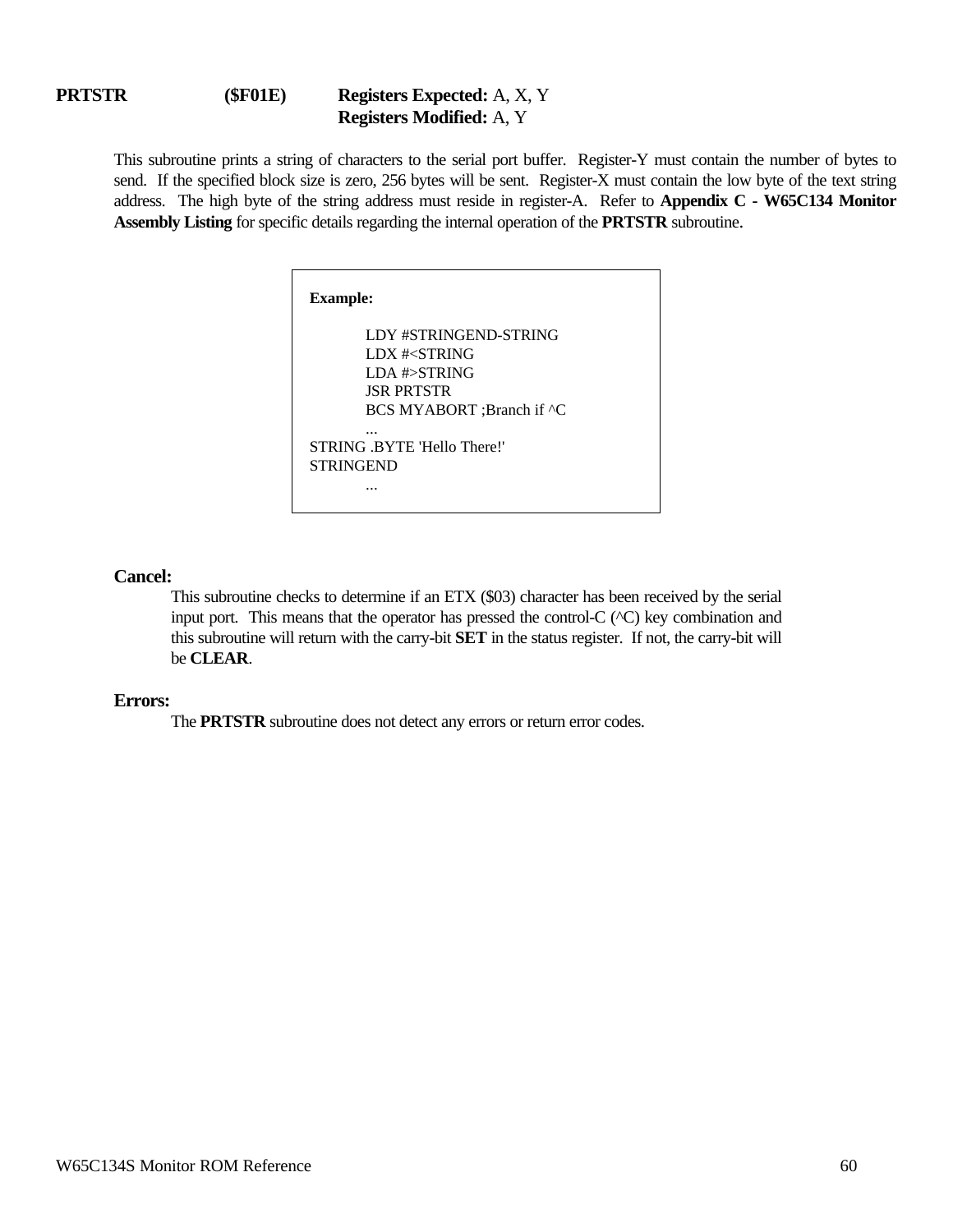### **RD\_CHAR (\$F006) Registers Expected:** NONE **Registers Modified:** A

This subroutine gets a received character from the serial port if one is already present. Otherwise it will return a NULL (\$00). The data is returned in register-A. If an ETX (\$03) character has been received by the serial input port, it means that the operator has pressed the control-C (^C) key combination. This subroutine will then return with the carry-bit **SET** in the status register. If not, the carry-bit will be **CLEAR**. Refer to **Appendix C - W65C134 Monitor Assembly Listing** for specific details regarding the internal operation of this monitor library subroutine.

#### **Example:**

MYLOOP JSR MYALARM ;Check/handle alarm ... JSR RD\_CHAR CMP #00 BCS MYABORT ;Branch if ^C received BEQ MYLOOP ;Loop until character ...

#### **Cancel:**

This subroutine checks to determine if an ETX (\$03) character has been received by the serial input port. If so, it means that the operator has pressed the control-C  $(\triangle C)$  key combination and the **RD\_CHAR** subroutine will return with the carry-bit **SET** in the status register. The carry-bit will be **CLEAR** for a normal return from this subroutine.

#### **Errors:**

The **RD** CHAR subroutine does not detect any errors or return error codes.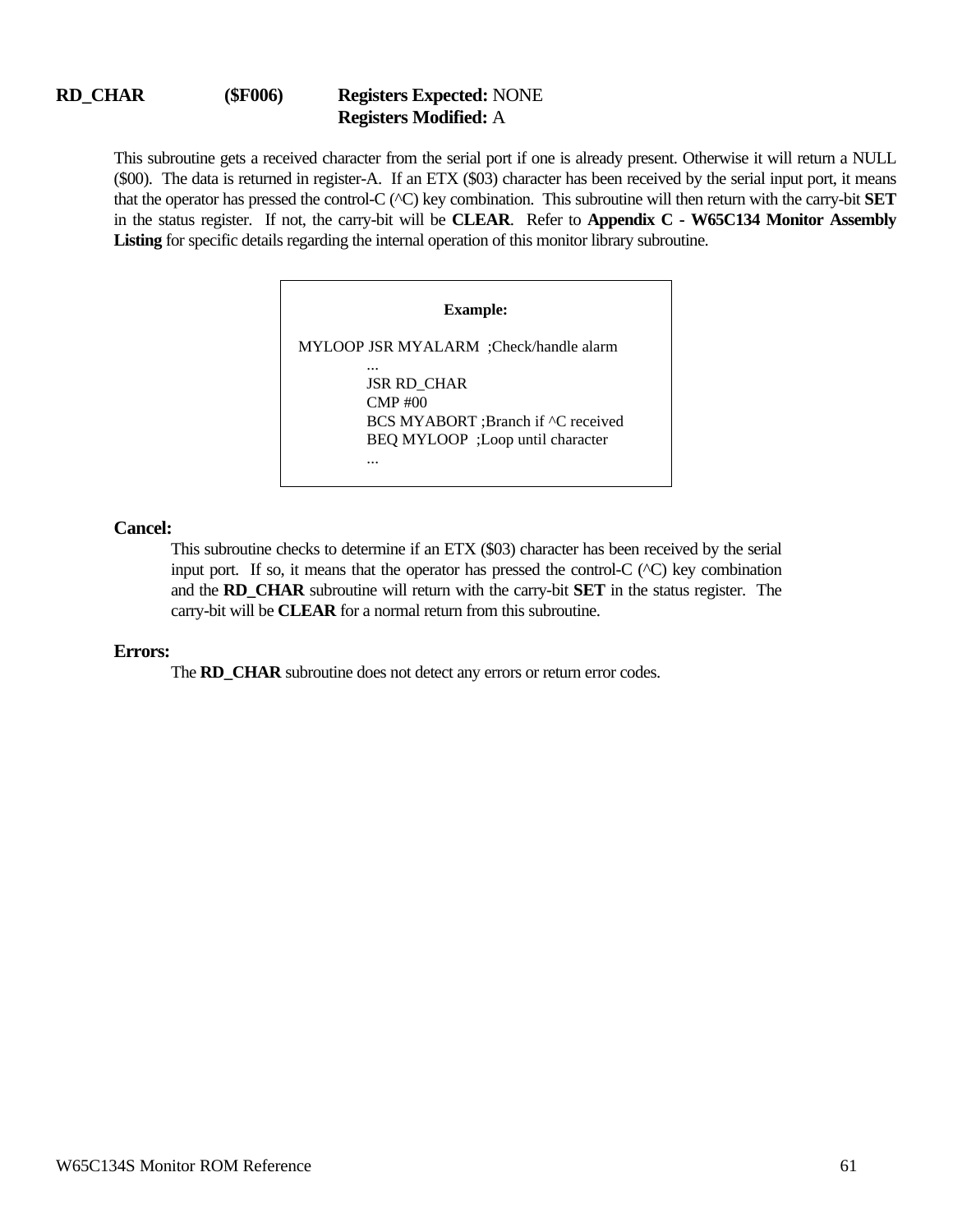## **RD\_CLOCK (\$F04B) Registers Expected:** A, X **Registers Modified:** A

This subroutine reads the Time-of-Day clock into a memory buffer. It expects a pointer to a buffer which will receive the data. Register-A must contain the low byte of the buffer address. The high byte of the address must reside in register-X.

# **Example:** LDX #>STRING ;Set pointer to the LDA #<STRING ;destination buffer. JSR RD\_CLOCK ...

The **RD\_CLOCK** subroutine puts the seven parameters of the Time-of-Day clock in the format described in the table (below). The advantage of using this subroutine (instead of directly reading memory<sup>24</sup>) is that the clock is prevented from rolling while it is being copied. Refer to **Appendix C - W65C134 Monitor Assembly Listing** for specific details regarding the internal operation of the **RD\_CLOCK** subroutine.

| <b>Time-of-Day Clock Format</b> |                                                       |  |
|---------------------------------|-------------------------------------------------------|--|
| <b>B</b> yte                    | Contents                                              |  |
| 0                               | Seconds                                               |  |
| 1                               | Minutes                                               |  |
| 2                               | Hours $(0-23)$                                        |  |
| 3                               | Day of Month                                          |  |
| 4                               | Month $(1-12)$                                        |  |
| 5                               | Year                                                  |  |
| 6                               | Weekday (1-7)                                         |  |
|                                 | NOTE: All values must be in 2's<br>complement format. |  |

#### **Errors:**

The **RD CLOCK** subroutine does not detect any errors or return error codes. Obviously, the destination buffer must be located in RAM, or the result will not be meaningful.

<sup>24</sup> The stored values for the Time-of-Day clock use locations:  $$0063$  through \$0069 in RAM. Refer to Appendix C – W65C134 Monitor Assembly Listing for more details.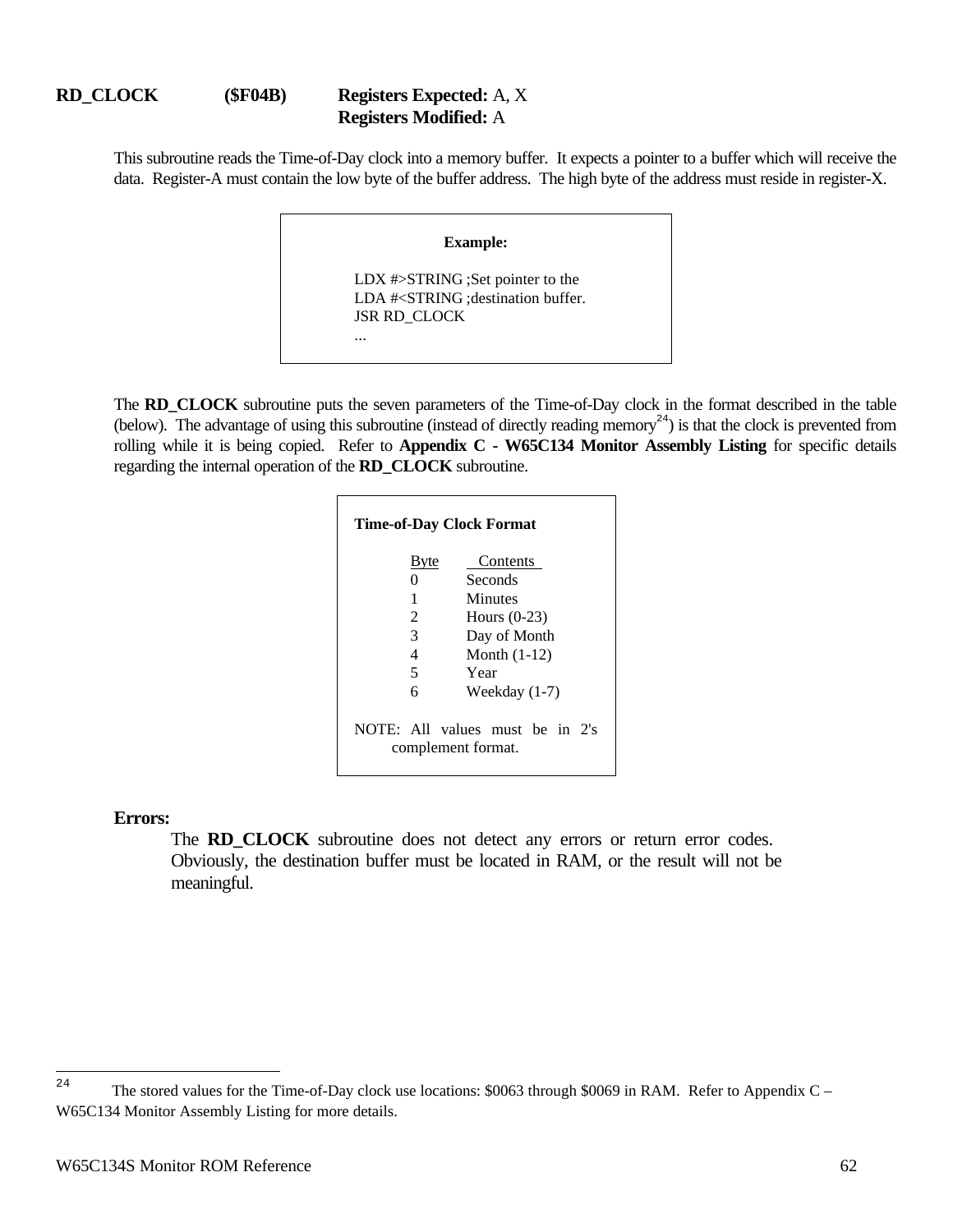## **RDOA (\$F021) Registers Expected:** NONE **Registers Modified:** A

This subroutine accepts four ASCII HEX characters from the serial port buffer, and converts them into a 16 bit value. It stores the resulting 2 bytes in TMP0. Refer to **Appendix C - W65C134 Monitor Assembly Listing** for specific details regarding the internal operation of the **RDOA** subroutine (It calls **RDOB** twice.).

| <b>Example:</b> |                             |
|-----------------|-----------------------------|
|                 | <b>JSR RDOA</b><br>LDA TMP0 |
|                 | $LDY$ TMP $0+1$             |
|                 | $\cdots$                    |

## **Errors:**

If errors are detected during the execution of the **RDOA** subroutine, it will return with the carry-bit **SET** in the status register.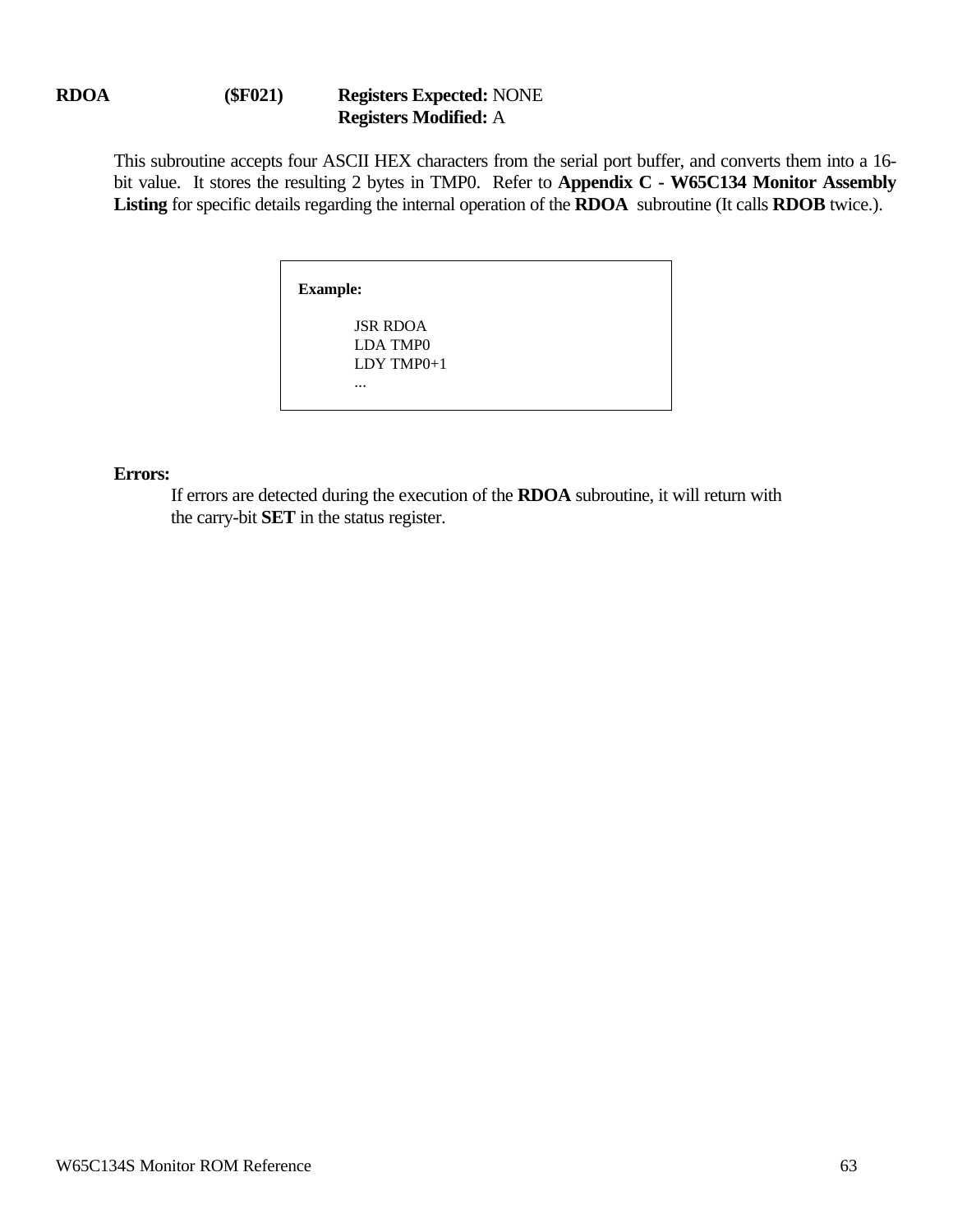This subroutine accepts two ASCII HEX characters from the serial port buffer and converts them into a single 8-bit value. The resulting hexadecimal byte is returned in register-A. This subroutine also echoes the character to the output. The echo may be shut off via the serial I/O control flag byte.<sup>25</sup> If a SPACE is entered in either ASCII position, the carry is set on return. If a return is entered, this subroutine jumps back to the start of the monitor, clearing the stack and effectively shutting down the calling subroutine. Refer to **Appendix C - W65C134 Monitor Assembly Listing** for specific details regarding the internal operation of the **RDOB** subroutine.

|                              | <b>Example:</b> |
|------------------------------|-----------------|
| <b>JSR RDOB</b><br>CMP #\$FF |                 |
| $\cdots$                     |                 |

## **Cancel:**

This subroutine checks to determine if an ETX (\$03) character has been received by the serial input port. This means that the operator has pressed the control-C  $(^\wedge$ C) key combination and this subroutine will return with the carry-bit **SET** in the status register. If not, the carry-bit will be **CLEAR**.

## **Errors:**

If errors are detected during the execution of this library subroutine, it will return with the carry-bit **SET** in the status register.

<sup>25</sup> <sup>25</sup> The serial I/O control flag byte is SFLAG (location: \$0072). Refer to Appendix C – W65C134 Monitor Assembly Listing for specific details regarding the flag definitioons in SFLAG.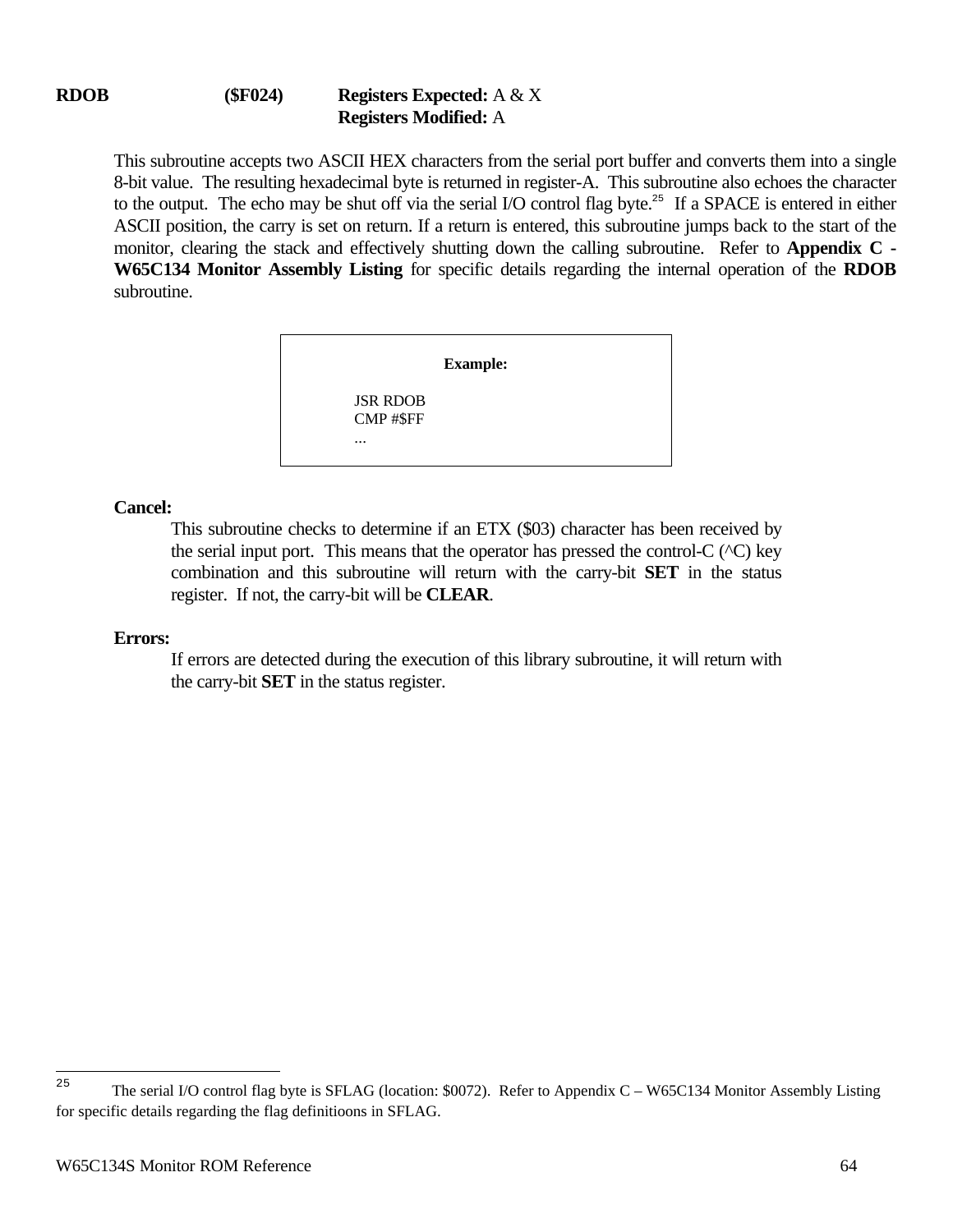This subroutine sets or clears the DAYLIGHT SAVINGS flag. It expects one parameter in register-A. If the parameter is:  $$01$ , the Time-of-Day clock will make daylight savings shifts when required. If register-A =  $$00$ , no shifts<sup>26</sup> will be made. This flag is cleared by the reset initialization sequence after power-up, disabling changes for daylight savings time. The carry-bit will be **CLEAR** upon a normal return from this subroutine. Refer to **Appendix C - W65C134 Monitor Assembly Listing** for specific details regarding the internal operation of the **RTC\_MODE** subroutine.

| <b>Example:</b>     |                    |  |
|---------------------|--------------------|--|
| LDA #0              | ;Turn the daylight |  |
| <b>JSR RTC_MODE</b> | ;savings mode: OFF |  |
| $LDA$ #1            | ;Turn the daylight |  |
| <b>JSR RTC_MODE</b> | ;savings mode: ON  |  |

**Errors:**

If a parameter error is detected during the execution of the **RTC\_MODE** subroutine, it will return with the carry-bit **SET** in the status register.

 $26$ <sup>26</sup> Daylight savings changes occur at midnight on the last Sunday in October and the first Sunday in April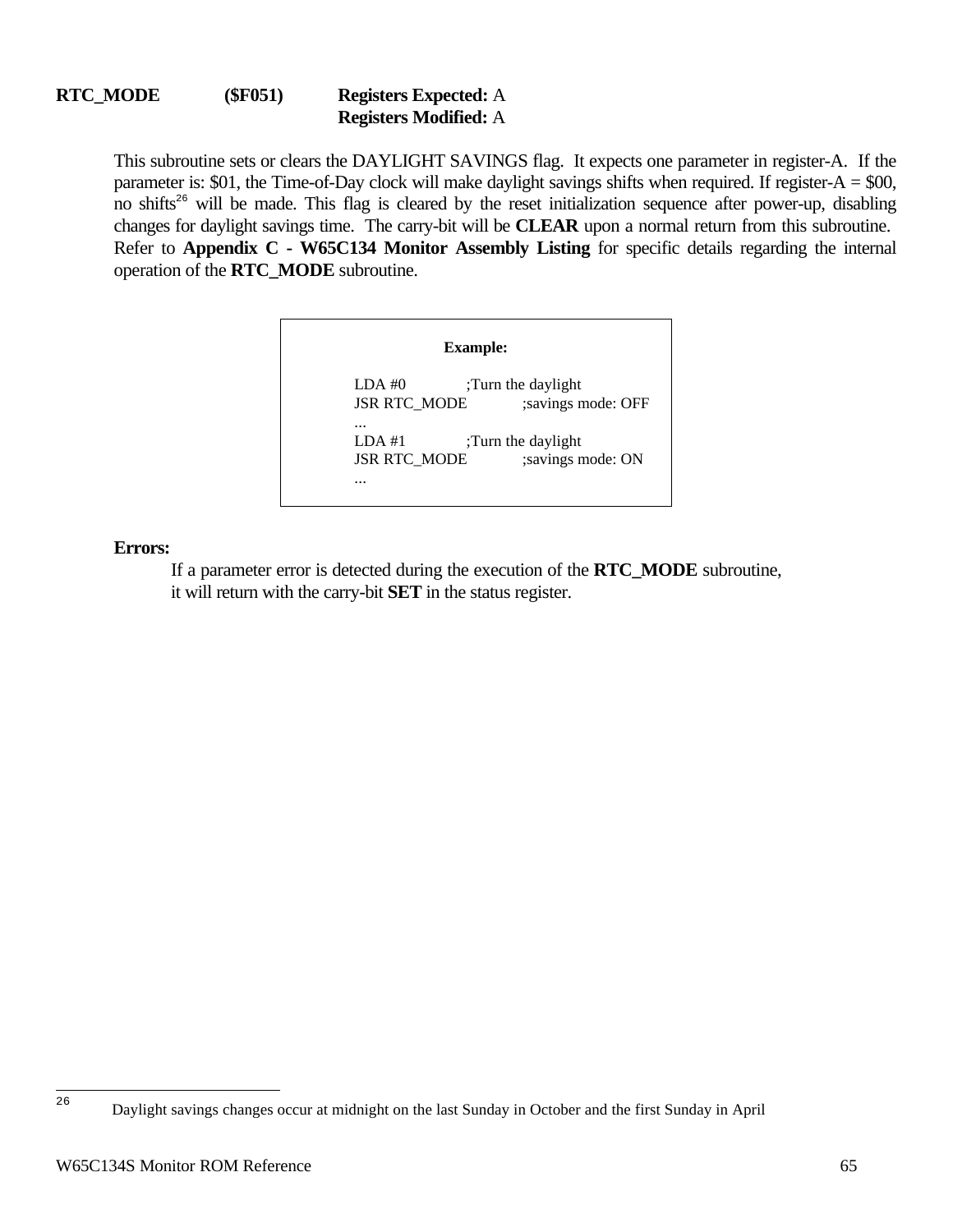## **SPAC (\$F015) Registers Expected:** None **Registers Modified:** A

This subroutine sends out a SPACE (\$20) character to the serial port buffer. The carry-bit will be **CLEAR** upon a normal return from this subroutine. Refer to **Appendix C - W65C134 Monitor Assembly Listing** for specific details regarding the internal operation of the **SPACE** subroutine.

**Example:**

JSR SPAC BCS ABORT003 ;^C received

### **Cancel:**

This subroutine checks to determine if an ETX (\$03) character has been received by the serial input port. This means that the operator has pressed the control-C  $(^\wedge$ C) key combination and this subroutine will return with the carry-bit **SET** in the status register.

### **Errors:**

This subroutine does not detect any errors or return error codes.

...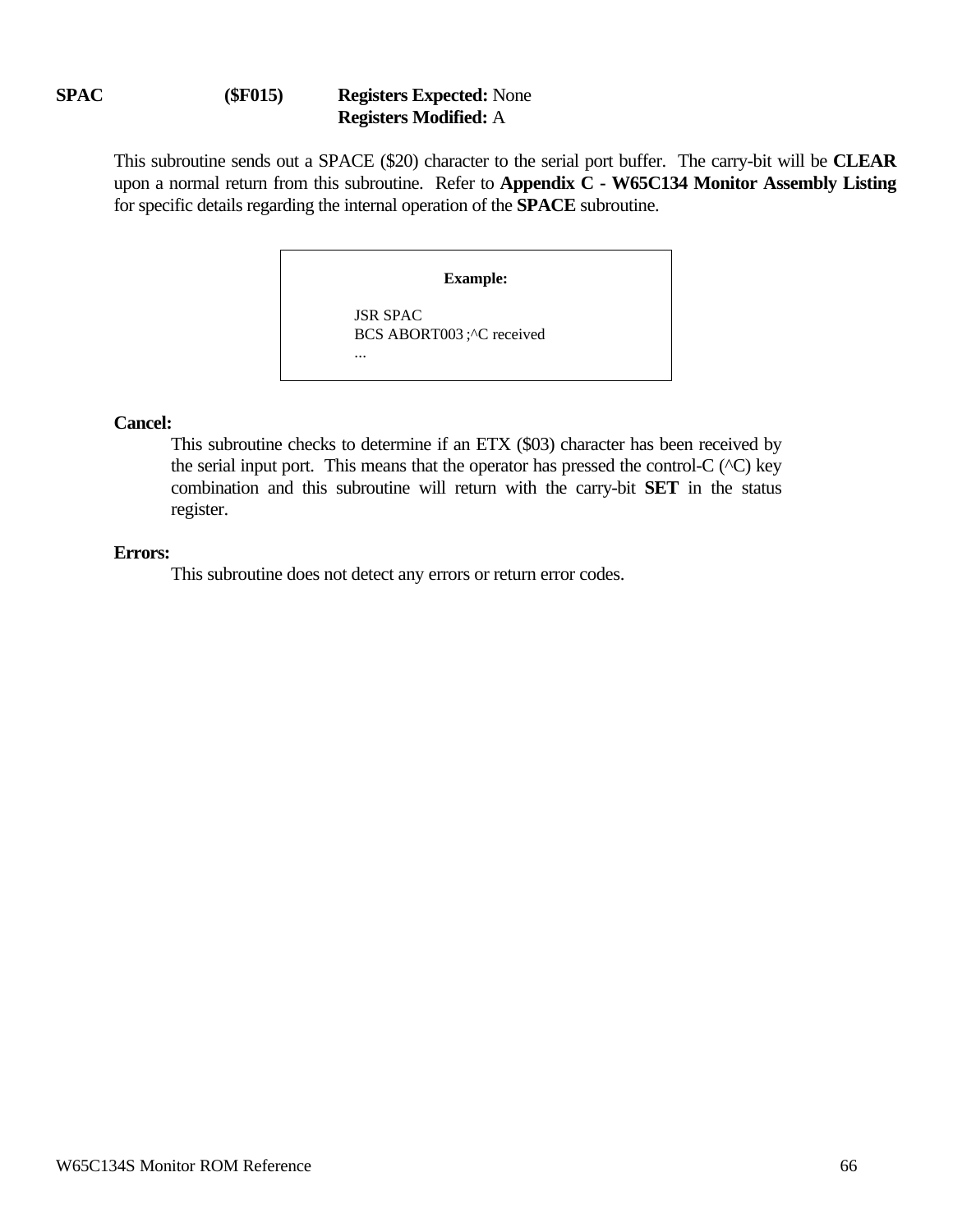## **START (\$F039) Registers Expected:** NONE **Registers Modified:** NO RETURN

This is not a subroutine; it is an entry point into the monitor. Invoking this function will return control to the serial monitor, but the processor registers will not be copied into RAM. This function will reset the stack pointer to \$FF. Application programs may call (JSR) or jump (JMP) to this function from anywhere in memory.

Refer to **Appendix C - W65C134 Monitor Assembly Listing** for specific details regarding the internal operation of this monitor function.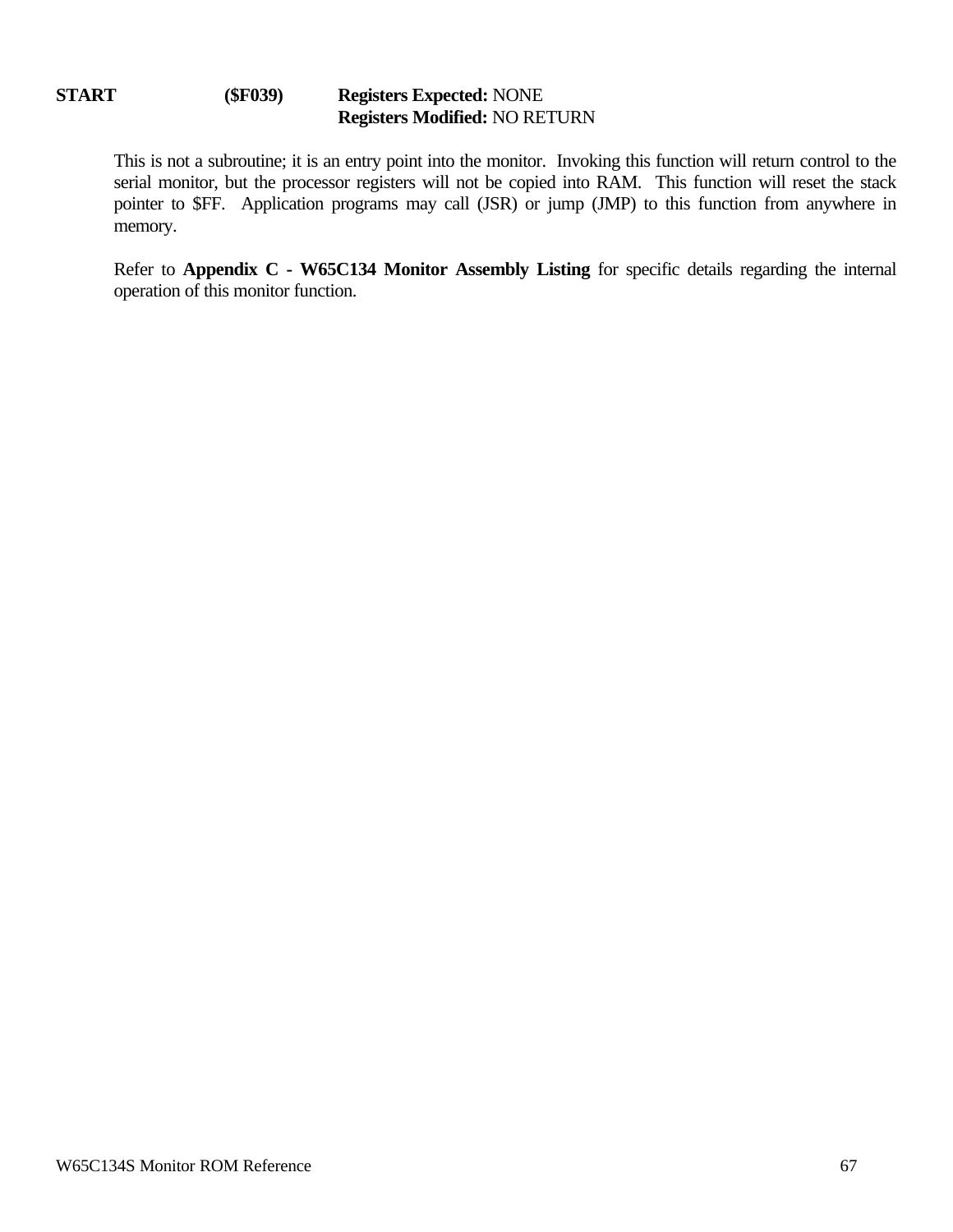#### **UPPER\_CASE (\$F033) Registers Expected:** A **Registers Modified:** A

This subroutine converts a lower-case ASCII (a-z) character into an upper-case ASCII (A-Z) character. The character to be converted must be passed in register-A. The converted result will be returned in register-A. If the byte is not a lower case ASCII character, it will return unchanged. Refer to **Appendix C - W65C134 Monitor Assembly Listing** for specific details regarding the internal operation of the **UPPER\_CASE** subroutine.

> **Example:** LDA #'b' JSR UPPER\_CASE CMP #'B' BNE FAILED :Should never branch

> > ...

#### **Errors:**

The **UPPER** CASE subroutine does not detect any errors or return error codes.

## **VERSION (\$F000) Registers Expected:** NONE **Registers Modified:** A,X,Y

This subroutine returns the monitor version codes (3 bytes). The first byte is returned in register-A. The second byte is returned in register-X. The third byte is returned in register-Y. Refer to **Appendix C - W65C134 Monitor Assembly Listing** for specific details regarding the internal operation of the **VERSION** subroutine.

|                    | <b>Example:</b>        |
|--------------------|------------------------|
| <b>JSR VERSION</b> | :Get the version data. |
| <b>JSR WROB</b>    | :Display MS byte.      |
| TX A               |                        |
| <b>ISR WROB</b>    | :Display middle byte.  |
| TYA                |                        |
| <b>ISR WROB</b>    | :Display LS byte.      |
| .                  |                        |
|                    |                        |

#### **Errors:**

The **VERSION** subroutine does not detect any errors or return error codes.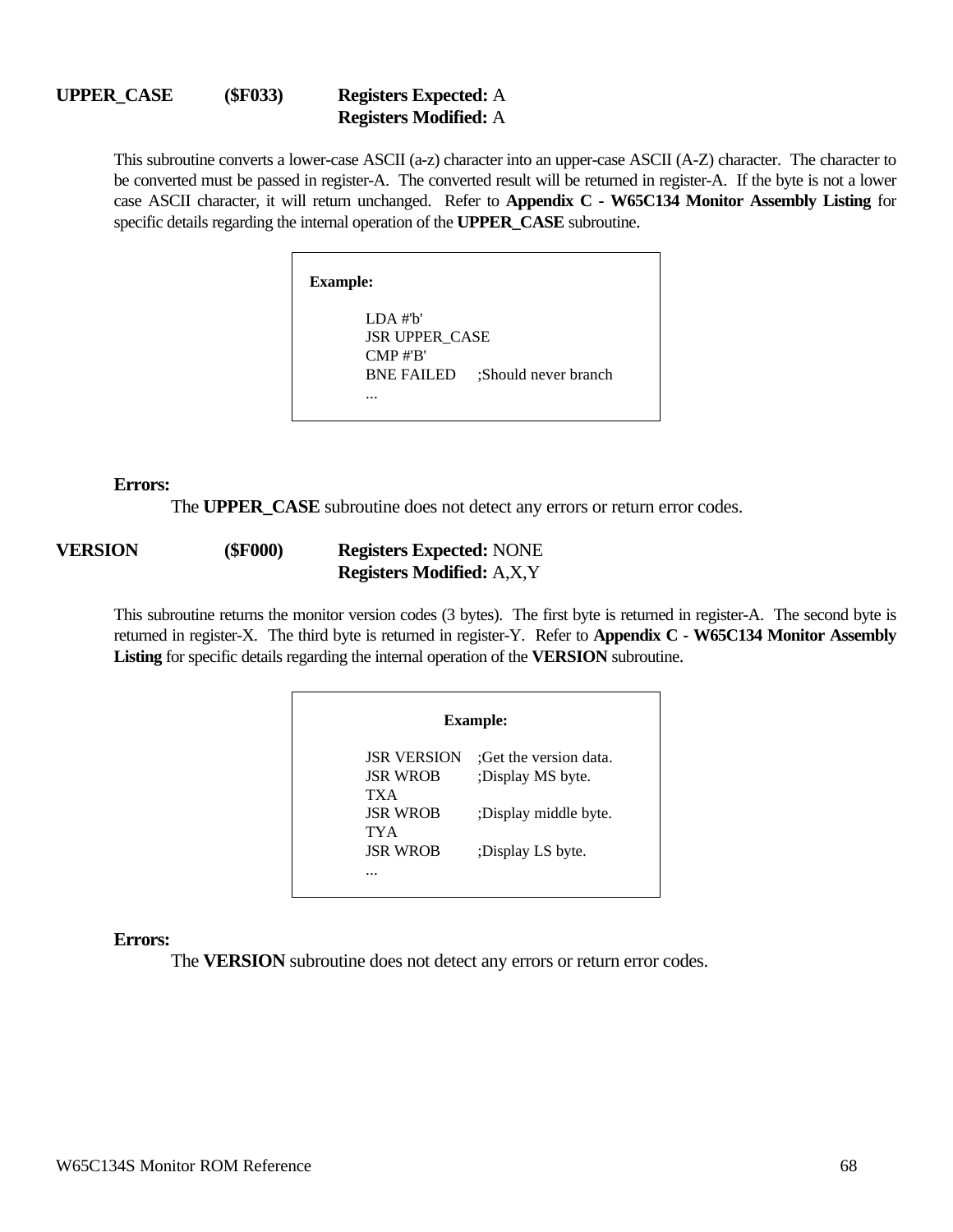## **WAIT (\$F05A) Registers Expected:** NONE **Registers Modified:** NONE

This subroutine comprises a instruction followed by a **NOP** and an **RTS**. The **WAI** will suspend all activity until an interrupt occurs. The interrupt will usually be for the Time-of-Day clock. This subroutine is in the masked ROM. It might be useful in low power applications wherein some hardware is on, and some off.

| <b>JSR WAIT</b><br>:Suspend until interrupt.<br>LOOP<br>JSR RD_CHAR ;Get character if present.<br>BCS MYABORT ; ^C - Cancel<br>$\text{CMP}\,\text{\#}0$ | <b>Example:</b> |                 |                         |
|---------------------------------------------------------------------------------------------------------------------------------------------------------|-----------------|-----------------|-------------------------|
|                                                                                                                                                         |                 | <b>BEO LOOP</b> | :Go wait for character. |

### **Errors:**

The **WAIT** subroutine does not detect any errors or return error codes.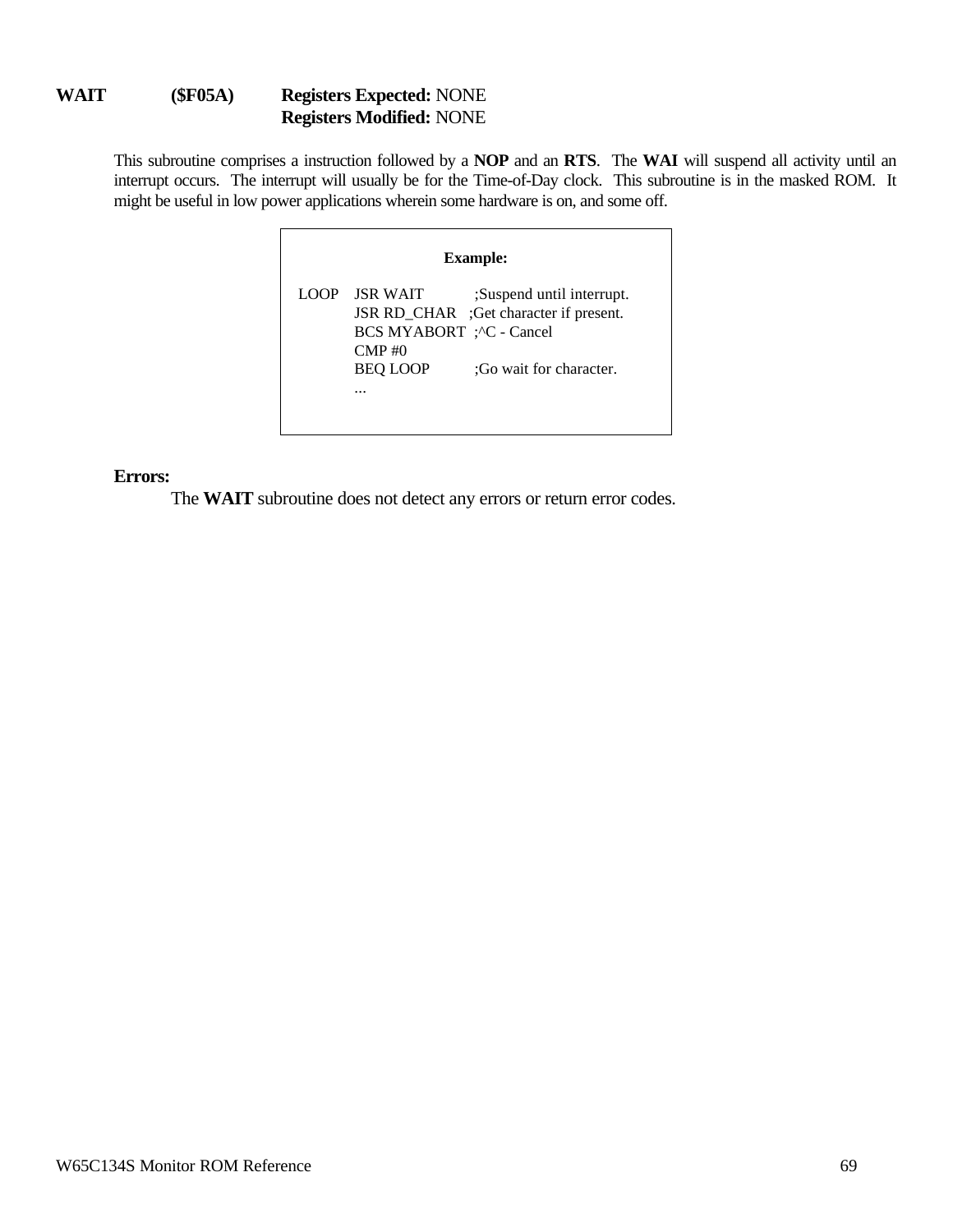## **WR\_ACLOCK (\$F054) Registers Expected:** A, X **Registers Modified:** A

|                                         | <b>Time-of-Day Clock Format</b>                                                                             |
|-----------------------------------------|-------------------------------------------------------------------------------------------------------------|
| Byte<br>0<br>1<br>2<br>3<br>4<br>5<br>6 | Contents<br>Seconds<br>Minutes<br>Hours $(0-23)$<br>Day of Month<br>Month $(1-12)$<br>Year<br>Weekday (1-7) |
|                                         | NOTE: All values must be in 2's<br>complement format.                                                       |

This subroutine may be used to set the alarm function. It expects a pointer to a buffer containing the seven parameters associated with the alarm and Time-of-Day clocks. Register-A must contain the low byte of the buffer address. The high byte of the address must reside in register-X. The buffer contents will be interpreted according to the format in the table (right).

The **WR\_ACLOCK** subroutine will only change the settings of the alarm function. (Refer to the **WR\_CLOCK** subroutine description regarding the Time-of-Day clock.) If any of the alarm time parameters is set to \$FF, that particular field will be ignored when comparing the alarm time to the real time.

| <b>Example:</b> |                                                                          |
|-----------------|--------------------------------------------------------------------------|
|                 | LDA # <big event<br="">LDX #&gt;BIG EVENT<br/><b>JSR WR ACLOCK</b></big> |
| BIG_EVENT       | <br>.BYTE 00,00,13,01,03,89,FF                                           |

Refer to **Appendix C - W65C134 Monitor Assembly Listing** for specific details regarding the internal operation of the **WR\_ACLOCK** subroutine.

## **Errors:**

The **WR\_ACLOCK** subroutine does not detect any errors or return error codes.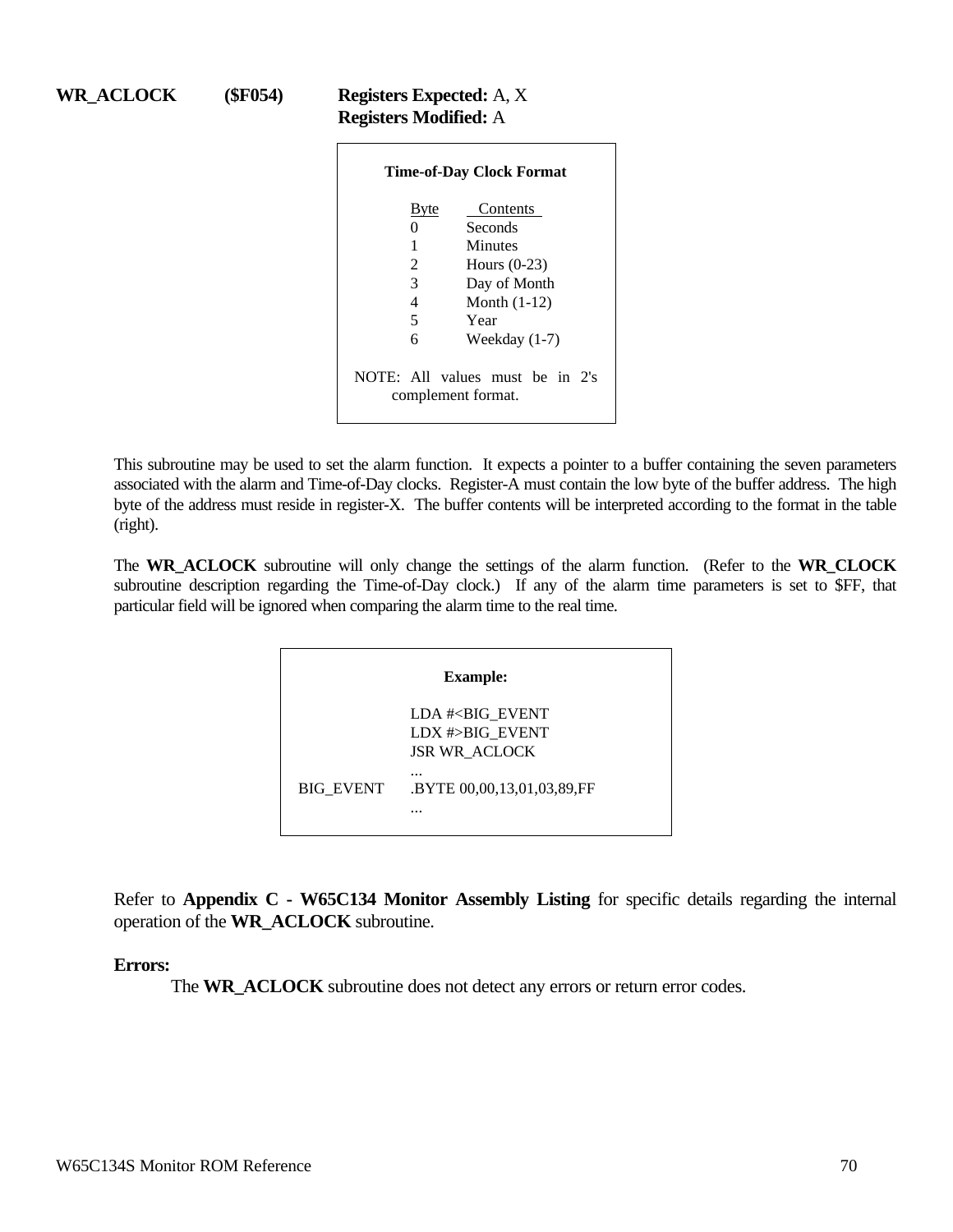## **WR\_ADDR (\$F027) Registers Expected:** A & X **Registers Modified:** A

This subroutine prints a 16-bit value in ASCII HEX format to the UART. Register-A must contain the least significant byte of the data. The most significant byte must reside in register-X. Refer to **Appendix C - W65C134 Monitor Assembly Listing** for specific details regarding the internal operation of the **WR\_ADDR** subroutine.

# **Example:** LDX #\$F0 ;MS Byte LDA #\$02 ;LS Byte JSR WR\_ADDR ;Prints: "FOO2" ...

### **Cancel:**

This subroutine checks to determine if an ETX (\$03) character has been received by the serial input port. If so, it means that the operator has pressed the control-C (^C) key combination, and the **WR\_ADDR** subroutine will return with the carry-bit **SET** in the status register. If not, the carry-bit will be **CLEAR**.

### **Errors:**

The **WR\_ADDR** subroutine does not detect any errors or return error codes.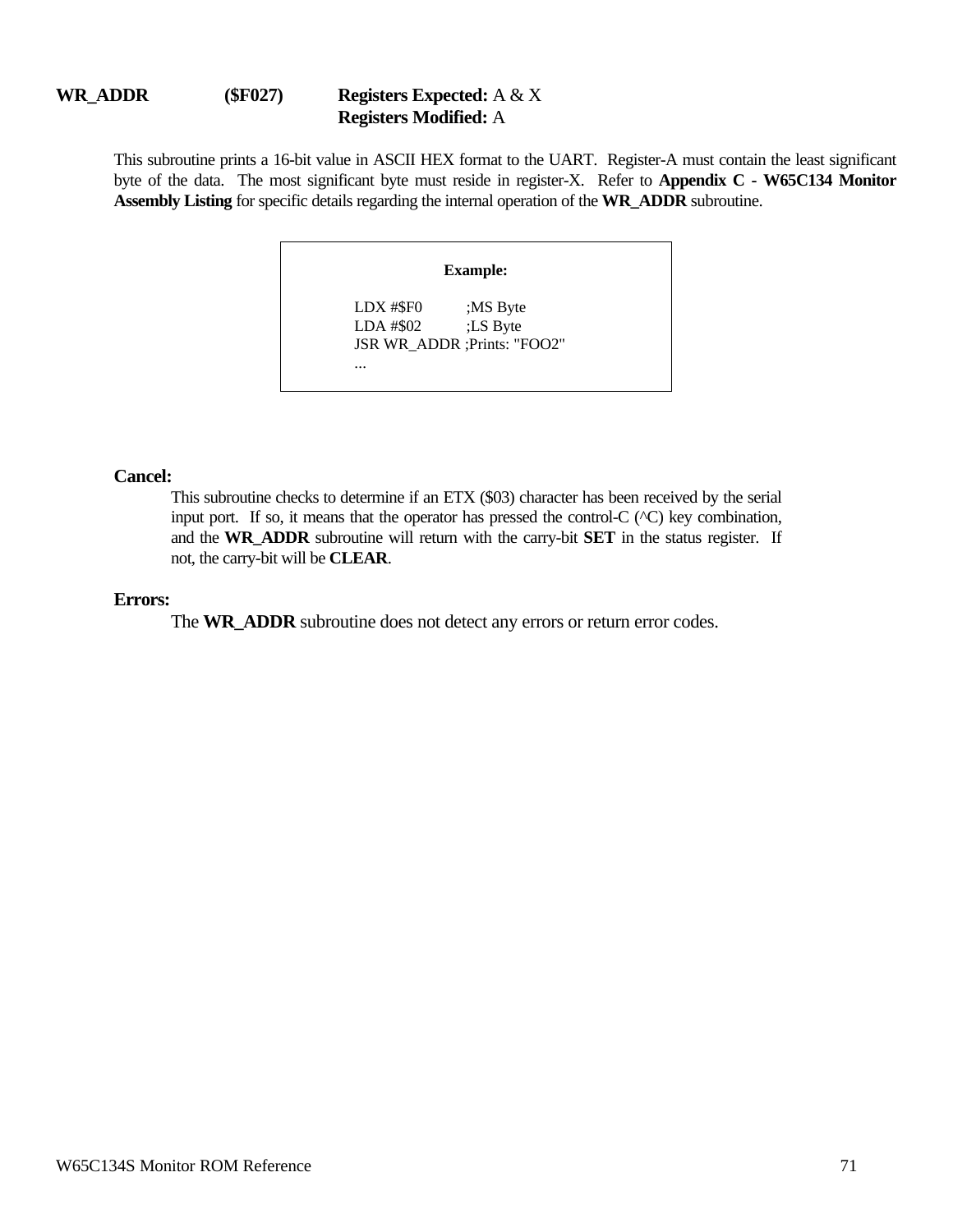## **WR\_CLOCK (\$F04E) Registers Expected:** A, X **Registers Modified:** A

|              | <b>Time-of-Day Clock Format</b>                         |
|--------------|---------------------------------------------------------|
| <b>B</b> yte | Contents                                                |
| 0            | Seconds                                                 |
| 1            | Minutes                                                 |
| 2            | Hours $(0-23)$                                          |
| 3            | Day of Month                                            |
| 4            | Month $(1-12)$                                          |
| 5            | Year                                                    |
| 6            | Weekday (1-7)                                           |
|              | NOTE: All values must be in<br>2s<br>complement format. |

This subroutine may be used to set the Time-of-Day clock function. It expects a pointer to a buffer containing the seven parameters associated with the alarm and Time-of-Day clocks. Register-A must contain the low byte of the buffer address. The high byte of the address must reside in register-X. The buffer contents will be interpreted according to the format in the table (right).

The real advantage of using this subroutine over directly accessing memory<sup>27</sup> is that the Time-of-Day clock will not roll while it is being written. Refer to **Appendix C - W65C134 Monitor Assembly Listing** for specific details regarding the internal operation of the **WR\_CLOCK** subroutine.

|                                                    | <b>Example:</b>                                    |  |
|----------------------------------------------------|----------------------------------------------------|--|
| LDA # <newtime<br><b>JSR WR CLOCK</b></newtime<br> | LDX #>NEWTIME :Set TOD Clock                       |  |
| <br>BYTE 19,06,93,6                                | NEWTIME .BYTE 00,00,13 ;1PM, Friday, June 19, 1993 |  |

## **Errors:**

The **WR\_CLOCK** subroutine does not detect any errors or return error codes.

 $2\,7$ The stored values for the Time-of-Day clock use locations: \$0063 through \$0069 in RAM. Refer to Appendix C – W65C134 Monitor Assembly Listing for more details.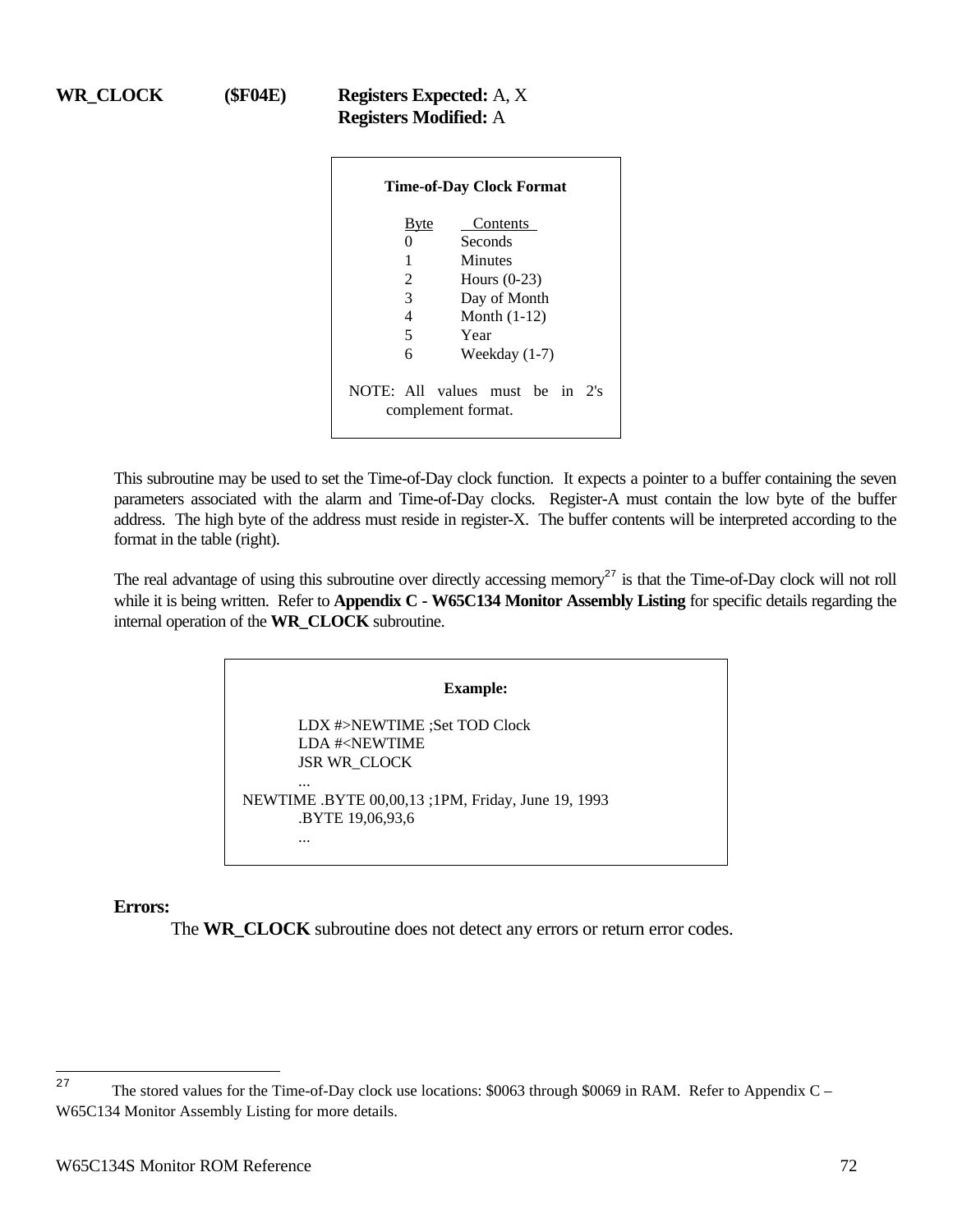# **WROB (\$F02A) Registers Expected:** A **Registers Modified:** A

This subroutine writes a byte from register-A as two ASCII HEX characters to the serial port buffer. Refer to **Appendix C - W65C134 Monitor Assembly Listing** for specific details regarding the internal operation of the **WROB** subroutine.

| <b>Example:</b>                          |               |  |  |  |
|------------------------------------------|---------------|--|--|--|
| LDA #\$AB<br><b>JSR WROB</b><br>$\cdots$ | ;Prints: "AB" |  |  |  |

## **Cancel:**

This subroutine checks to determine if an ETX (\$03) character has been received by the serial input port. If so, it means that the operator has pressed the control-C  $(^\wedge$ C) key combination and the **WROB** subroutine will return with the carry-bit **SET** in the status register. If not, the carry-bit will be **CLEAR**.

### **Errors:**

The **WROB** subroutine does not detect any errors or return error codes.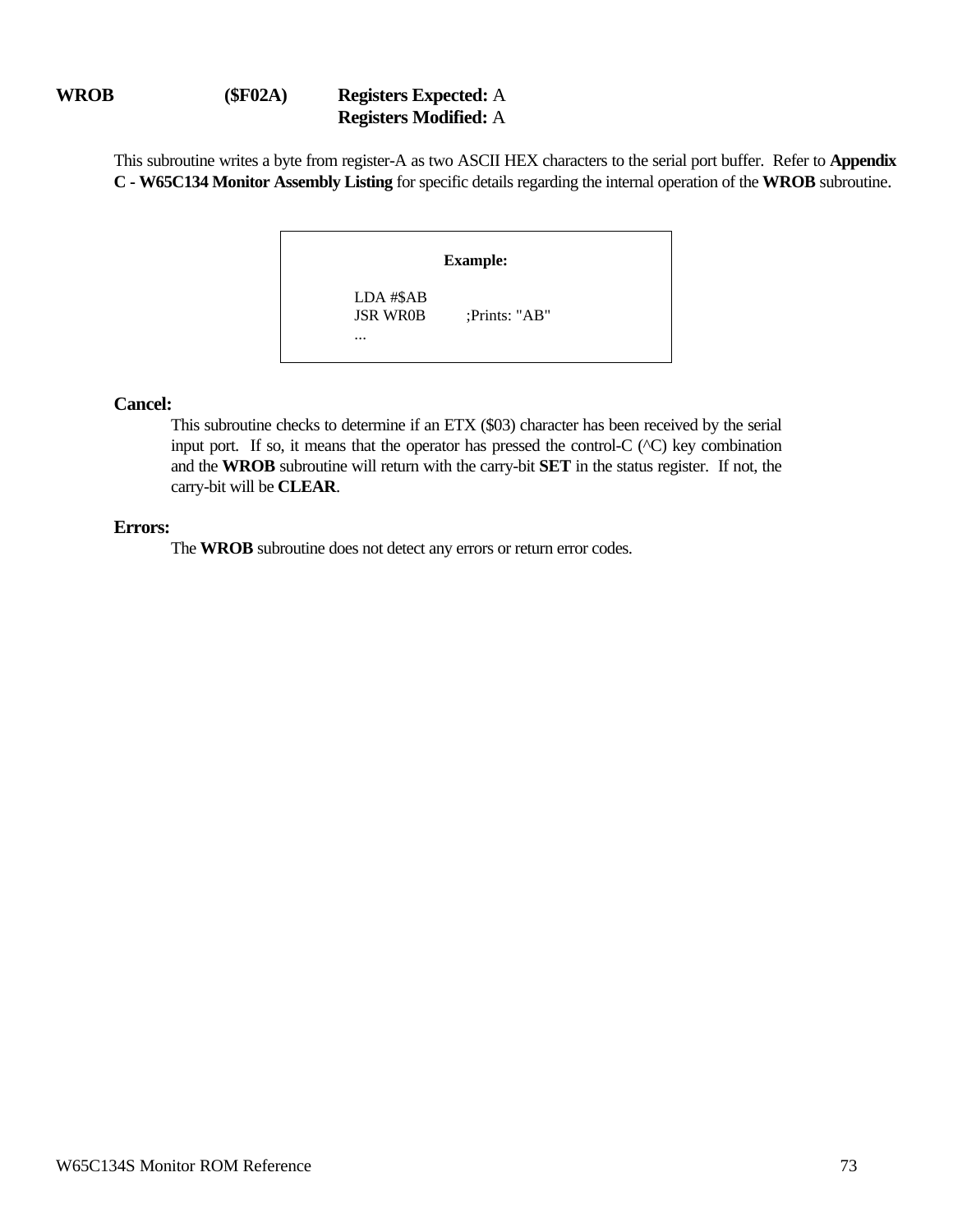# **Development Tools**

The W65C134 monitor was developed by The Com Log Company, Inc. to support the Project Computer.<sup>28</sup> It therefore makes some basic assumptions about the hardware configuration, and also about how some features may be used by the software. These assumptions are not unreasonably restrictive.

The Project Computer was designed to be a prototyping platform for products using the W65C134. It's features were selected after considering just "How" the W65C134 would be used in products. Com Log has used the Project Computer as the basis for over a dozen projects and products, including: telephones, controllers, and test equipment.

A fundamental assumption of the W65C134 monitor is that most software development will occur in a separate, "host" system which may communicate with the target system via the serial port. Compilations, assemblies, and linking will be performed on the host system. Executable object may be placed in EPROM or downloaded serially to RAM as S19 or S28 records. The monitor makes no specific assumptions about the host system. It may be an Apple II, MacIntosh, IBM compatible, or even a mainframe computer system.

Most of the debugging capabilities of the W65C134 monitor only work if the program resides in RAM. Some features are useful even in the minimum configuration (ie. no external RAM or EPROM).

The code examples in this manual were written, assembled, and linked on an IBM AT using 2500AD's 65C816 cross assembler <sup>29</sup> and linker. It is the preferred cross assembler for IBM compatibles. The tools from 2500AD are simple to use, very powerful, with good macro capability, and the company has been very responsive to questions and problems. Other cross-assemblers are available and may better suit the user's preferences.

The MANX 'C' compiler runs only on the Apple II family and produces code which can be used on the W65C134.<sup>30</sup>

The Com Log Company, Inc<sup>31</sup>, offers an optional BASIC interpreter for the Project Computer. It resides in EPROM at locations: \$A000-\$DFFF. The interpreter allows BASIC programs to be entered, edited, saved and downloaded via the serial port. While it can utilize features specific to the Project Computer, the interpreter only requires the W65C134 internal monitor.

Com Log BASIC has two important features: (1) BASIC programs may be placed in EPROM for stand-alone operation, and (2) It supports user interrupts for real-time control applications.

2500AD Software Inc 109 Brokdale Ave, Box 480 Buena Vista, Colorado 81211 Telephone: (719) 395-8683

The Com Log Company, Inc. 7825 East Redfield Road, Suite A Scottsdale, Arizona 85260

 $28$ The Project Computer actually contains two monitors. The W65C134 internal ROM monitor supports the most generic features. The Extended Monitor resides in EPROM locations: \$E000 through \$EFFF. It supports specific features which are unique to the Project Computer configuration (ie. pushbuttons, LCD display, etc.).

 $\frac{30}{31}$  Compilers for the Apple IIGS may not produce correct code for the W65C134.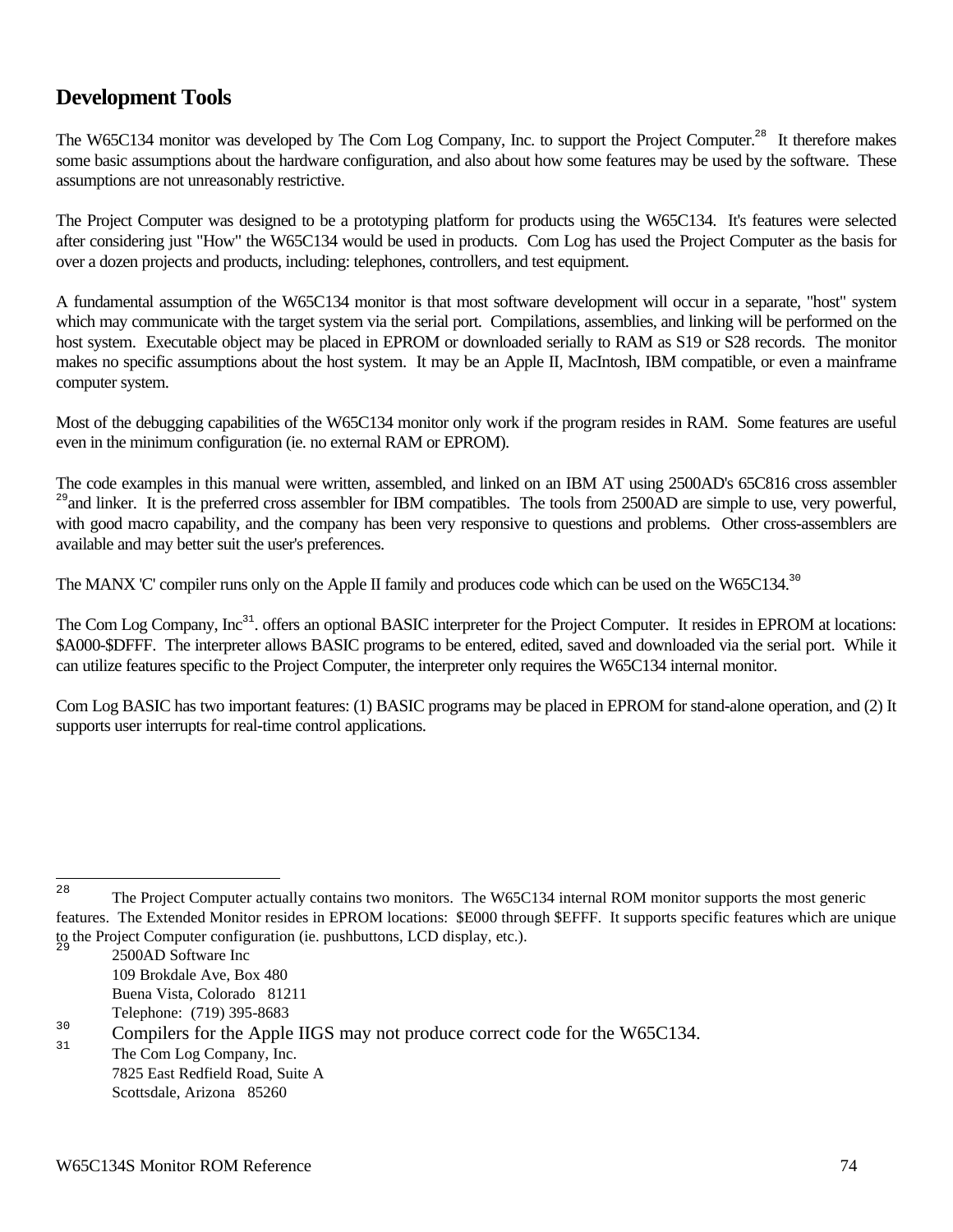# Appendices

## **Appendix A - W65C134 Monitor Commands**

#### **W65C134 Monitor Commands**

? or H Lists the commands available

- T Reads current time of day clock and displays the result
- R Display processor registers (PC, F, A, X, Y, SP)
- A Alter registers in the order PC F A X Y SP. A space skips to the next register. A carriage-return ends the command.
- M Alter Memory address and locations. The first 4 characters entered after the 'M' set the current address pointer. Each pair of characters entered after the address changes the byte at the current address. A space entered after a byte change increments the current address pointer. A CR will end the command, and can be entered after the initial address or any number of byte changes.
- D Displays memory from start address to end address

The format is: D SSSS EEEE wherein: SSSS is the start address EEEE is the end address

- > Increment the current address and display the contents. (The M command above, can set the current address pointer.)
- < Decrement the current address and display the contents. (The M command above, can set the current address pointer.)
- SPACE Uses the current address pointer and displays the contents.
- F Fill memory from start address to end address with value. The format is: F SSSS EEEE W. wherein: SSSS is the start address EEEE is the end address W is the fill character/bytes.

The format is: V SSSS EEEE XX wherein: SSSS is the start address EEEE is the end address XX is the number of bytes If  $XX - 0$ , the 256 bytes are moved.

- G ADDR Set PC to ADDR and begin execution.
- J(CR) Do a JSR to the current PC address
- J ADDR Do a JSR to ADDR
- U Jump through the USR command vector. (This is a hook to allow additional command to be added to the monitor.)
- B Jumps to BASIC cold start
- K Jumps to BASIC warm start

# **I/O Commands**

- X Switches the system from hardware handshake to XON-XOFF. This is a toggle command, each time X is entered, the system switches. The flag is zero for hardware handshake.
- S Start of a data record in Motorola S28 or S19 format. When this command is received, data is not echoed until a CR is received. This command is used to load programs, etc and the Error (E) command should be used after loading a number of S28 records to check for date errors.
- W Output data in Motorola S28 format. This command outputs 18 byte records (the last record may be less) from start address to end address. The format is: W SSSS EEEE wherein: SSSS is the start address EEEE is the end address
- E Display the number of S28 receive errors noticed. While 'S' records are received, an accumulation of checksum errors is kept. This command displays that accumulation. Once displayed, the error number will be cleared to 0.

C Displays a checksum of memory from start address to end address. The format is: C SSSS EEEE wherein: SSSS is start address EEEE is end address

G(CR) Begin execution from the current address in the PC.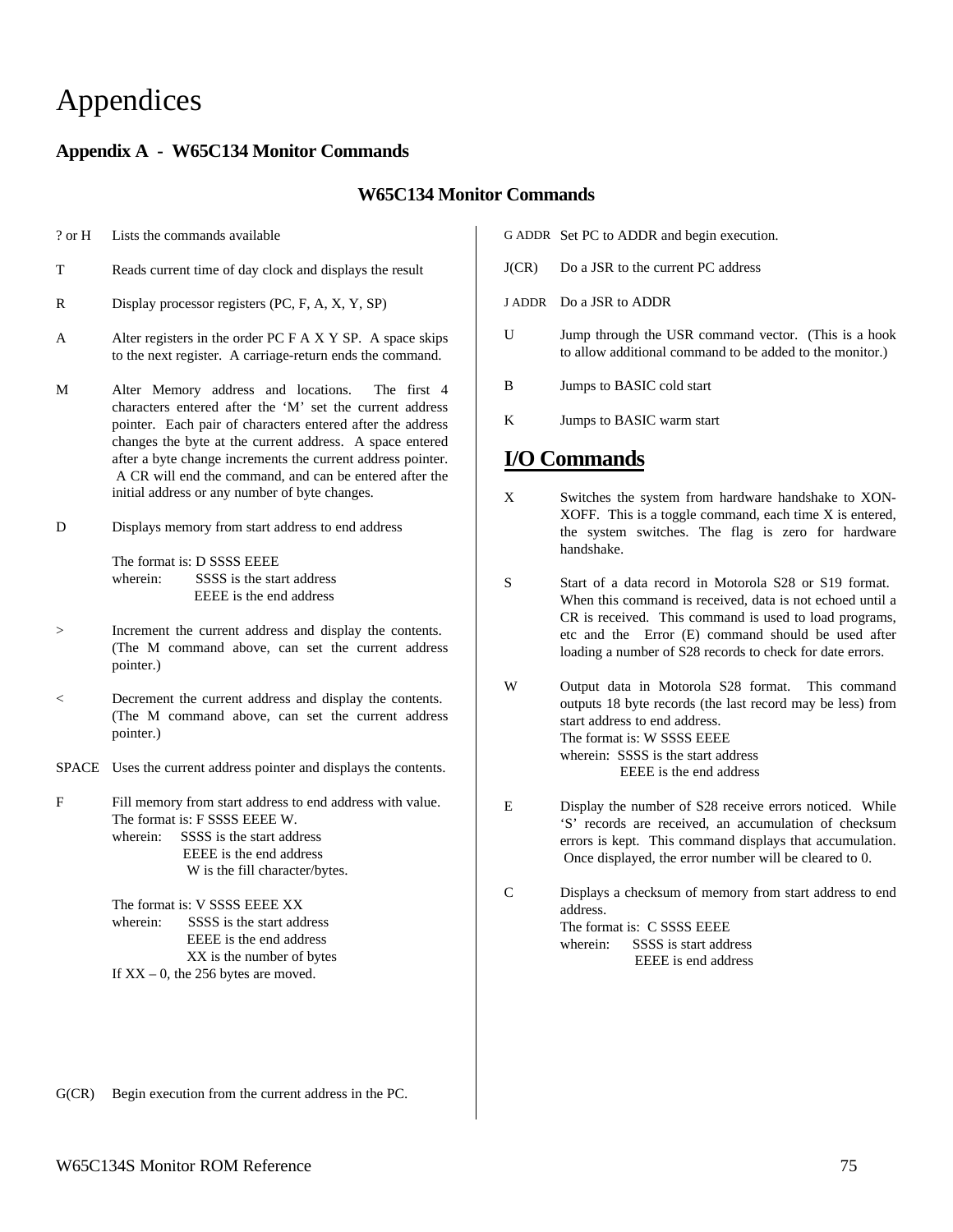|  | <b>Appendix B - W65C134 Monitor Subroutines</b> |  |
|--|-------------------------------------------------|--|
|--|-------------------------------------------------|--|

|                  |            | 'F000.ASM – Entry points to the monitor ROM' |                                                |
|------------------|------------|----------------------------------------------|------------------------------------------------|
| <b>VERSION</b>   | EQU        | <b>\$F000</b>                                | ; GET FIRMWARE MONITOR VERSION DATA.           |
| <b>ACI INIT</b>  | <b>EQU</b> | <b>\$F003</b>                                | ; INITIALIZES SERIAL COMMUNICATION.            |
| RD CHAR          | EQU        | <b>\$F006</b>                                | : RETURNS NEXT CHARACTER FROMSERIAL.           |
| CK CONTC         | EQU        | <b>\$F009</b>                                | ; RETURNS W/ CARRY SET IF CONTROL-C INPUT.     |
| <b>GETCH</b>     | <b>EQU</b> | \$F00C                                       | ; READ SERIAL CHARATER, IF PRESENT.            |
| <b>OUTCH</b>     | <b>EQU</b> | \$F00F                                       | ; WRITE CHARACTER/BYTE TOSERIAL PORT.          |
| <b>CRLF</b>      | <b>EQU</b> | \$F012                                       | ; PRINT CARRIAGE RETURN & LINE FEED.           |
| <b>SPAC</b>      | <b>EQU</b> | \$F015                                       | ; PRINTS A SPACE CHARACTER.                    |
| <b>ASCBIN</b>    | <b>EQU</b> | \$F018                                       | ; ASCII TO BINARY CONVERSION.                  |
| <b>BINASC</b>    | <b>EQU</b> | \$F01B                                       | ; BINARY TO ASCII HEX CONVVERSION.             |
| <b>PRTSTR</b>    | <b>EQU</b> | \$F01E                                       | ; PRINTS A STRING OF CHARACTERS.               |
| <b>RDOA</b>      | EQU        | \$F021                                       | ; READS AN ADDRESS (FOUR ASCII HEX CHARS.)     |
| <b>RDOB</b>      | EQU        | \$F024                                       | ; READS A BYTE (TWO ASCII HEX CHARACTERS.)     |
| WR ADDR          | EQU        | <b>\$F027</b>                                | ; WRITE AN ADDRESS AS FOUR ASCII HEX CHARS.    |
| <b>WROB</b>      | EQU        | <b>\$F02A</b>                                | ; WRITE A BYTE AS TWO ASCII HEX CHARACTERS.    |
| <b>ISUM</b>      | EQU        | <b>\$F02D</b>                                | ; CHECKS FOR ASCII DECIMAL DIGIT.              |
| <b>IFASC</b>     | EQU        | \$F030                                       | ; CHECKS FOR DISPLAYABLE ASCII HEX CHARACTERS. |
| <b>UPPERCASE</b> | EQU        | <b>\$F033</b>                                | ; CONVERT LOWER CASE ASCII TO UPPERCASE.       |
| <b>MVDATA</b>    | EQU        | <b>\$F036</b>                                | ; MOVE A BLOCK OF MEMORY DATA.                 |
| <b>START</b>     | EQU        | <b>\$F039</b>                                | ; JUMPS TOCOMMAND PROMPT & RESETS STACK.       |
| <b>HEXIN</b>     | EQU        | \$F03C                                       | ; CONVERTS ASCII HEX INPUT TO BINARY.          |
| <b>BIN2DEC</b>   | EQU        | \$F03F                                       | ; CONVERTS BINARY TO PACKED DECIMAL.           |
| MIS19OUT         | EQU        | <b>\$F042</b>                                | ; OUTPUT MEMORY IN MOTOROLA S19 FORMAT.        |
| MS28IN           | EQU        | <b>\$F045</b>                                | ; INPUTMOTOROLA S19 OR S28 RECORDS.            |
| <b>CHK SUM</b>   | <b>EQU</b> | <b>\$F048</b>                                | ; CALCULATE CHECK SUM ON MEMORY BLOCK.         |
| RD CLOCK         | EQU        | <b>\$F04B</b>                                | ; READ TIME-OF-DAY CLOCK INTO BUFFER.          |
| WR_CLOCK         | EQU        | \$F04E                                       | ; WRITE BUFFER INTO TIME-OF-DAY CLOCK.         |
| RTC_MODE         | <b>EQU</b> | \$F051                                       | ; SET/CLEAR DAYLIGHT SAVINGS MODE.             |
| WR_ACLOCK        | <b>EQU</b> | \$F054                                       | ; WRITE BUFFER INTO PROGRAMMABLE ALARM.        |
| <b>EXTRESET</b>  | <b>EQU</b> | <b>\$F057</b>                                | ; VECTOR W/TESTING, TO EXTERNA; RESET.         |
| <b>WAIT</b>      | <b>EQU</b> | <b>\$F05A</b>                                | ; WAIT UNTIL INTERRUPT OCCURS & RETURN.        |
|                  | .END       |                                              |                                                |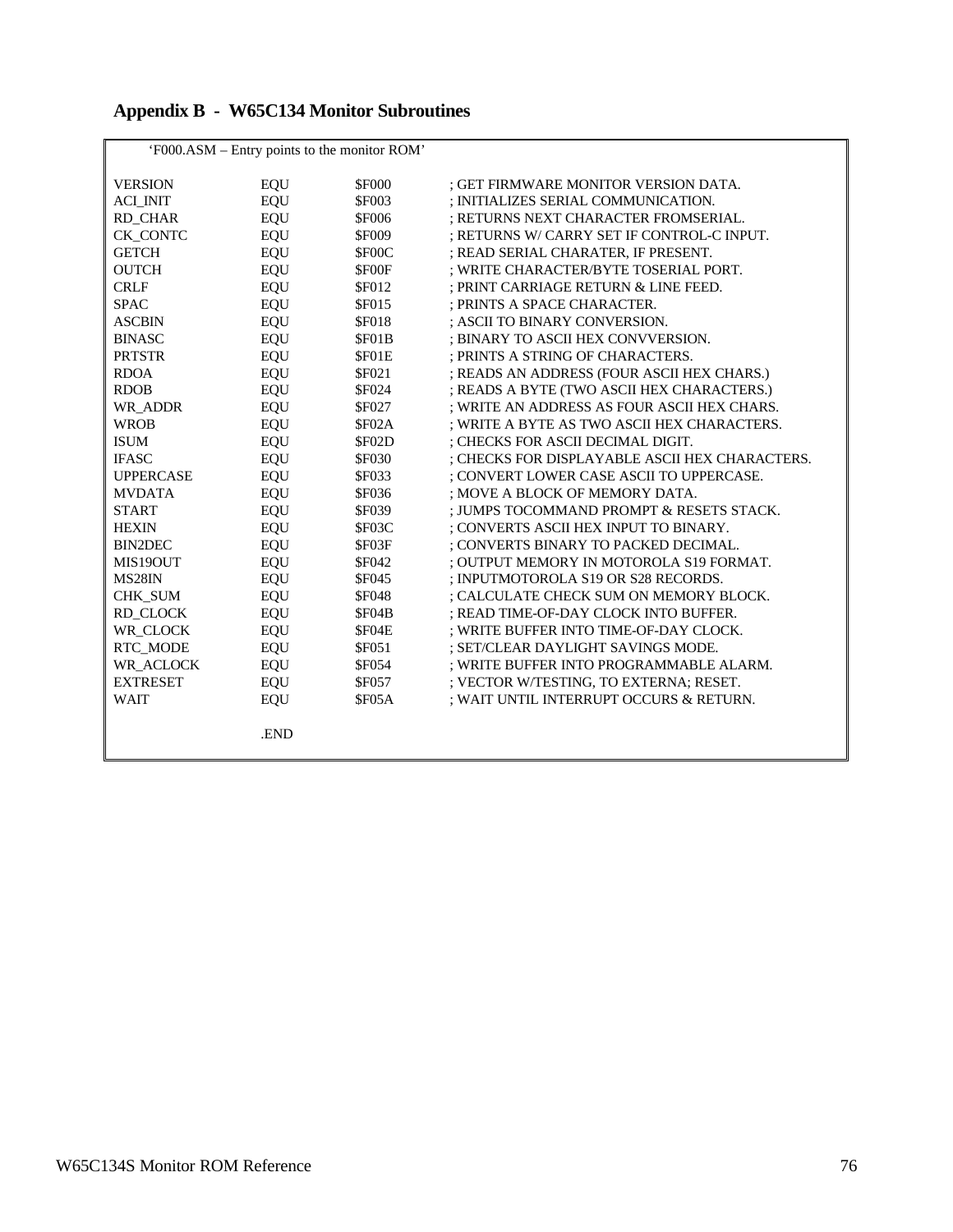| 'Important Internal RAM Locations Used By Monitor Subroutines' |            |        |                                                               |  |
|----------------------------------------------------------------|------------|--------|---------------------------------------------------------------|--|
| <b>UCMDPTR</b>                                                 | EQU        | \$0050 | ; Pointer to user command processor                           |  |
| ; Time-of-Day Clock                                            |            |        |                                                               |  |
| <b>SEC</b>                                                     | EQU        | \$0063 | $;$ Seconds 0-59                                              |  |
| <b>MIN</b>                                                     | EQU        | \$0064 | : Minutes $0-59$                                              |  |
| HR                                                             | EQU        | \$0065 | ; Hours 0-23                                                  |  |
| <b>DAY</b>                                                     | EQU        | \$0066 | ; Day of month 1-28, 28, 30, 31                               |  |
| <b>MONTH</b>                                                   | EQU        | \$0067 | ; Month $1=JAN$ , $12=DEC$                                    |  |
| YR                                                             | EQU        | \$0068 | ; Year                                                        |  |
| <b>DAYWK</b>                                                   | EQU        | \$0069 | ; Day of week 1=Sunday, 7=Saterday                            |  |
| ; Daylight Savings Time Mode Flag                              |            |        |                                                               |  |
| DAYLIT                                                         | EQU        | \$006A | ; Bit #0: MODE 1=ON, $0=OFF$                                  |  |
|                                                                |            |        | $;$ Bits \$1-6: Not used.                                     |  |
| ; Programmable Alarm                                           |            |        |                                                               |  |
| <b>ASEC</b>                                                    | EQU        | \$006B | $;$ Seconds 0-59                                              |  |
| AMIN                                                           | EQU        | \$006C | : Minutes $0-59$                                              |  |
| AHR                                                            | EQU        | \$006D | : Hours 0-23                                                  |  |
| <b>ADAY</b>                                                    | EQU        | \$006E | ; Day of month 1-28, 28, 30, 31                               |  |
| AMONTH                                                         | EQU        | \$006F | ; Month 1=JAN, 12=DEC                                         |  |
| <b>AYR</b>                                                     | EQU        | \$0070 | ; Year                                                        |  |
| <b>ADAYWK</b>                                                  | EQU        | \$0071 | ; Day of week 1=Sunday, 7=Saterday                            |  |
|                                                                |            |        |                                                               |  |
| ; Serial Communication Control Flag                            |            |        |                                                               |  |
| <b>SFLAG</b>                                                   | EQU        | \$0072 | ; Bit #1: $\mathcal{C}$ received                              |  |
|                                                                |            |        | #5: Echo control 1=OFF, 0=ON                                  |  |
| ; Alarm Flags                                                  |            |        |                                                               |  |
| <b>MONFLGS</b>                                                 | EQU        | \$0072 | ; Bit #3: Alarm enable                                        |  |
|                                                                |            |        | #4: Alarm interrupt occurred                                  |  |
| ; Working Variables                                            |            |        |                                                               |  |
| TMP <sub>0</sub>                                               | <b>EQU</b> | \$007B |                                                               |  |
| TMP <sub>2</sub>                                               | EQU        | \$007E |                                                               |  |
| TMP4                                                           | EQU        | \$0081 |                                                               |  |
| TMP <sub>6</sub>                                               | EQU        | \$0083 |                                                               |  |
| ; Errors Flag From Loading 'S' Records                         |            |        |                                                               |  |
| <b>ERRORS</b>                                                  | EQU        | \$0085 | ; This must be cleared by user, but is incremented by loader. |  |
|                                                                |            |        |                                                               |  |
| ; Locations w/ special meaning. (Refer to text for details.)   |            |        |                                                               |  |
| $$0200-0202 = 'WDC'$ for user startup routine in RAM           |            |        |                                                               |  |
| $$8000-8002 = 'WDC'$ for user startup routine in EPROM         |            |        |                                                               |  |
| $$E000 = $4C$ (JMP) for additional initialization              |            |        |                                                               |  |
| $EFFD = $4C$ for alternate parser                              |            |        |                                                               |  |
|                                                                | .END       |        |                                                               |  |
|                                                                |            |        |                                                               |  |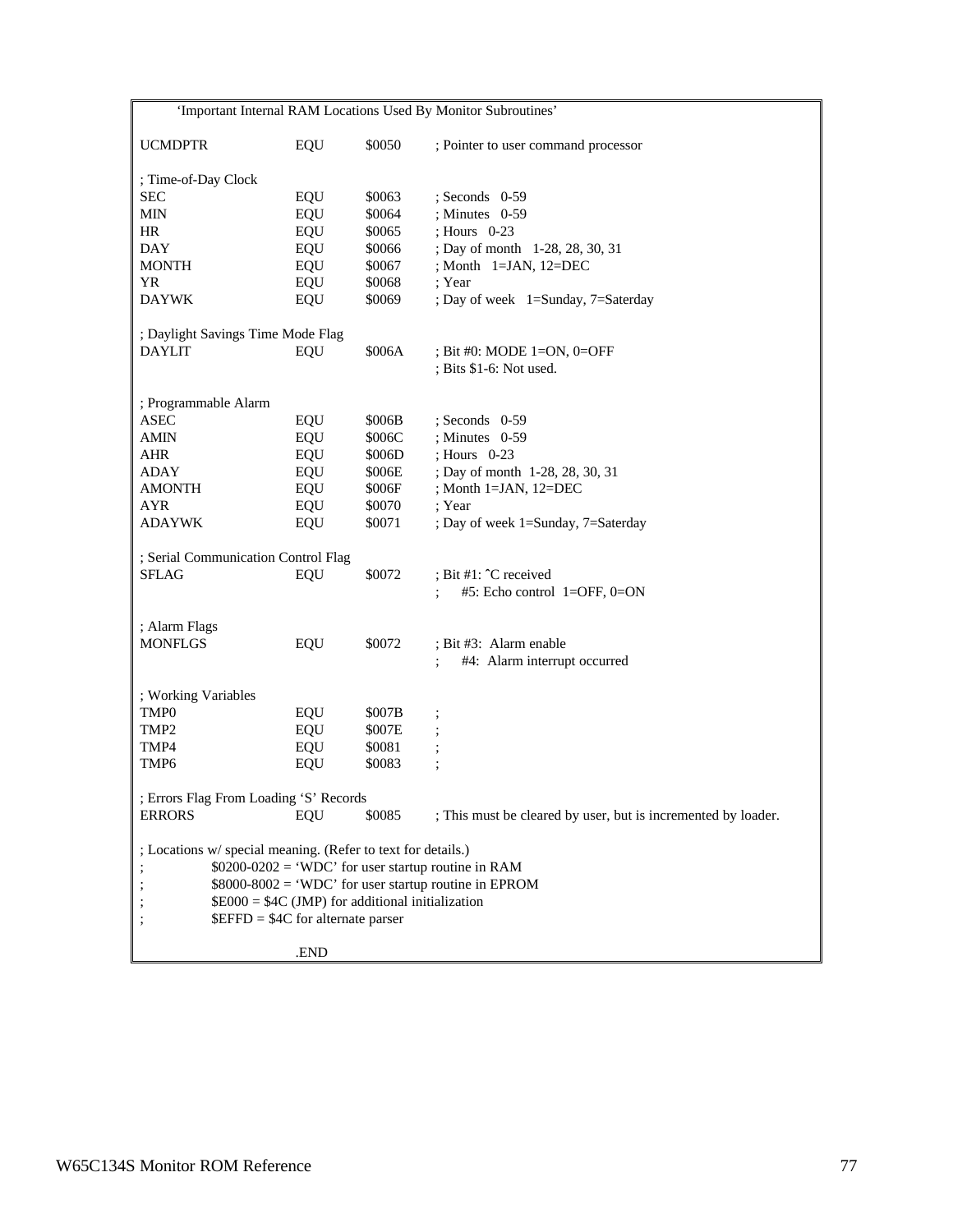#### **W65C134 Monitor Subroutine**

- F000 **VERSION** GET MONITOR VERSION Returns monitor version in register-A, register-X, and register-Y.
- F003 **ACI\_INIT** INITIALIZES ACIA
	- Initializes ACI to baud rate in register-A, data length in register-X, and parity in register-Y. Anything in the current buffers is flushed. Baud rate values are:

| А              | <b>Baud Rate</b> | Α | Baud rate |
|----------------|------------------|---|-----------|
| $\theta$       | 75               | 6 | 1800      |
| 1              | 110              | 7 | 2400      |
| 2              | 150              | 8 | 4800      |
| $\mathcal{R}$  | 300              | 9 | 9600      |
| 4              | 600              | A | 19200     |
| $\overline{5}$ | 1200             | в | 38400     |

Register-X has data length:

 $7 - 7$  hits

 $8 - 8$  bits

Register-Y has parity:

 B0 – 1 enables  $B1 - 1$ : even parity  $B1 - 0$ : odd parity

#### F006 **RD\_CHAR** RETURNS A CHARACTER

from ACIA (if present). Otherwise it will return a 00 (null). The carry bit  $= 1$  if  $\hat{C}$  is encountered, and control-C flag will be reset. (See **CK\_CONTC**).

F009 **CK\_CONTC** RETURNS WITH CARRY SET IF  $\degree$ C Checks for a control-C and returns  $w/carrow = 1$  if detected, else returns with carry  $= 0$ 

F00C **GETCH** READ ACIA

Waits until a character is received. Returns  $w/carry = 1$  if  $\text{°C}$  and register-A = null (\$00). The control-C flag will be reset (see **CK\_CONTC**). This subroutine will also echo the character. The echo feature may be switched off via bit-5 of SFLAG (addr 0072).

F00F **OUTCH** WRITE ACIA

Register-A must contain the character (7-bit ASCII) to be sent. This will return w/carry = 1 if  $\degree$ C detected, or carry  $= 0$  for normal.

- F012 **CRLF** PRINT A CARRIAGE RETURN (Modifies register-A.) This will return w/carry = 1 if  $\hat{C}$ detected, or carry  $= 0$  for normal.
- F015 **SPAC** PRINTS A SPACE (Modifies register-A.) This will return w/carry  $=1$  if  $\hat{C}$ detected, or carry  $= 0$  for normal.
- F018 **ASCBIN** ASCII TO BINARY CONVERSION Expects: register- $A = ASCII$  LSB and register- $X = ASCII$ MSB. Returns w/binary result in register-A.
- F01B **BINASC** CONVERTS BINARY TO ASCII HEX Expects: binary in register-A and returns w/register-A  $=$ LS nibble in ASCII HEX. Register-X will contain the MS nibble in ASCII HEX.
- F01E **PRTSTR** PRINTS A STRING Expects: Register-A = MSB of string address, register-X = LSB, and number of characters (0 means 256) in register-Y. (Modifies registers: A & Y.) This will return w/carry = 1 if  $\degree$ C detected, or carry  $= 0$  for normal.
- F021 **RD0A** READS ADDRESS (4 ASCII HEX CHRS) Accepts 16-bit value as four ASCII HEX digits from ACIA. Returns: (No Errors) TMPO = LSB and  $TMP0 = 1 = MSB$ . (Locations: \$007B) and \$007C) This subroutine will also echo the character.
- F024 **RD0B** READS BYTE (2 ASCII HEX CHRS) Accepts8-bit value as two ASCII HEX digits from ACIA. Returns: register-A (No Errors) This subroutine will also echo the character.
- F027 **WR\_ADDR** WRITE AN ADDRESS AS ASCII **HEX** Returns: carry = 1 if  $\hat{C}$  detected.
- F02A **WROB** WRITE A BYTE AS ASCII HEX Returns: carry = 1 if  $\degree$ C detected.